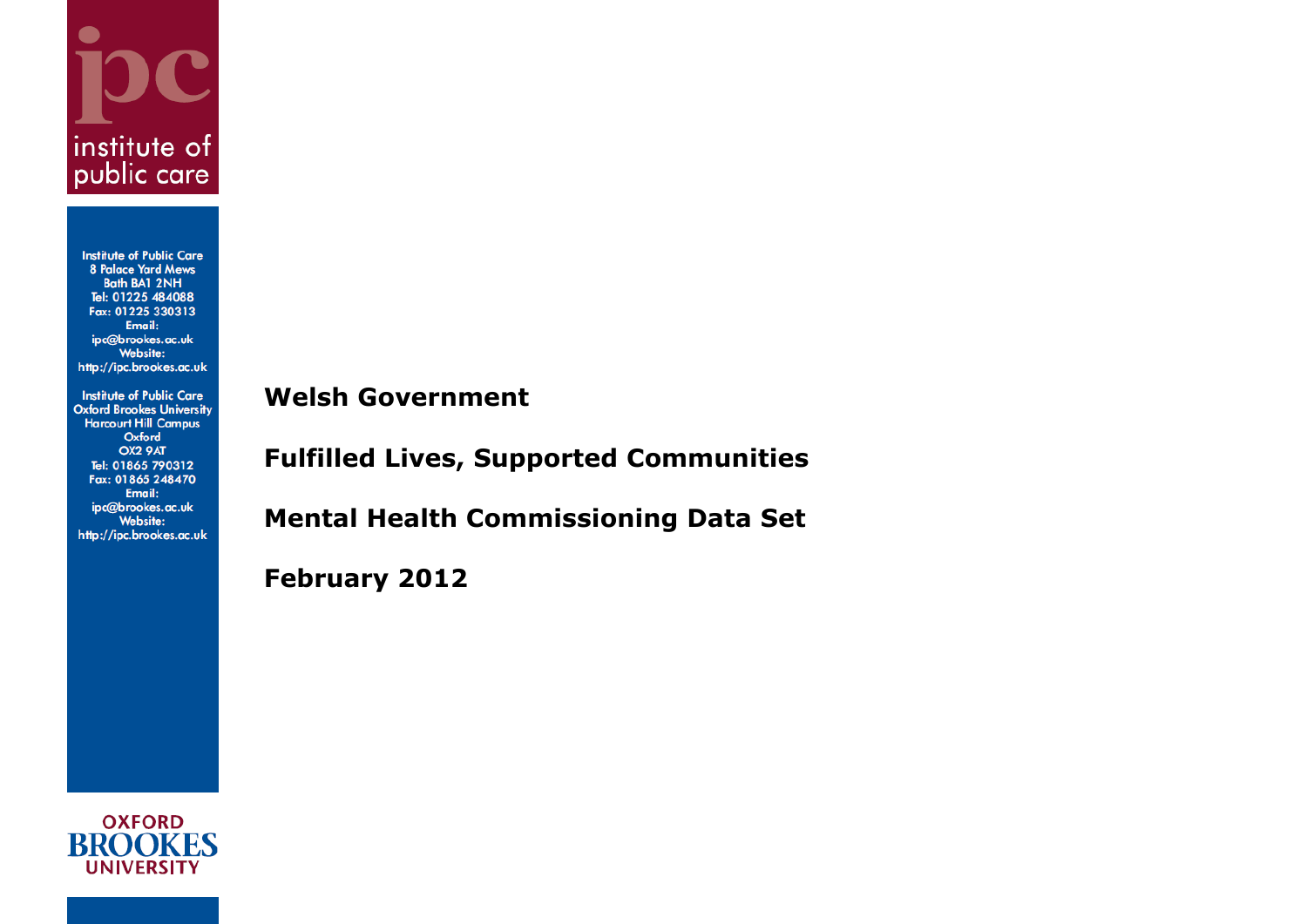# **Fulfilled Lives, Supported Communities**

# **Mental Health Commissioning Data Set**

## **1 Introduction**

This report is intended to be a cross-agency aid to the development of good commissioning practice in adult mental health. It describes the information set required for commissioning services for adults with mental health problems and identifies current data sources, where available. It is relevant to statutory commissioning bodies across both local authorities and the National Health Service in Wales and is intended to support the development of joint commissioning approaches.

# **2 Format of the information**

A key set of commissioning questions provide the structure for organising the information needed:

- What are the current and future levels of need?  $\bullet$
- What is the capacity to meet that need?  $\bullet$
- What is the quality, equity and outcome of provision?  $\bullet$
- What is the cost of provision?  $\bullet$

The report firstly provides the context and background for mental health services in Wales and then details what should be produced, where to find it and why. Much of the information will already be available and this is detailed in the sources of information column.

## **3 Who are we talking about?**

Mental illness is common and disabling, affecting all people of ages (children, adults and older adults). Estimates of the overall prevalence of mental distress suggest that one in four British adults experience at least one diagnosable mental health problem in any one year, and one in six experiences this at any given time. Mental health problems range from common disorders of depression and anxiety, which affect between 8-12% of the population (depression is more common among older people than in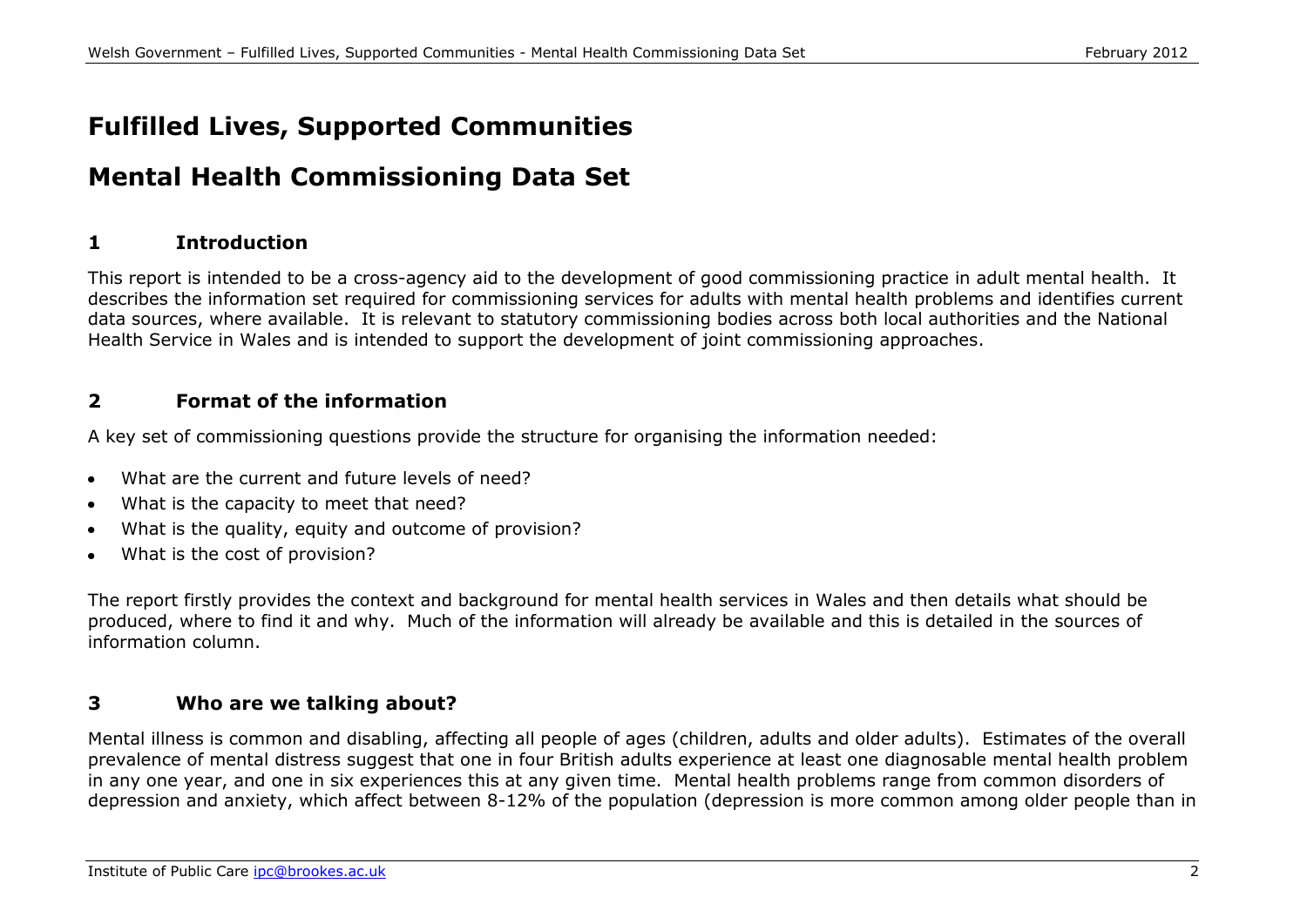any other age group) in any year, to 2% with the less common serious mental illnesses such as schizophrenia. A broad range of services is needed to promote good mental health and to support people who develop a mental health problem. This is particularly the case for those with more serious mental health problems, who may often need support from such services as health, social services, housing and employment. The NHS, local authorities and the voluntary and private sectors all provide services for people with mental health problems.

It is important to note that there is a lack of a common language or shared terminology in relation to the area of mental health, although it often has a medical bias. This can create difficulties in communication across different agencies and organisations, so it may be useful to think about defining terms for the commissioning strategy. The World Health Organisation refers to mental health as "*related to the promotion of well-being, the prevention of mental disorders, and the treatment and rehabilitation of people affected by mental disorders*.<sup>"1</sup> The strategy for Adult Mental Health Services for Wales<sup>2</sup> uses the following terms:

- **Mental Health Problems** may be reflected in difficulties and/or disabilities in the realm of personal relationships, psychological development, the development of concepts of right and wrong, and in distress and maladaptive behaviour. They may arise from any number or combination of congenital, constitutional, environmental, family or illness factors. Mental Health Problem describes a very broad range of emotional or behavioural difficulties that may cause concern or distress. They are relatively common, may or may not be transient but encompass mental disorders, which are more severe and/or persistent.
- **Mental Disorders** are those problems that meet the requirements of ICD 10, an internationally recognised classification system for disorder. The distinction between a Problem and a Disorder is not exact but turns on the severity, persistence, effects and combination of features found.
- In a small proportion of cases of mental disorders, the term **Mental Illness** might be used. Usually, it is reserved for the  $\bullet$ most severe cases. For example, more severe cases of depressive illness, psychotic disorders and severe cases of Anorexia Nervosa could be described in this way.

<sup>1</sup> [http://www.who.int/topics/mental\\_health/en/](http://www.who.int/topics/mental_health/en/)

<sup>&</sup>lt;sup>2</sup> National Assembly for Wales (2001). Adult Mental Health Services for Wales: Equity, empowerment, effectiveness, efficiency. Strategy Document.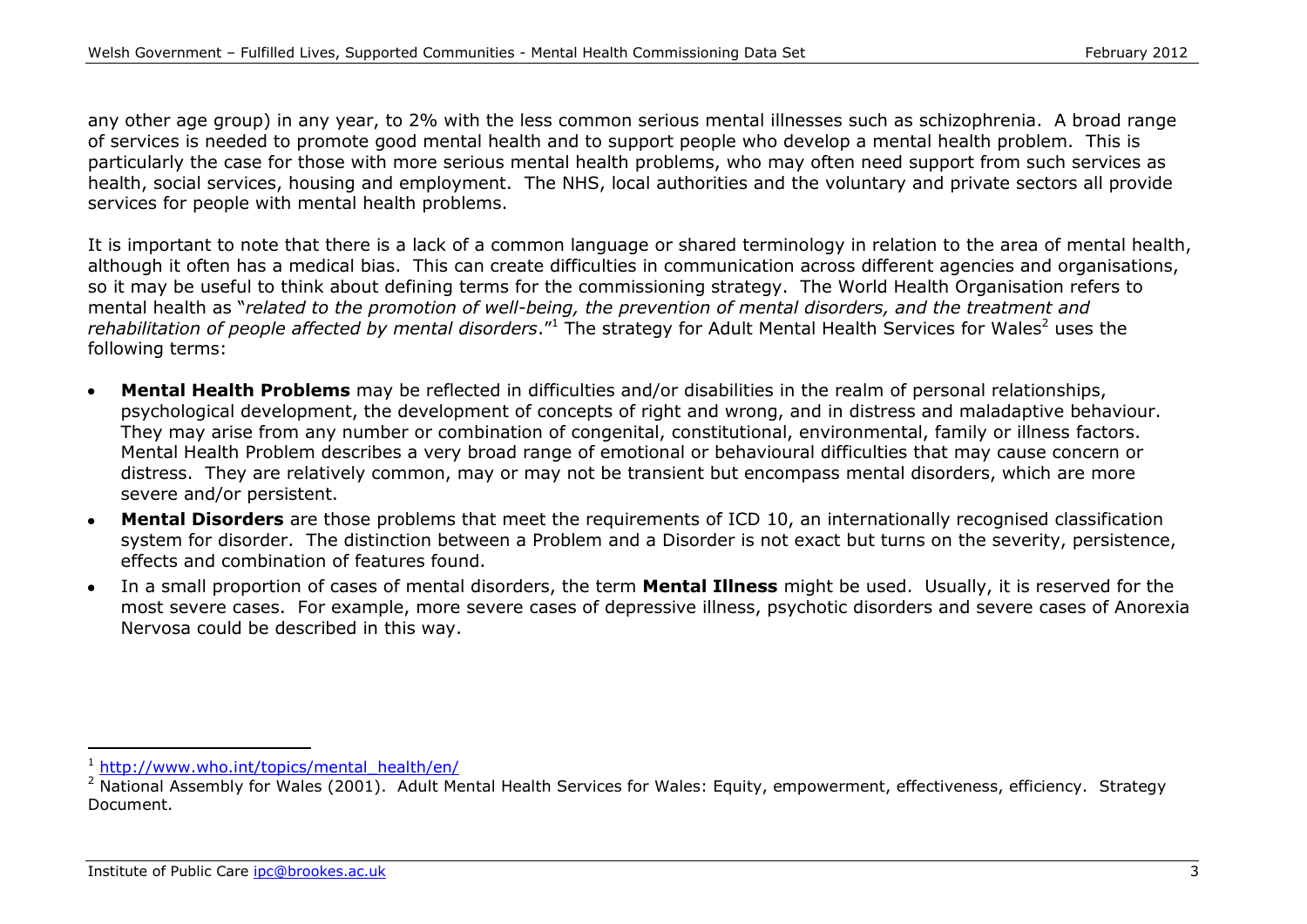### **3.1 Risk and protective factors**

Research has shown there to be a wide range of risk and protective factors for mental disorders and poor mental health which should influence the design of interventions.<sup>3</sup>

| Social, Environmental and Economic Determinants of Mental Health |                                                                |  |
|------------------------------------------------------------------|----------------------------------------------------------------|--|
| <b>Risk Factors</b>                                              | <b>Protective Factors</b>                                      |  |
| Isolation and alienation                                         | Empowerment.                                                   |  |
| Lack of education, transport, housing, recreational facilities.  | Positive interpersonal interactions.                           |  |
| Neighbourhood disorganisation, violence and crime.               | Social support and attachment to community networks.           |  |
| Socio-economic disadvantage.                                     | Social responsibility and tolerance.                           |  |
| Poverty, poor social circumstances.                              | Access to social services and a variety of leisure activities. |  |
| Work stress, unemployment.                                       | Social participation and inclusion.                            |  |
| Poor nutrition.                                                  | Economic security and access to meaningful employment.         |  |
| Social or cultural injustice and discrimination.                 |                                                                |  |
| Peer rejection.                                                  |                                                                |  |
| Violence and anti-social behaviour.                              |                                                                |  |
| <b>Individual and Family Determinants of Mental Health</b>       |                                                                |  |
| <b>Risk Factors</b>                                              | <b>Protective Factors</b>                                      |  |
| Parental mental illness.                                         | Ability to cope with stress.                                   |  |
| Loneliness, social isolation.                                    | Physical activity.                                             |  |
| Parental substance misuse.                                       | Good parenting, stable and supportive family environments.     |  |
| Low birth weight, birth complications.                           | Feelings of security, mastery and control.                     |  |
| Personal loss - bereavement.                                     | Self-esteem.                                                   |  |
| Stressful life events.                                           | Good physical health.                                          |  |

 $3$  This has been adapted from World Health Organisation (2004) Prevention of mental disorders: effective interventions and policy options: summary report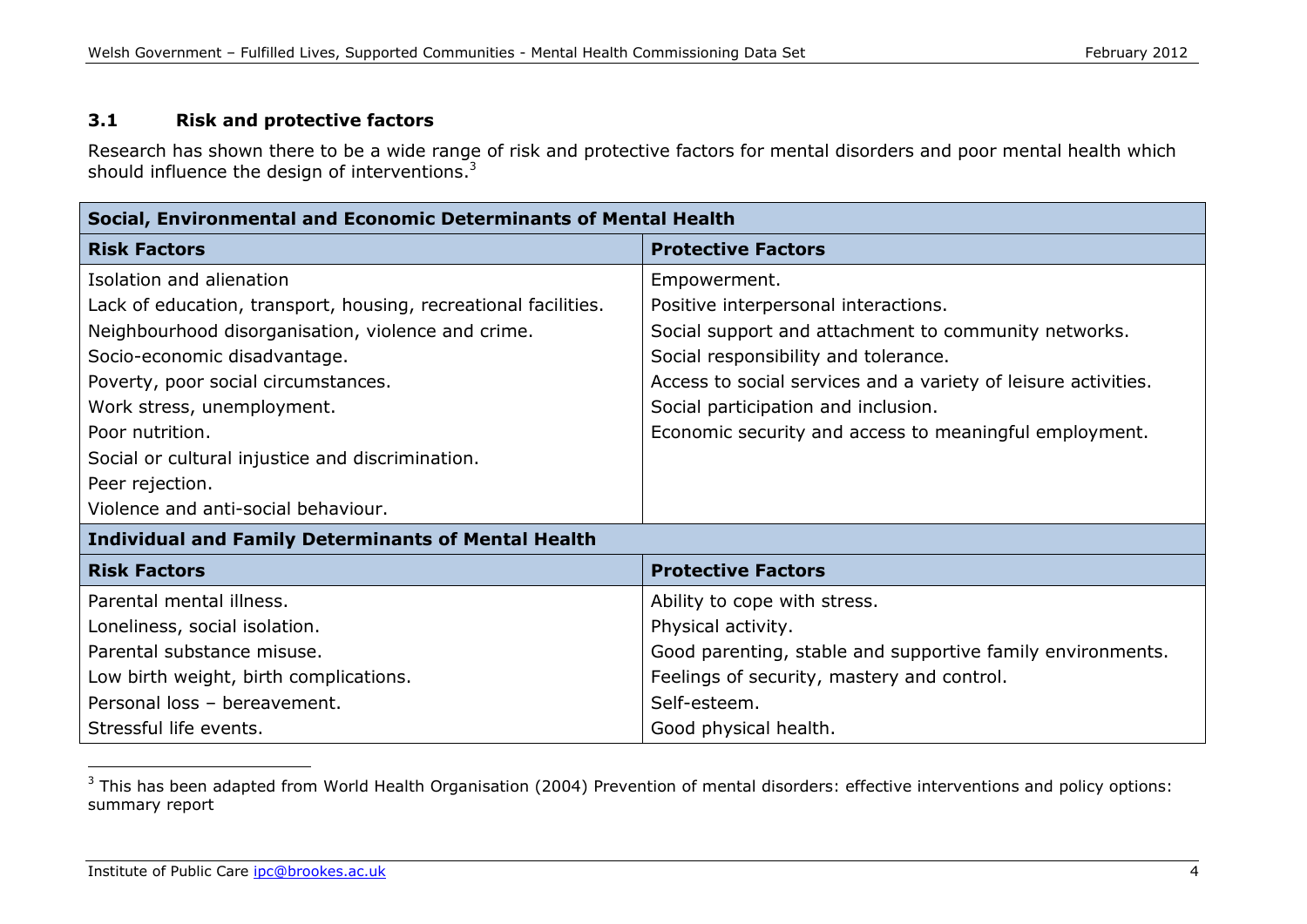| Physical, sexual and emotional abuse. | Social skills.                           |
|---------------------------------------|------------------------------------------|
| Family conflict/discord/violence.     | I Positive attachment and early bonding. |
| Substance misuse                      | Pro-social behaviour.                    |

#### **3.2 National policy and guidance**

Overall policy guidance from the Welsh Government supports the continued provision of services in community settings away from large institutional services and further development on people's rights to respect and to independent, fulfilled lives. There is a move towards approaches that focus on recovery and maximising mental health and independent living rather than those that focus solely on treating mental ill health. People should have access to a range of high quality services which are personcentred and responsive, where people are empowered to meet the outcomes they wish to achieve.

It is important that mental health services are jointly planned, commissioned and delivered in an efficient co-ordinated manner in order to provide responsive, seamless care. Quality standards and what research and best practice say need to be considered in order to benchmark service provision and to ensure that what is provided meets the required need and outcomes for service users. National policy and guidance for mental health services provide an indication into the areas to be focused on as well as performance measures in some instances. Key areas include:

- Independence.
- Choice and control.
- Ensuring social inclusion.
- Mental health promotion.
- Focus on recovery.
- Early intervention.

However, for specialist services there may be more specific areas that need to be considered.

Key policy and guidance include:

- Wales Audit Office follow up report on Adult Mental Health Services.
- Mental Health (Wales) Measure 2010.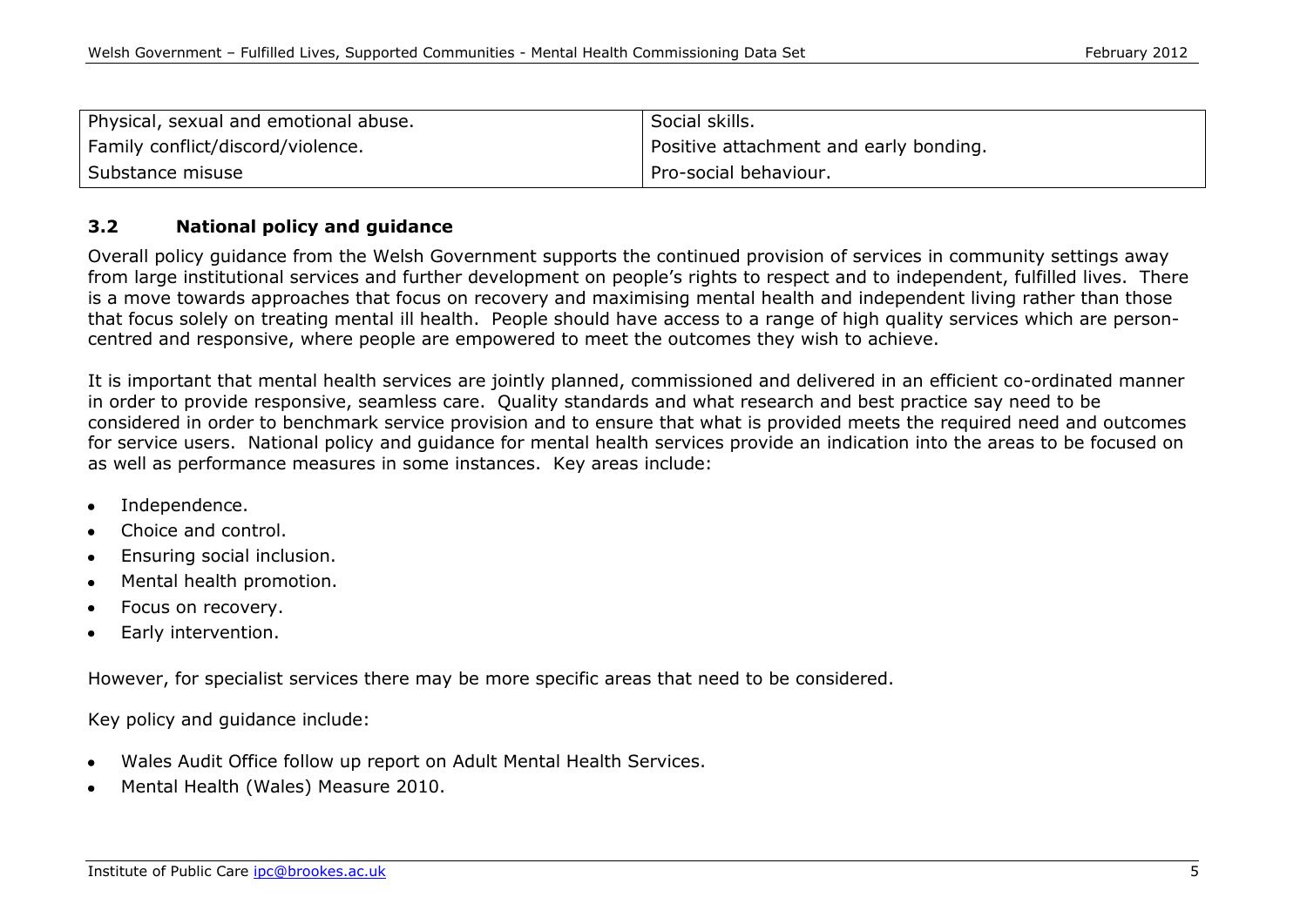- National Programme Board: mental health.  $\bullet$
- 1000 Lives Plus Programme.
- National Service Framework.
- Adult mental health services for Wales strategy document.  $\bullet$
- National Inclusion Programme.
- Wales Audit Office Housing services for adults with mental health needs.

For more detail on national policy and guidance see Appendix One.

## **3.3 Categorising mental health services and their users**

This section illustrates the range of groupings those with mental health problems may be perceived to fall into, where shared characteristics will influence the design of services. However people may fall into more than one category or receive support from more than one service, and increasingly services are provided on a needs led rather than an age basis. Furthermore, it is not always clear whether services work with some of the more vulnerable groups such as those who are homeless.

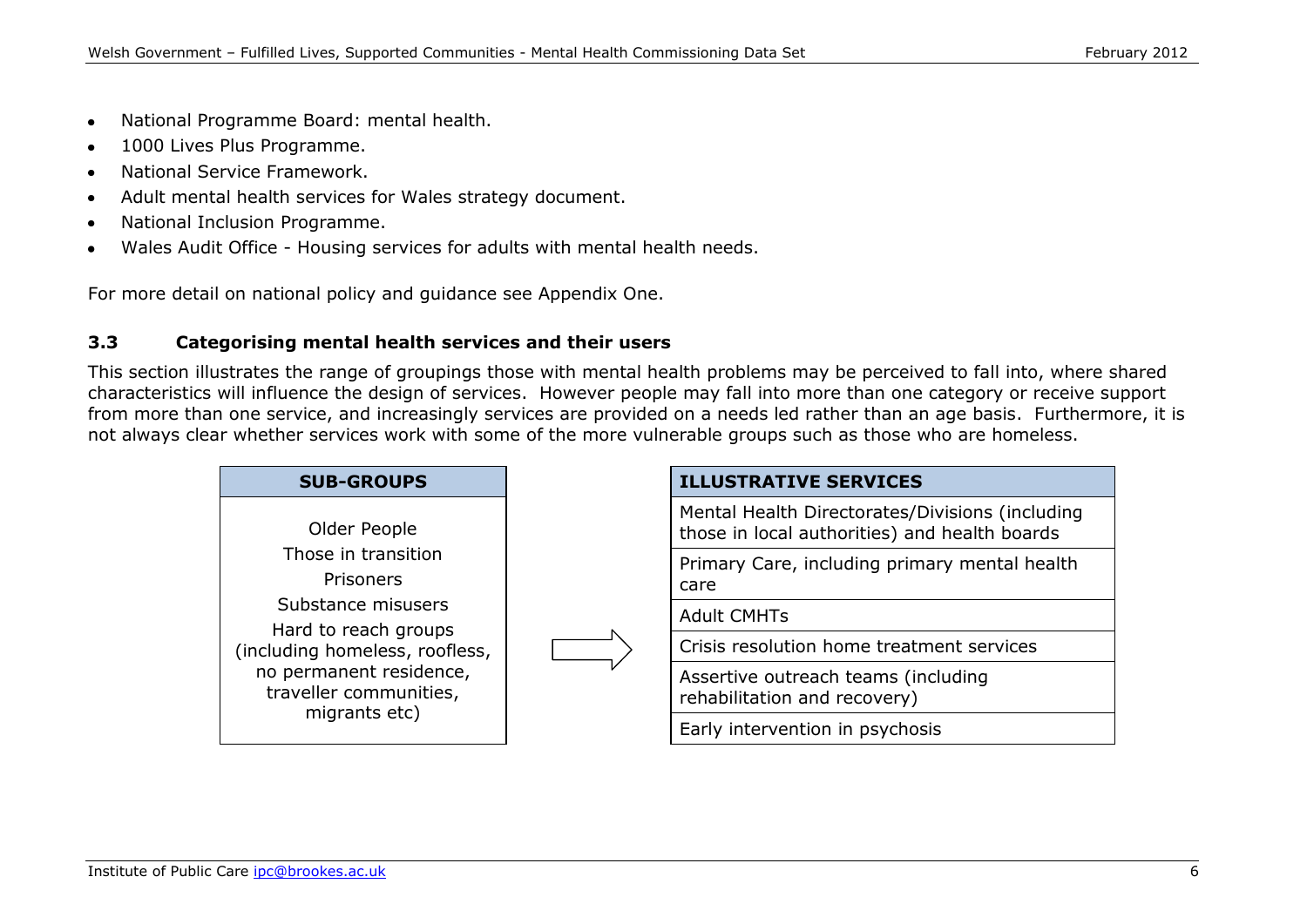

# **4 Commissioning data set for mental health**

This data set suggests the minimum data required, as well as where local requirements may identify areas which will need further investigation. Commissioners will need to consider the information below in relation to local priorities and demand, and explore the need for more detailed information as necessary.

#### **4.1 What are the current and future levels of need?**

To identify likely demand for services it is important to understand projected growth in population and obtain an understanding of the characteristics of the population in order to be aware of overall trends. Key questions for commissioners include:

<sup>4</sup> High secure services are commissioned nationally from England.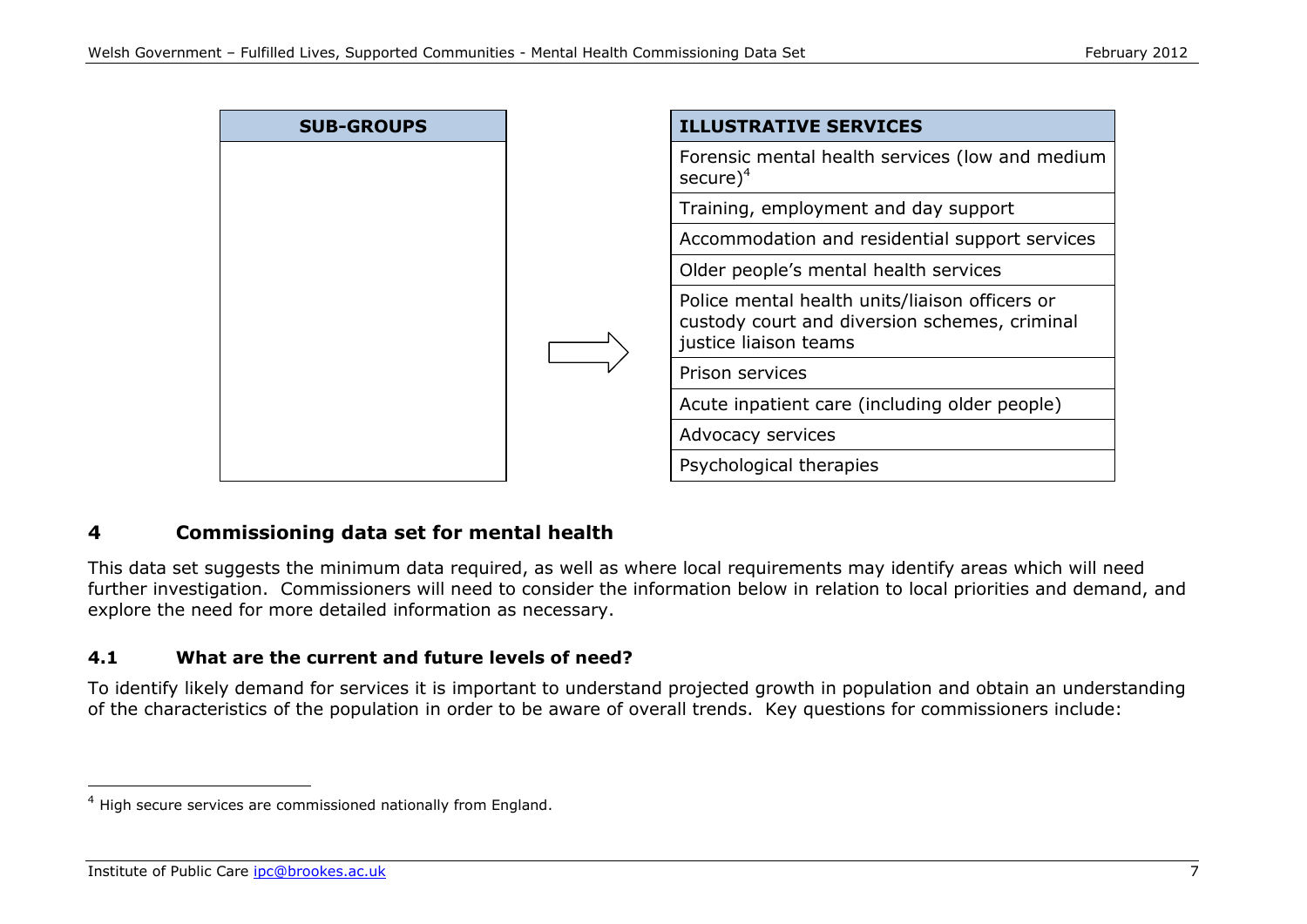- What is the existing overall population and how will this change over time?  $\bullet$
- What socio-economic risk factors may affect demand for services locally?  $\bullet$
- What is the prevalence of mental health problems and how will this change over time?  $\bullet$
- What is the breakdown of demand for services and provision (referrals and those in receipt of services including demand that has not been met).

More specific questions will also need to be considered for the sub-groups:

### Older people

- What proportion of older people are at highest health and social care risk?
- What will be the future demand for dementia services?
- What will be the future demand for treatment of depression?  $\bullet$
- What will the future demand be emanating from co-morbid physical frailty with dementia

## Those in transition

- What numbers of adolescents may need support from adult mental health services?
- What number of adults may need support from old age psychiatric services?

## Prisoners

- What is the prevalence of mental health problems in prisons?  $\bullet$
- What is the demand for mental health services in prisons (referrals and those in receipt of services including demand not met)?
- What is the demand for NHS mental health services from prisons (referrals and those in receipt of services including  $\bullet$ demand not met) including from prisoners upon release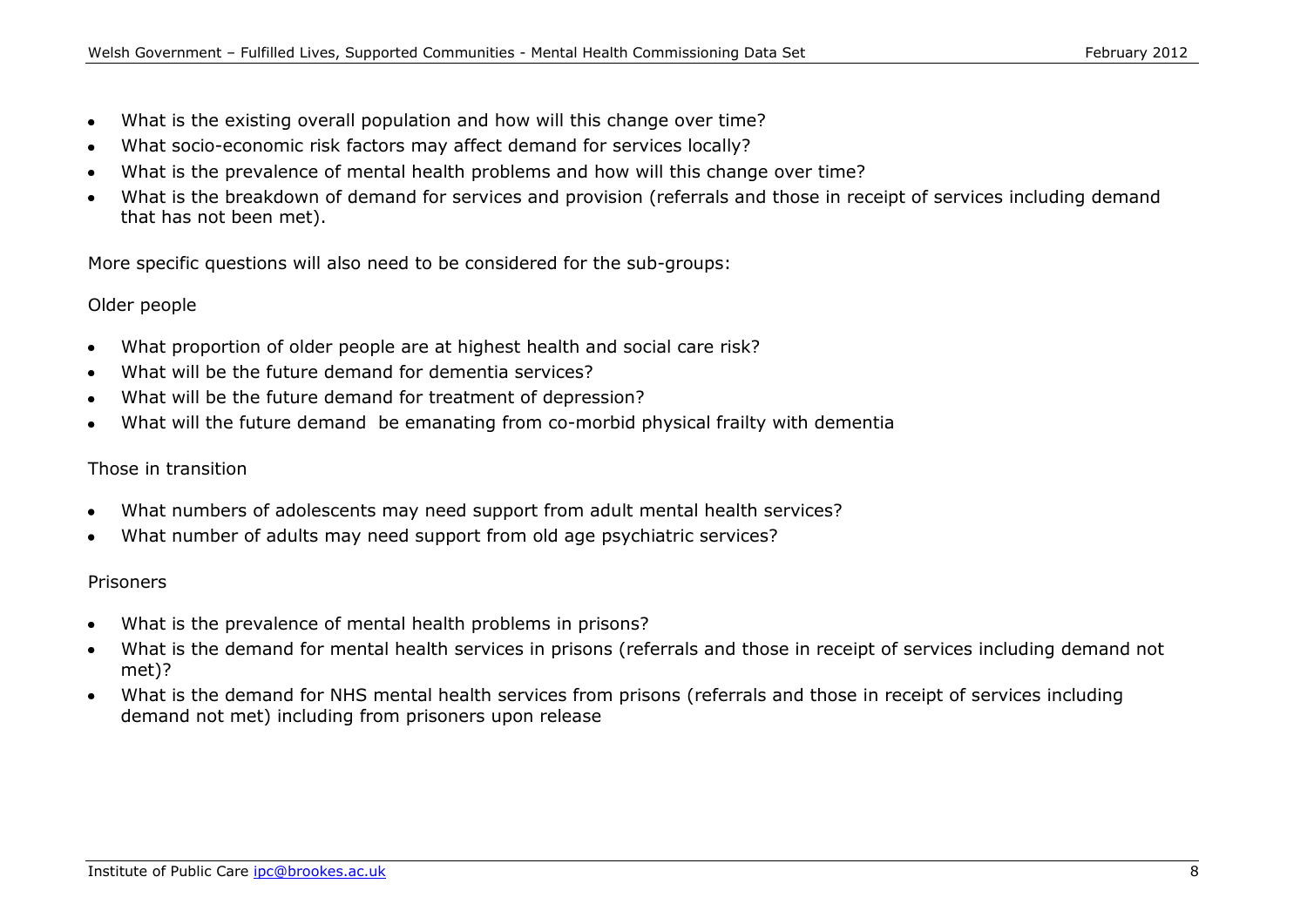#### Substance misuse

- What is the prevalence of substance misuse (adults, children and children affected by parental substance misuse)?
- What is the demand for substance misuse services (referrals and those in receipt of services including demand not met)?

#### Co-morbidity

- What is the prevalence locally of co-morbidity such as mental illness with substance misuse, with learning disability, long  $\bullet$ term physical conditions, or the complexity of the diagnosis of mental illnesses?
- What is the impact of this prevalence on demand for services, the type of services needed, and the cost of service provision?

#### Hard to reach groups

- What are the hard to reach groups locally in terms of mental health services (for example, minority ethnic populations,  $\bullet$ asylum seekers, the roofless or homeless)?
- What is the demand for mental health services among these hard to reach groups (including demand not met)?

When analysing current and future needs, it will be necessary to consider whether actual numbers of people or proportions of the total population need to be used. In some instances for service planning it may be better to use actual numbers but for future planning the proportion of people will need to be known in order to be able to project forward future demand. Contrasts should be made between the population as a whole, and those using mental health services to understand specific needs in this group.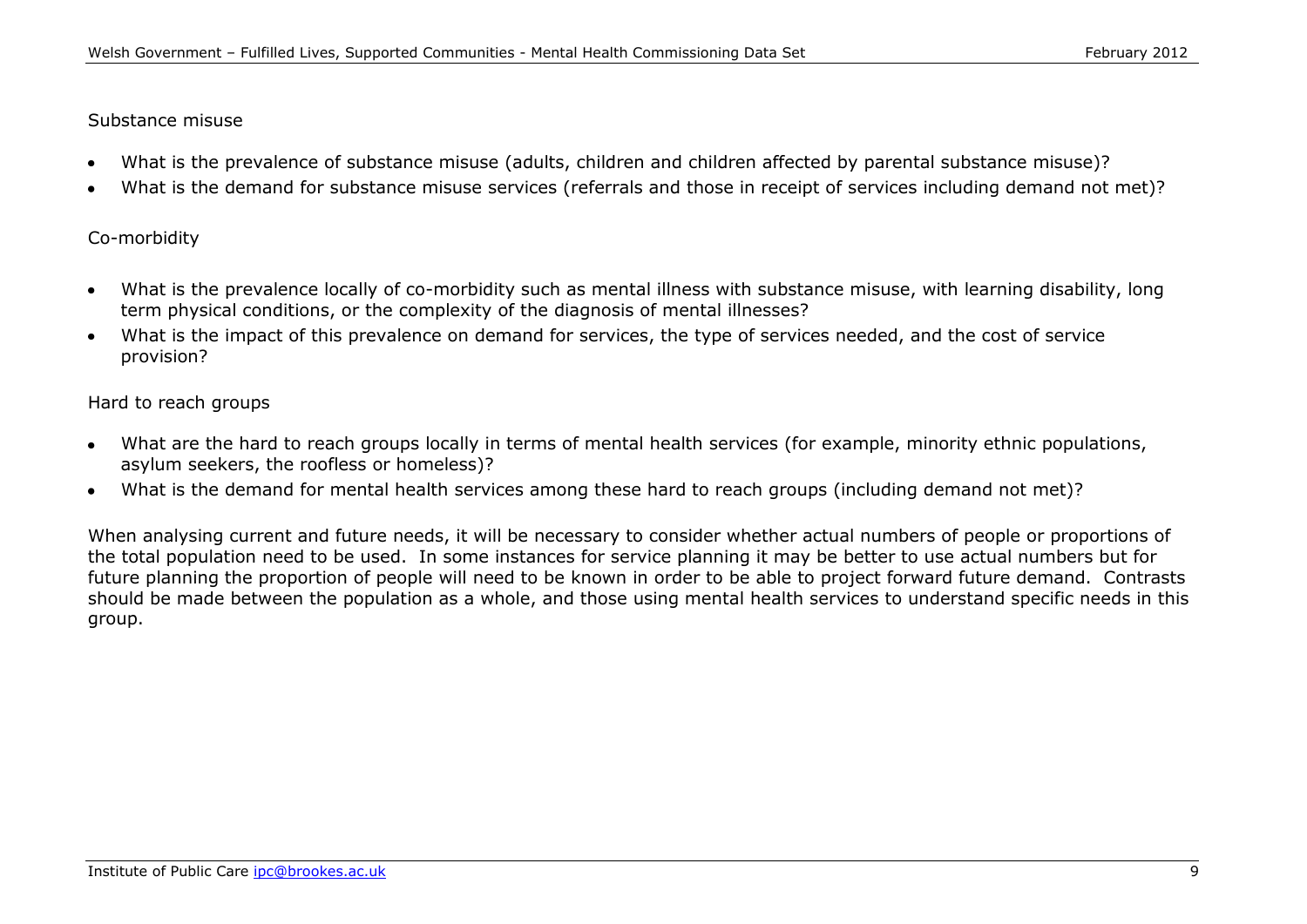| <b>Current and future needs</b>                                                                                                                                                                   | Suggested information sources <sup>5</sup>                                                                                                                                                                                                                                                                                                                                                                                                                                                                                                                                                                                                                   | <b>Notes/rationale</b>                                                                                                                                                                                                                                                                                                                                                                        |
|---------------------------------------------------------------------------------------------------------------------------------------------------------------------------------------------------|--------------------------------------------------------------------------------------------------------------------------------------------------------------------------------------------------------------------------------------------------------------------------------------------------------------------------------------------------------------------------------------------------------------------------------------------------------------------------------------------------------------------------------------------------------------------------------------------------------------------------------------------------------------|-----------------------------------------------------------------------------------------------------------------------------------------------------------------------------------------------------------------------------------------------------------------------------------------------------------------------------------------------------------------------------------------------|
| Census profile of population<br>with at least 10 year<br>projections, and broken down<br>by age, gender, ethnicity, and<br>sexuality.                                                             | Daffodil: Projecting the need for care services in<br>Wales:<br>http://www.daffodilcymru.org.uk<br>Age bands comprise: aged 0-17; aged 0-25 and aged<br>18 and over. Projections are annual for next five<br>years, and in five year bands to 2030.<br>Population by age, projected to 2030.<br>Population by age and gender.<br>$\bullet$<br>Population by age, gender and ethnic group, year<br>2009.                                                                                                                                                                                                                                                      | This information helps to establish<br>likely trends in the population to<br>which services will need to respond.<br>This will include older people and<br>those children in transition who may<br>require adult services in the future.<br>It will also provide an understanding<br>of issues relating to sub-groups such<br>as those from BME groups or who are<br>from the LGBT community. |
| Information about socio-<br>economic risk factors that may<br>affect demand for services<br>locally including: deprivation;<br>education; unemployment;<br>homelessness; offending<br>rates, etc. | <b>Deprivation:</b><br>StatsWales: http://statswales.wales.gov.uk/index.htm<br>Public reports:<br>http://www.statswales.wales.gov.uk/ReportFolders/rep<br>ortFolders.aspx<br>Social Inclusion - Poverty - Households below<br>$\bullet$<br>average income (by child, working age,<br>pensioners).<br>StatsWales: http://statswales.wales.gov.uk/index.htm<br>Public reports:<br>http://www.statswales.wales.gov.uk/ReportFolders/rep<br>ortFolders.aspx<br>• Social Inclusion - Welsh Index of Multiple<br>Deprivation (WIMD) - WIMD Indicator Analysis -<br>Deprivation Groups: WIMD Indicator Analysis -<br>Deprivation Groups by area and indicators; eg: | Evidence suggests that those which<br>are disadvantaged may be more likely<br>to suffer health problems including<br>mental health problems.                                                                                                                                                                                                                                                  |

<sup>5</sup> All links as at February 2012

-

 $\overline{\phantom{a}}$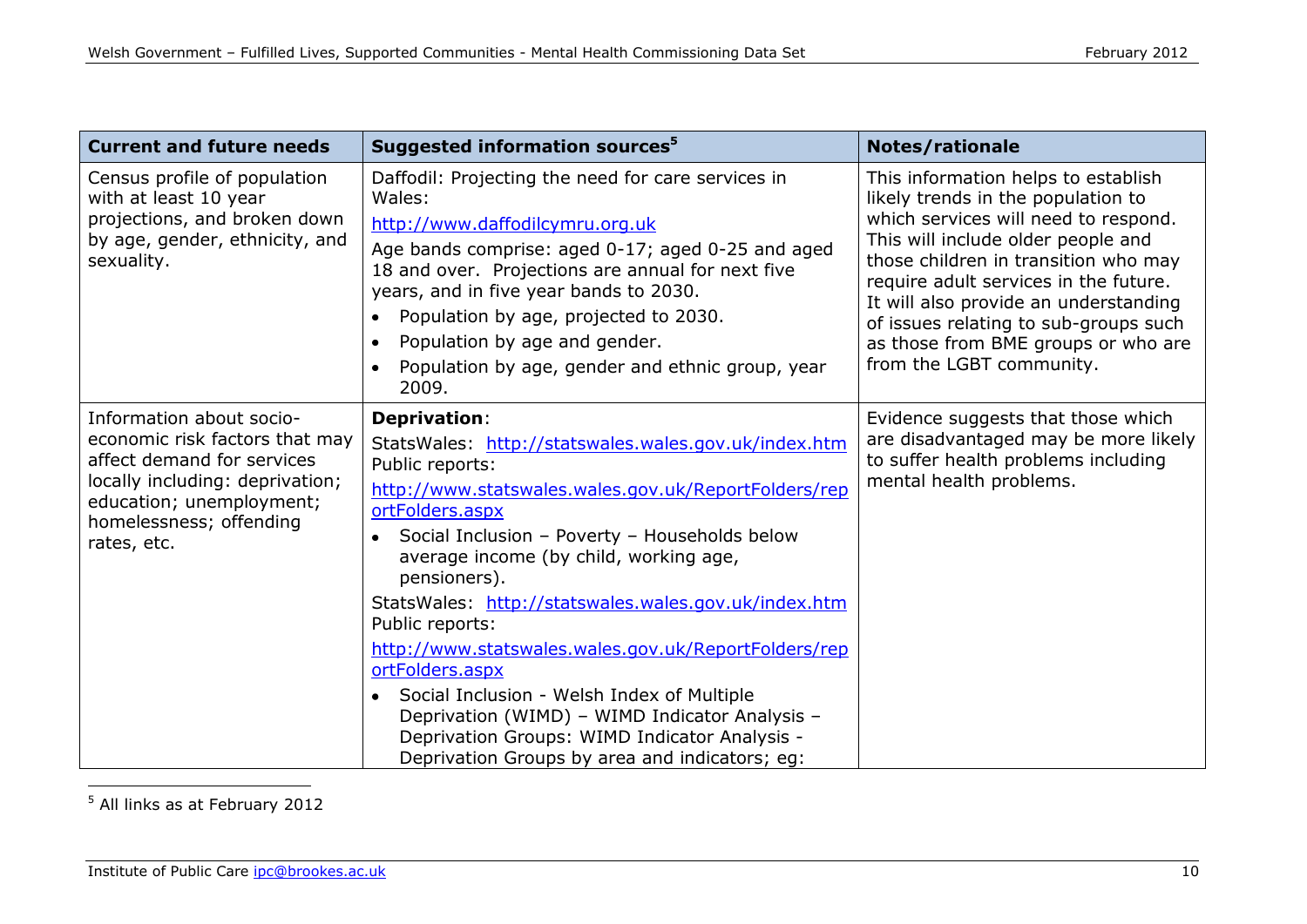| <b>Current and future needs</b> | Suggested information sources <sup>5</sup>                              | <b>Notes/rationale</b> |
|---------------------------------|-------------------------------------------------------------------------|------------------------|
|                                 | 10% most deprived areas by:                                             |                        |
|                                 | average travel time to a GPs surgery                                    |                        |
|                                 | average travel time to a leisure centre                                 |                        |
|                                 | average travel time to a Secondary School<br>$\bullet$                  |                        |
|                                 | average travel time to public transport                                 |                        |
|                                 | violent crime incidences                                                |                        |
|                                 | burglary incidences                                                     |                        |
|                                 | theft incidences                                                        |                        |
|                                 | criminal damage incidences                                              |                        |
|                                 | youth offenders (% of population aged 10 to<br>17)                      |                        |
|                                 | <b>Education:</b>                                                       |                        |
|                                 | StatsWales: http://statswales.wales.gov.uk/index.htm                    |                        |
|                                 | Public reports:                                                         |                        |
|                                 | http://www.statswales.wales.gov.uk/ReportFolders/rep<br>ortFolders.aspx |                        |
|                                 | Schools and teachers - General statistics:                              |                        |
|                                 | Absenteeism.                                                            |                        |
|                                 | Exclusions.                                                             |                        |
|                                 | Schools and teachers - Key education statistics:<br>$\bullet$           |                        |
|                                 | Schools - General statistics.                                           |                        |
|                                 | Qualifications.                                                         |                        |
|                                 | Proportion of young people not in education,                            |                        |
|                                 | employment or training (NEET).                                          |                        |
|                                 | Schools and teachers - School leavers without<br>qualifications.        |                        |
|                                 | Schools and teachers - Schools census:                                  |                        |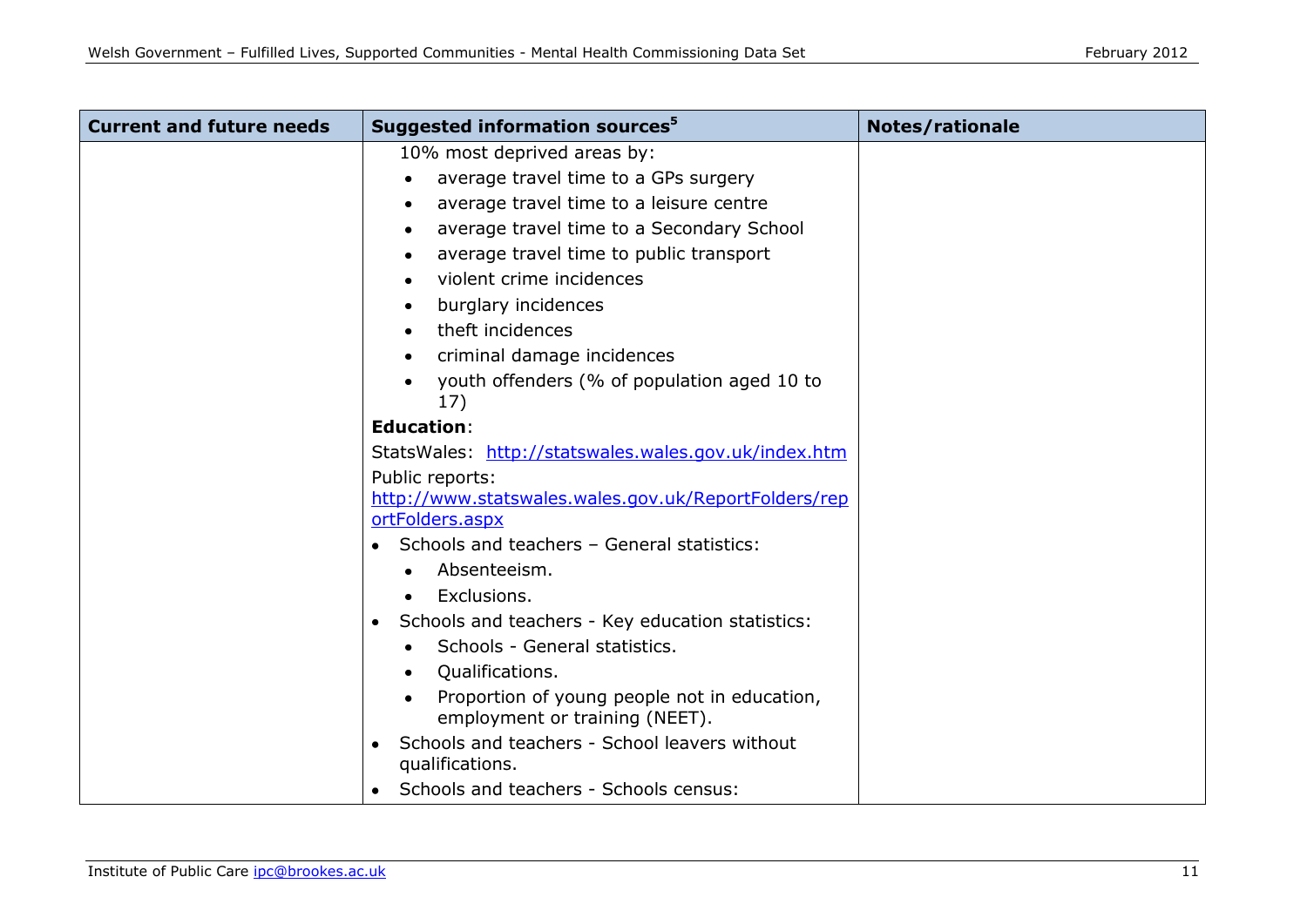| <b>Current and future needs</b> | Suggested information sources <sup>5</sup>                                          | <b>Notes/rationale</b> |
|---------------------------------|-------------------------------------------------------------------------------------|------------------------|
|                                 | English as an additional language.<br>$\bullet$                                     |                        |
|                                 | Provision for the under 5s.                                                         |                        |
|                                 | School Meals and Milk - Pupils aged 5-15<br>entitled to / taking free school meals. |                        |
|                                 | Special Educational Needs.                                                          |                        |
|                                 | <b>Unemployment:</b>                                                                |                        |
|                                 | StatsWales: http://statswales.wales.gov.uk/index.htm                                |                        |
|                                 | Public reports:                                                                     |                        |
|                                 | http://www.statswales.wales.gov.uk/ReportFolders/rep                                |                        |
|                                 | ortFolders.aspx                                                                     |                        |
|                                 | Economy and labour market - People and work:                                        |                        |
|                                 | Unemployment.<br>$\bullet$                                                          |                        |
|                                 | Workless households.                                                                |                        |
|                                 | <b>Homelessness:</b>                                                                |                        |
|                                 | StatsWales: http://statswales.wales.gov.uk/index.htm<br>Public reports:             |                        |
|                                 | http://www.statswales.wales.gov.uk/ReportFolders/rep<br>ortFolders.aspx             |                        |
|                                 | • Housing - Homelessness.                                                           |                        |
|                                 | <b>Offending rates:</b>                                                             |                        |
|                                 | StatsWales: http://statswales.wales.gov.uk/index.htm                                |                        |
|                                 | Public reports:                                                                     |                        |
|                                 | http://www.statswales.wales.gov.uk/ReportFolders/rep                                |                        |
|                                 | ortFolders.aspx                                                                     |                        |
|                                 | Community Safety - Crime and Justice - British                                      |                        |
|                                 | Crime Survey (charts and tables):                                                   |                        |
|                                 | Crime in Wales                                                                      |                        |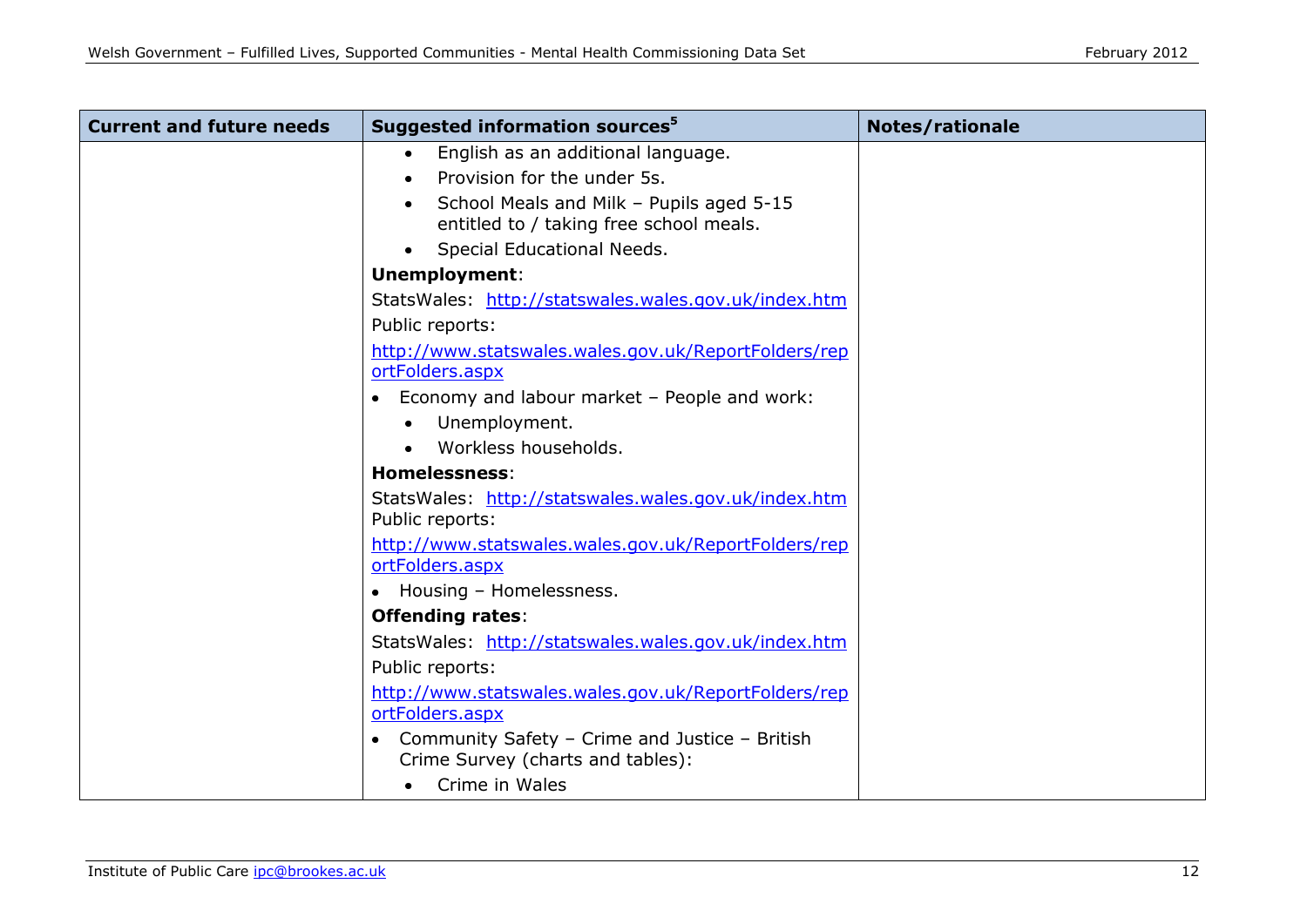| <b>Current and future needs</b> | Suggested information sources <sup>5</sup>                                    | <b>Notes/rationale</b> |
|---------------------------------|-------------------------------------------------------------------------------|------------------------|
|                                 | Personal Crime in Wales<br>$\bullet$                                          |                        |
|                                 | Domestic Violence in Wales                                                    |                        |
|                                 | Household Crime in Wales                                                      |                        |
|                                 | <b>Burglary in Wales</b><br>٠                                                 |                        |
|                                 | Vehicle-related theft in Wales                                                |                        |
|                                 | Perceptions of Crime in Wales                                                 |                        |
|                                 | Anti-social behaviour in Wales                                                |                        |
|                                 | Confidence in Criminal Justice System in Wales                                |                        |
|                                 | Drugs Misuse in Wales<br>$\bullet$                                            |                        |
|                                 | Class A Drugs Misuse in Wales                                                 |                        |
|                                 | Perception of drug use or dealing in Wales.                                   |                        |
|                                 | Community Safety - Crime and Justice - Recorded<br>Crime (charts and tables): |                        |
|                                 | Total Recorded Crime and Crime Rates and by<br>police force areas in Wales.   |                        |
|                                 | Serious Acquisitive Crime in Wales<br>٠                                       |                        |
|                                 | Violence against the person in Wales                                          |                        |
|                                 | Sexual Offences in Wales                                                      |                        |
|                                 | Robbery in Wales<br>٠                                                         |                        |
|                                 | <b>Burglary in Wales</b><br>٠                                                 |                        |
|                                 | Offences against vehicles in Wales<br>٠                                       |                        |
|                                 | Other theft offences in Wales<br>$\bullet$                                    |                        |
|                                 | Fraud and forgery in Wales<br>٠                                               |                        |
|                                 | Criminal Damage in Wales                                                      |                        |
|                                 | Drug Offences in Wales                                                        |                        |
|                                 | Other Offences in Wales                                                       |                        |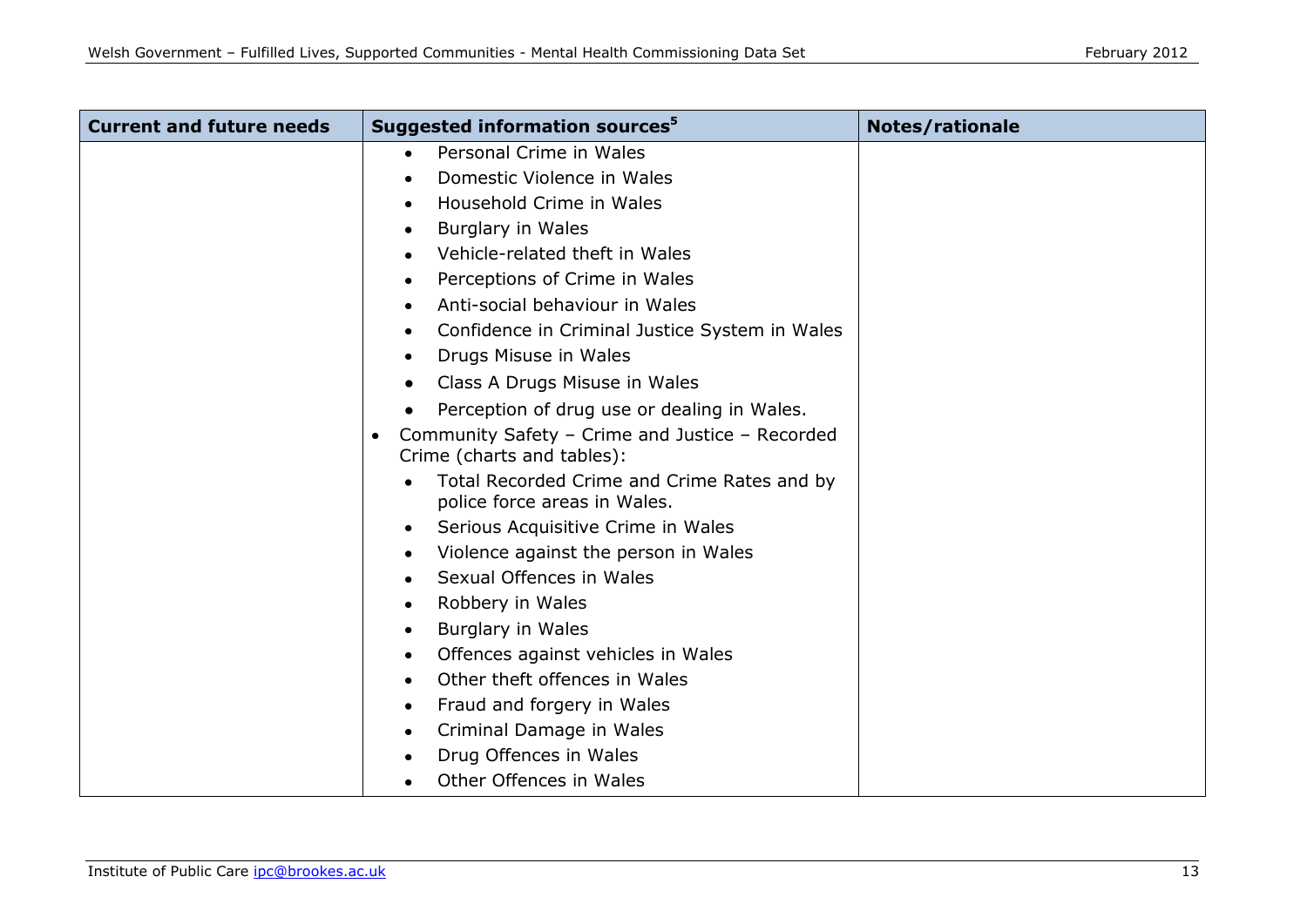| <b>Current and future needs</b>                                                                                             | Suggested information sources <sup>5</sup>                                                                                                                                                                                                                                                                                                                                                                                                                                                                                                                                                                                                                                                                                                                                                                             | <b>Notes/rationale</b>                                                                                           |
|-----------------------------------------------------------------------------------------------------------------------------|------------------------------------------------------------------------------------------------------------------------------------------------------------------------------------------------------------------------------------------------------------------------------------------------------------------------------------------------------------------------------------------------------------------------------------------------------------------------------------------------------------------------------------------------------------------------------------------------------------------------------------------------------------------------------------------------------------------------------------------------------------------------------------------------------------------------|------------------------------------------------------------------------------------------------------------------|
|                                                                                                                             | Recorded Crime in Wales                                                                                                                                                                                                                                                                                                                                                                                                                                                                                                                                                                                                                                                                                                                                                                                                |                                                                                                                  |
|                                                                                                                             | Homicide in Wales                                                                                                                                                                                                                                                                                                                                                                                                                                                                                                                                                                                                                                                                                                                                                                                                      |                                                                                                                  |
|                                                                                                                             | Drug Offence Rates across Wales                                                                                                                                                                                                                                                                                                                                                                                                                                                                                                                                                                                                                                                                                                                                                                                        |                                                                                                                  |
| Information on wellbeing such<br>as sickness absence rate,<br>divorce, number living alone,<br>number in a caring role etc. | Sickness absence rate:<br>Office for National Statistics (ONS)<br>Sickness Absence in the Labour Market, November<br>2008: Sickness Absence Rates - 2000 - 2010:<br>http://www.ons.gov.uk/ons/publications/re-reference-<br>tables.html?edition=tcm%3A77-251337<br>Region: Number and percentage of employees<br>absent from work due to sickness or injury by<br>region, October-December 2010.<br><b>Divorce:</b><br>Office for National Statistics (ONS)<br>Divorces in England and Wales, 2009<br>http://www.ons.gov.uk/ons/publications/re-reference-<br>tables.html?edition=tcm%3A77-210936<br>• Age at marriage – Age at marriage, duration of<br>marriage and cohort analyses.<br>Children of divorced couples.<br>$\bullet$<br>Number in a caring role:<br>Daffodil: Projecting the need for care services in | Evidence suggests that those who<br>have poor wellbeing are more likely to<br>be affected by poor mental health. |
|                                                                                                                             | Wales:<br>http://www.daffodilcymru.org.uk                                                                                                                                                                                                                                                                                                                                                                                                                                                                                                                                                                                                                                                                                                                                                                              |                                                                                                                  |
|                                                                                                                             | Living status - Provision of unpaid care - People                                                                                                                                                                                                                                                                                                                                                                                                                                                                                                                                                                                                                                                                                                                                                                      |                                                                                                                  |
|                                                                                                                             | aged 16 and over predicted to provide unpaid care,                                                                                                                                                                                                                                                                                                                                                                                                                                                                                                                                                                                                                                                                                                                                                                     |                                                                                                                  |
|                                                                                                                             | by age and hours of care provided, projected to                                                                                                                                                                                                                                                                                                                                                                                                                                                                                                                                                                                                                                                                                                                                                                        |                                                                                                                  |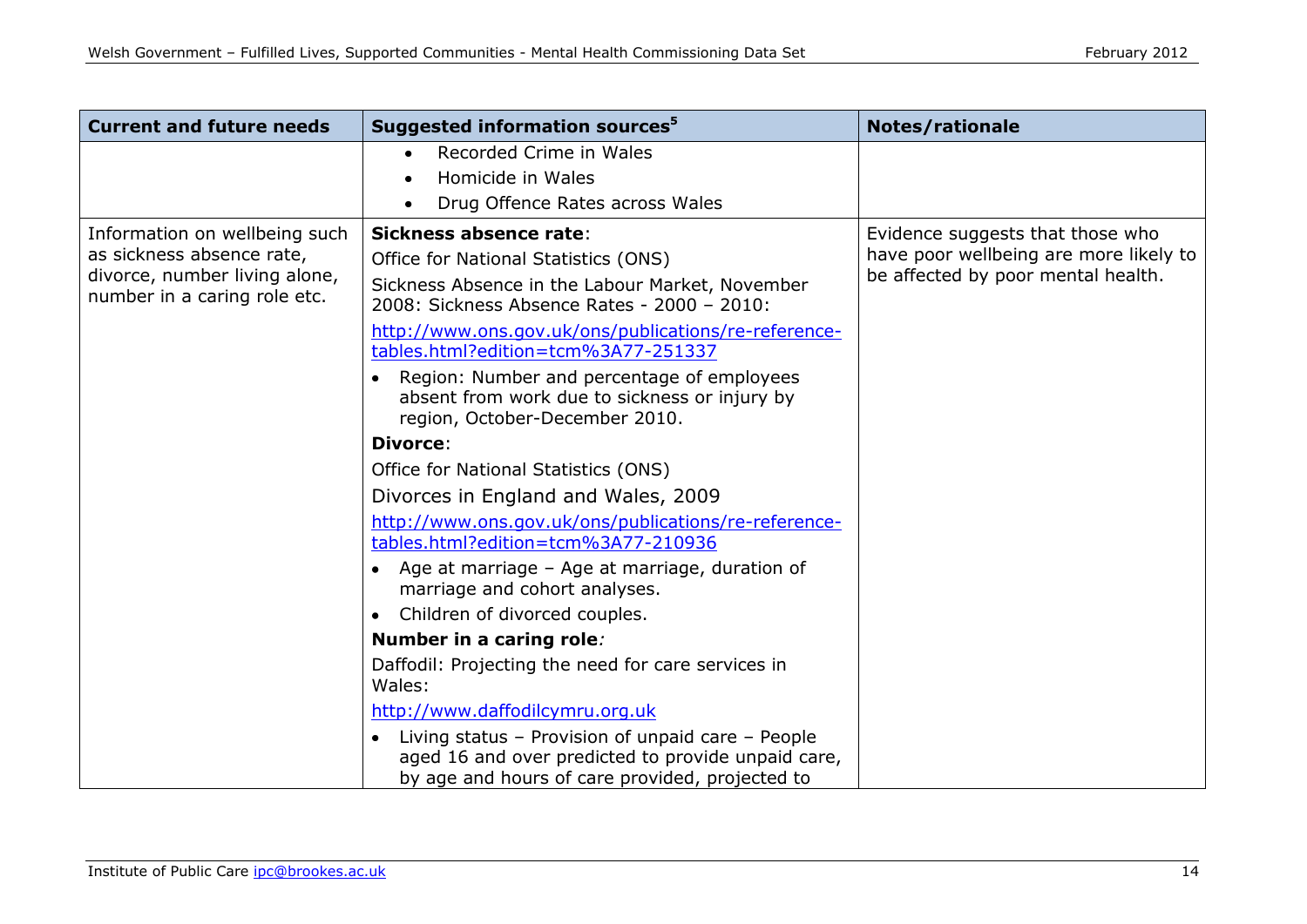| <b>Current and future needs</b>                                                    | Suggested information sources <sup>5</sup>                                                                                                                                                                                                                                                                                                                                                                                                                                                                                                                                                                                                                                                                                                                                                                                                                        | <b>Notes/rationale</b>                                                                                                     |
|------------------------------------------------------------------------------------|-------------------------------------------------------------------------------------------------------------------------------------------------------------------------------------------------------------------------------------------------------------------------------------------------------------------------------------------------------------------------------------------------------------------------------------------------------------------------------------------------------------------------------------------------------------------------------------------------------------------------------------------------------------------------------------------------------------------------------------------------------------------------------------------------------------------------------------------------------------------|----------------------------------------------------------------------------------------------------------------------------|
|                                                                                    | 2030.<br><b>Number living alone:</b><br>Daffodil: Projecting the need for care services in<br>Wales:<br>http://www.daffodilcymru.org.uk<br>Living status - Living alone - People aged 16 and<br>$\bullet$<br>over predicted to be living alone, by age and<br>gender, projected to 2030.                                                                                                                                                                                                                                                                                                                                                                                                                                                                                                                                                                          |                                                                                                                            |
| Information on chronic<br>physical illness.                                        | Daffodil: Projecting the need for care services in<br>Wales:<br>http://www.daffodilcymru.org.uk<br>Health/physical disability - Limiting long term<br>illness - Population predicted to have a limiting<br>long-term illness, by age and gender, projected to<br>2030.<br>Health/physical disability - Moderate or serious<br>$\bullet$<br>physical disability - People aged 18 and over, with<br>a moderate or serious physical disability, projected<br>to 2030.<br>(Children and young people's data) Health/disability<br>- Disability DDA - Children aged 0-17 predicted to<br>have a disability according to Disability<br>Discrimination Act definitions, projected to 2030.<br>(Children and young people's data) Health/disability<br>$\bullet$<br>- Disability Severe - Children aged 0-17 predicted<br>to have a severe disability, projected to 2030. | Evidence suggests that those<br>suffering chronic physical illness are<br>more likely to experience poor mental<br>health. |
| Information about hard to<br>reach groups including<br>homelessness, rooflessness, | <b>Homelessness:</b><br>StatsWales: http://statswales.wales.gov.uk/index.htm                                                                                                                                                                                                                                                                                                                                                                                                                                                                                                                                                                                                                                                                                                                                                                                      | Evidence suggests a range of factors<br>which may impact on engagement<br>with mental health services, including           |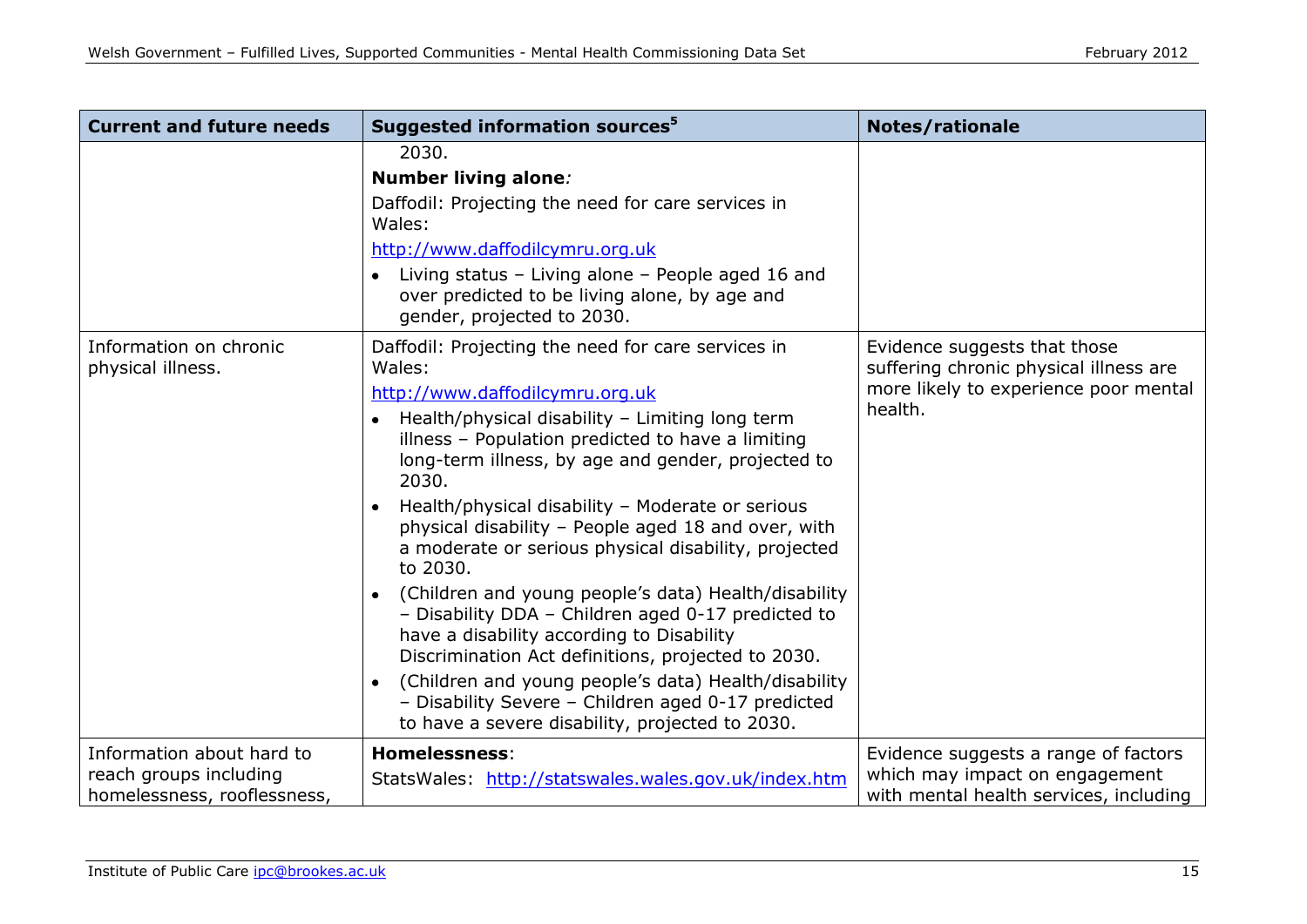| <b>Current and future needs</b>                           | Suggested information sources <sup>5</sup>                                                                                                                                                                                                                                                                                                                                                                               | <b>Notes/rationale</b>                           |
|-----------------------------------------------------------|--------------------------------------------------------------------------------------------------------------------------------------------------------------------------------------------------------------------------------------------------------------------------------------------------------------------------------------------------------------------------------------------------------------------------|--------------------------------------------------|
| travellers/gypsy communities,<br>immigrants and migrants. | Public reports:<br>http://www.statswales.wales.gov.uk/ReportFolders/rep<br>ortFolders.aspx<br>Housing - Homelessness (21 tables, including):<br>$\bullet$<br>Households by age and sex of applicant.<br>Acceptances by priority need (priority,<br>household, area - Households where a member<br>is vulnerable due to: old age; mental illness; a<br>former prisoner who after being released from                      | social exclusion, cultural taboos and<br>stigma. |
|                                                           | custody has no accommodation to return to.<br><b>Rooflessness:</b>                                                                                                                                                                                                                                                                                                                                                       |                                                  |
|                                                           | National Rough Sleeping Count, Wales, 2007 and 2008<br>http://wales.gov.uk/docs/statistics/2009/090917rough<br>sleep2007en.pdf<br>Rough sleeper count March 2007 and March 2008<br>Immigrants and migrants:<br>StatsWales: http://statswales.wales.gov.uk/index.htm<br>Public reports:<br>http://www.statswales.wales.gov.uk/ReportFolders/rep<br>ortFolders.aspx<br>Population and migration - Migration -<br>$\bullet$ |                                                  |
|                                                           | International migration - International migration<br>flows between Wales and the rest of the World<br>$(Non-UK).$<br>Travellers/gypsy communities:                                                                                                                                                                                                                                                                       |                                                  |
|                                                           | StatsWales: http://statswales.wales.gov.uk/index.htm                                                                                                                                                                                                                                                                                                                                                                     |                                                  |
|                                                           | Public reports:                                                                                                                                                                                                                                                                                                                                                                                                          |                                                  |
|                                                           | http://www.statswales.wales.gov.uk/ReportFolders/rep                                                                                                                                                                                                                                                                                                                                                                     |                                                  |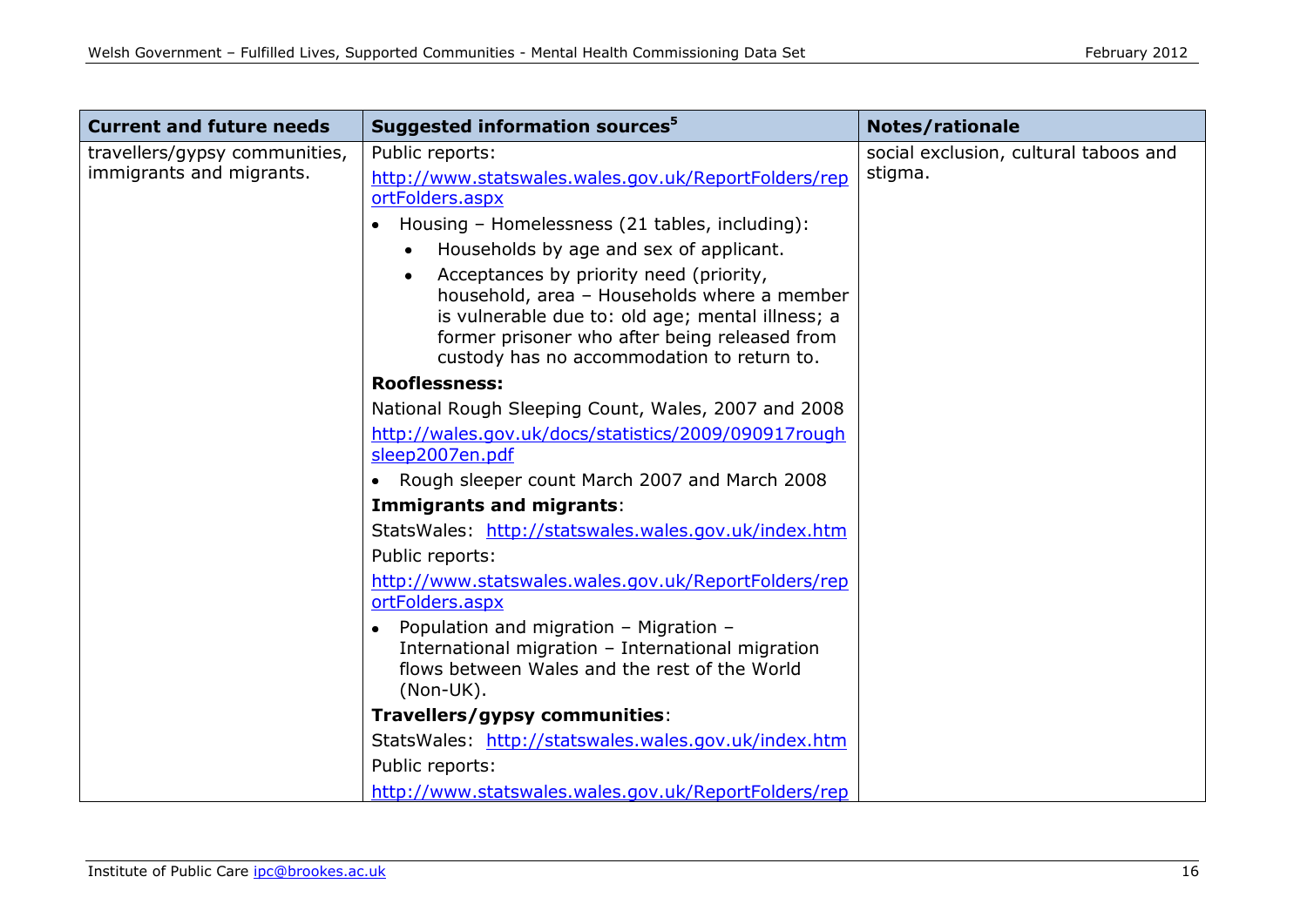| <b>Current and future needs</b>                                                                                                                                                                                       | Suggested information sources <sup>5</sup>                                                                                                                                                                                                                                                                                                                                                                                                                                                                                                                                                                                                                                                                                                                                                                                                                                                                                                                                                                                                                                       | Notes/rationale                                                                                                                                                                                                                            |
|-----------------------------------------------------------------------------------------------------------------------------------------------------------------------------------------------------------------------|----------------------------------------------------------------------------------------------------------------------------------------------------------------------------------------------------------------------------------------------------------------------------------------------------------------------------------------------------------------------------------------------------------------------------------------------------------------------------------------------------------------------------------------------------------------------------------------------------------------------------------------------------------------------------------------------------------------------------------------------------------------------------------------------------------------------------------------------------------------------------------------------------------------------------------------------------------------------------------------------------------------------------------------------------------------------------------|--------------------------------------------------------------------------------------------------------------------------------------------------------------------------------------------------------------------------------------------|
|                                                                                                                                                                                                                       | ortFolders.aspx<br>• Social inclusion – Gypsy and Traveller Caravan<br>Count - Table 1: Count of Gypsy and Traveller<br>caravans (authorised and unauthorised).                                                                                                                                                                                                                                                                                                                                                                                                                                                                                                                                                                                                                                                                                                                                                                                                                                                                                                                  |                                                                                                                                                                                                                                            |
| Number of people with mental<br>health problems in the local<br>population - broken down by<br>age and diagnosis (eq<br>depression, anxiety,<br>schizophrenia, dual diagnosis,<br>eating disorders, and<br>dementia). | Any mental health problem:<br>Daffodil: Projecting the need for care services in<br>Wales:<br>http://www.daffodilcymru.org.uk<br>Mental health - Mental health problem - Children<br>$\bullet$<br>and adults predicted to have any mental health<br>problem, by age and gender, projected to 2030.<br>Mental illness, by age and diagnosis:<br>Welsh Health Survey 2009:<br>http://wales.gov.uk/docs/statistics/2010/100915health<br>survey09en.pdf<br>Table 3.5 Adults who reported currently being treated<br>for mental illnesses, by age and sex (and by type of<br>illness: depression, anxiety, another mental illness,<br>any mental illness).<br>Mental illness, by age and diagnosis:<br>Annual PEDW data tables (Annual Patient Episode Data<br>for Wales tables)<br>Principal diagnosis Summary, Welsh providers<br>$\bullet$<br>2010/2011 - Table 2 Primary diagnosis (Episodes<br>grouped within broad ranges of Primary<br>Diagnoses): including by number of finished<br>episodes, number of admissions and bed days,<br>broken down by gender and age group for: | This reflected as prevalence within<br>the population will provide an<br>understanding of current demand.<br>Breakdown by age and diagnosis will<br>enable an understanding of target<br>populations where there may be<br>greater demand. |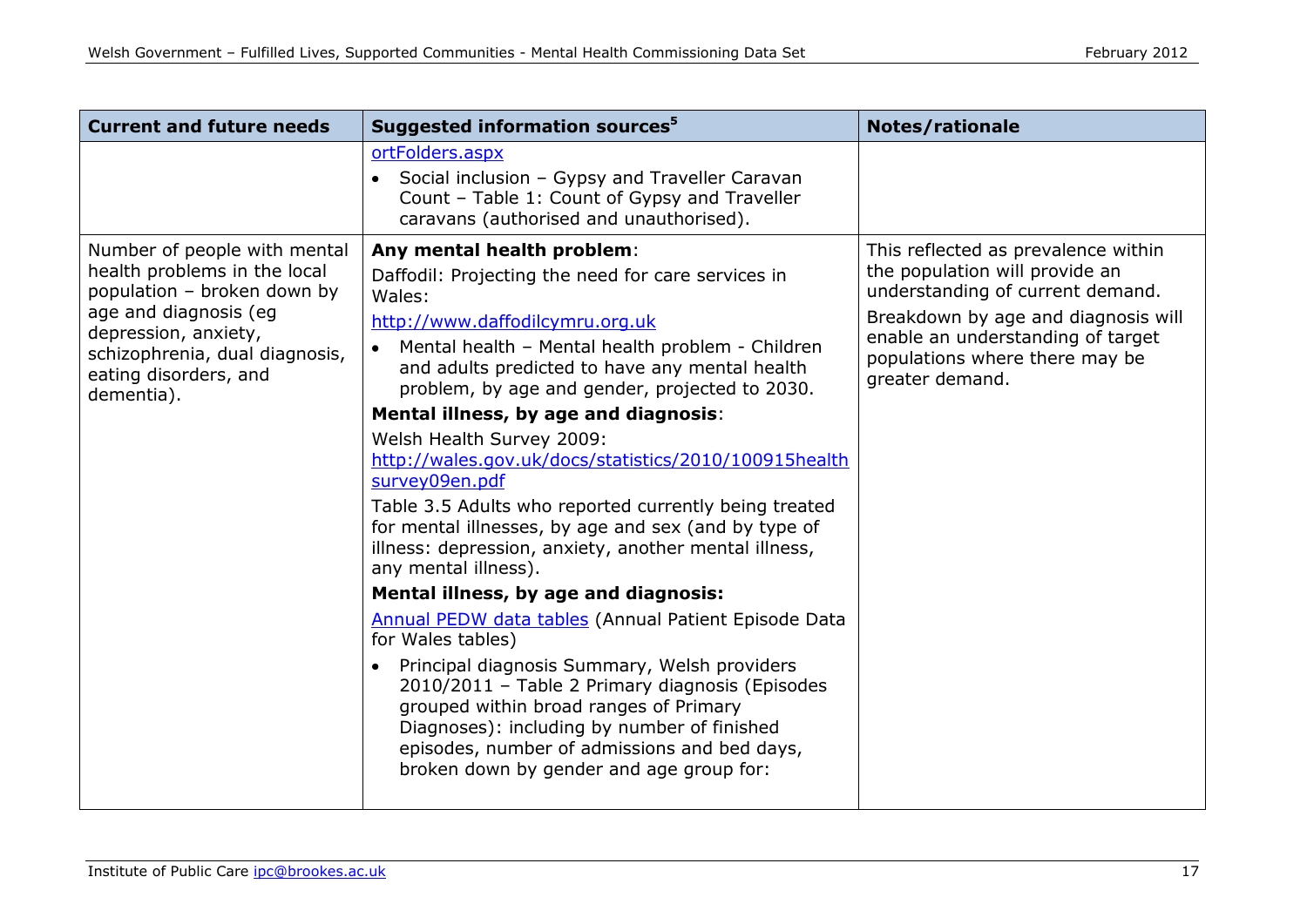| <b>Current and future needs</b> | Suggested information sources <sup>5</sup>                                                                                                                                                                           | <b>Notes/rationale</b> |
|---------------------------------|----------------------------------------------------------------------------------------------------------------------------------------------------------------------------------------------------------------------|------------------------|
|                                 | Dementia<br>$\bullet$                                                                                                                                                                                                |                        |
|                                 | Other  mental disorders                                                                                                                                                                                              |                        |
|                                 | Mental and behavioural disorders due to<br>psychoactive substances                                                                                                                                                   |                        |
|                                 | Schizophrenia, schizotypal and delusional<br>disorders                                                                                                                                                               |                        |
|                                 | Mood disorders                                                                                                                                                                                                       |                        |
|                                 | Neurotic, behavioural & personality disorders.                                                                                                                                                                       |                        |
|                                 | <b>Annual PEDW data tables (Annual Patient Episode Data</b><br>for Wales tables)                                                                                                                                     |                        |
|                                 | • HRG $v4$ , Welsh providers 2010/2011 - Table 6<br>Healthcare Resource Groups (HRG): including by<br>number of finished episodes, number of admissions<br>and bed days, broken down by gender and age<br>group for: |                        |
|                                 | Senile dementia                                                                                                                                                                                                      |                        |
|                                 | Presenile dementia                                                                                                                                                                                                   |                        |
|                                 | Schizophreniform Psychoses with and without<br>Section                                                                                                                                                               |                        |
|                                 | Mania with and without Section                                                                                                                                                                                       |                        |
|                                 | Depression with and without Section                                                                                                                                                                                  |                        |
|                                 | Alcohol or drugs use and /or dependency                                                                                                                                                                              |                        |
|                                 | Eating Disorders or Obsessive Compulsive<br><b>Disorders</b>                                                                                                                                                         |                        |
|                                 | Acute Reactions or Personality Disorders.                                                                                                                                                                            |                        |
|                                 | <b>Dementia:</b>                                                                                                                                                                                                     |                        |
|                                 | Daffodil: Projecting the need for care services in<br>Wales:                                                                                                                                                         |                        |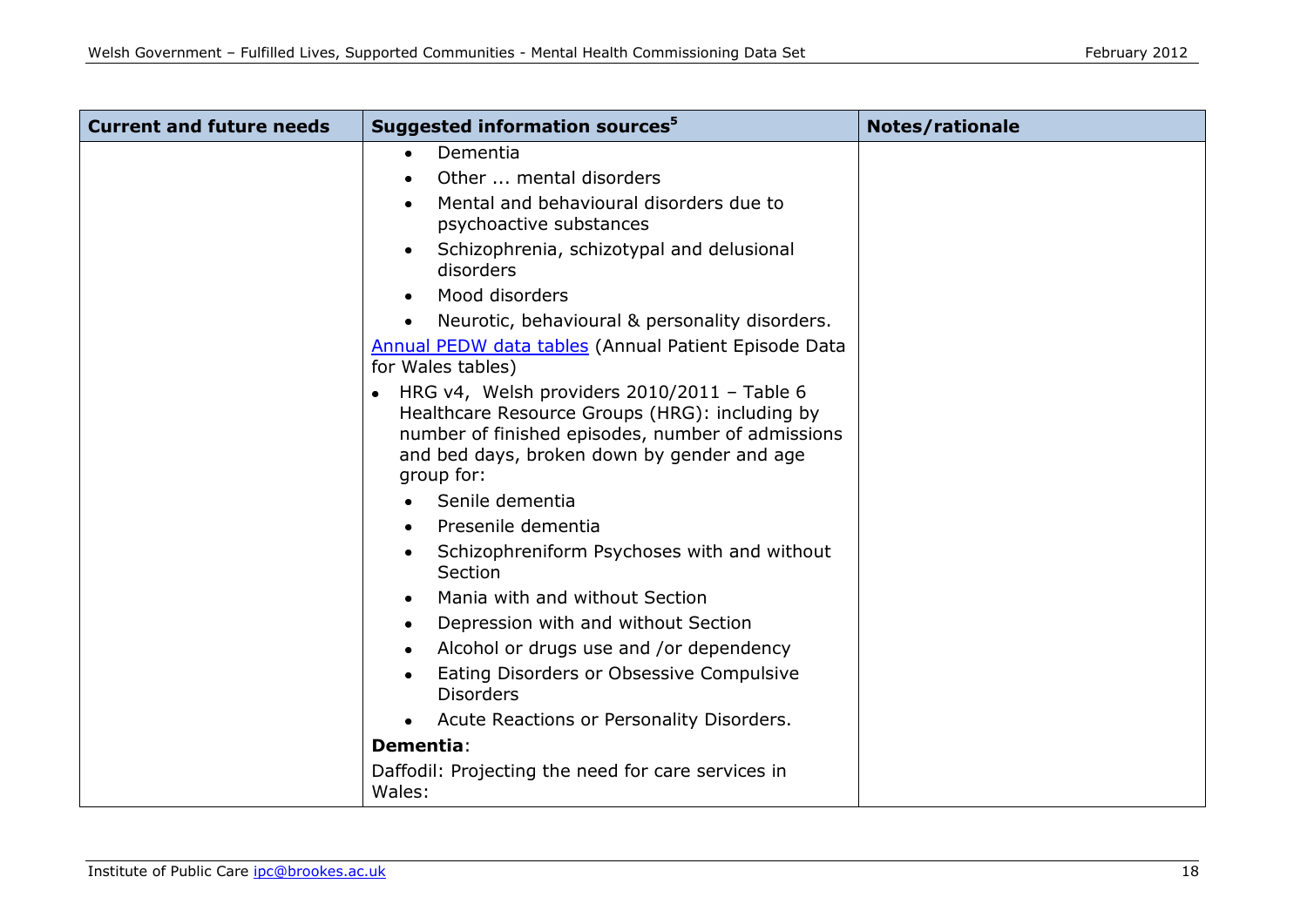| <b>Current and future needs</b>                                                                                                                                                        | Suggested information sources <sup>5</sup>                                                                                                                                                                                                                                                                                                                                                                                                                                                                                                                                                                             | <b>Notes/rationale</b>                                                                                                                                     |
|----------------------------------------------------------------------------------------------------------------------------------------------------------------------------------------|------------------------------------------------------------------------------------------------------------------------------------------------------------------------------------------------------------------------------------------------------------------------------------------------------------------------------------------------------------------------------------------------------------------------------------------------------------------------------------------------------------------------------------------------------------------------------------------------------------------------|------------------------------------------------------------------------------------------------------------------------------------------------------------|
|                                                                                                                                                                                        | http://www.daffodilcymru.org.uk<br>Mental health - Dementia - People aged 30-64<br>predicted to have early onset dementia, and people<br>aged 65 and over predicted to have dementia, by<br>age and gender, projected to 2030.                                                                                                                                                                                                                                                                                                                                                                                         |                                                                                                                                                            |
|                                                                                                                                                                                        | <b>Hospital Statistics for People with a Mental</b><br>Illness:<br>Health Statistics Wales 2011<br>http://new.wales.gov.uk/topics/statistics/publications/<br>health2011/?lang=en<br>Chapter 10: Hospital Statistics for People with a<br>$\bullet$<br><b>Mental Illness</b><br>Health Statistics Wales 2011 - Chapter 10:<br>Hospital Statistics for People with a Mental<br><b>Illness</b><br>Table 10.3 Hospital discharges, by sex and<br>age<br>Table 10.4 Hospital discharges, by<br>diagnostic group<br>Table 10.7 Resident patients, by sex and<br>age<br>Table 10.8 Resident patients, by duration of<br>stay |                                                                                                                                                            |
| Estimation of people who will<br>experience a mental health<br>problem over the next 10<br>years - broken down by age<br>and diagnosis (eg depression,<br>anxiety, schizophrenia, dual | Any mental health problem:<br>Daffodil: Projecting the need for care services in<br>Wales:<br>http://www.daffodilcymru.org.uk<br>Mental health - Mental health problem - Children                                                                                                                                                                                                                                                                                                                                                                                                                                      | Prevalence rates for the different<br>diagnoses/mental health problems<br>can be applied to population<br>projections to estimate likely future<br>demand. |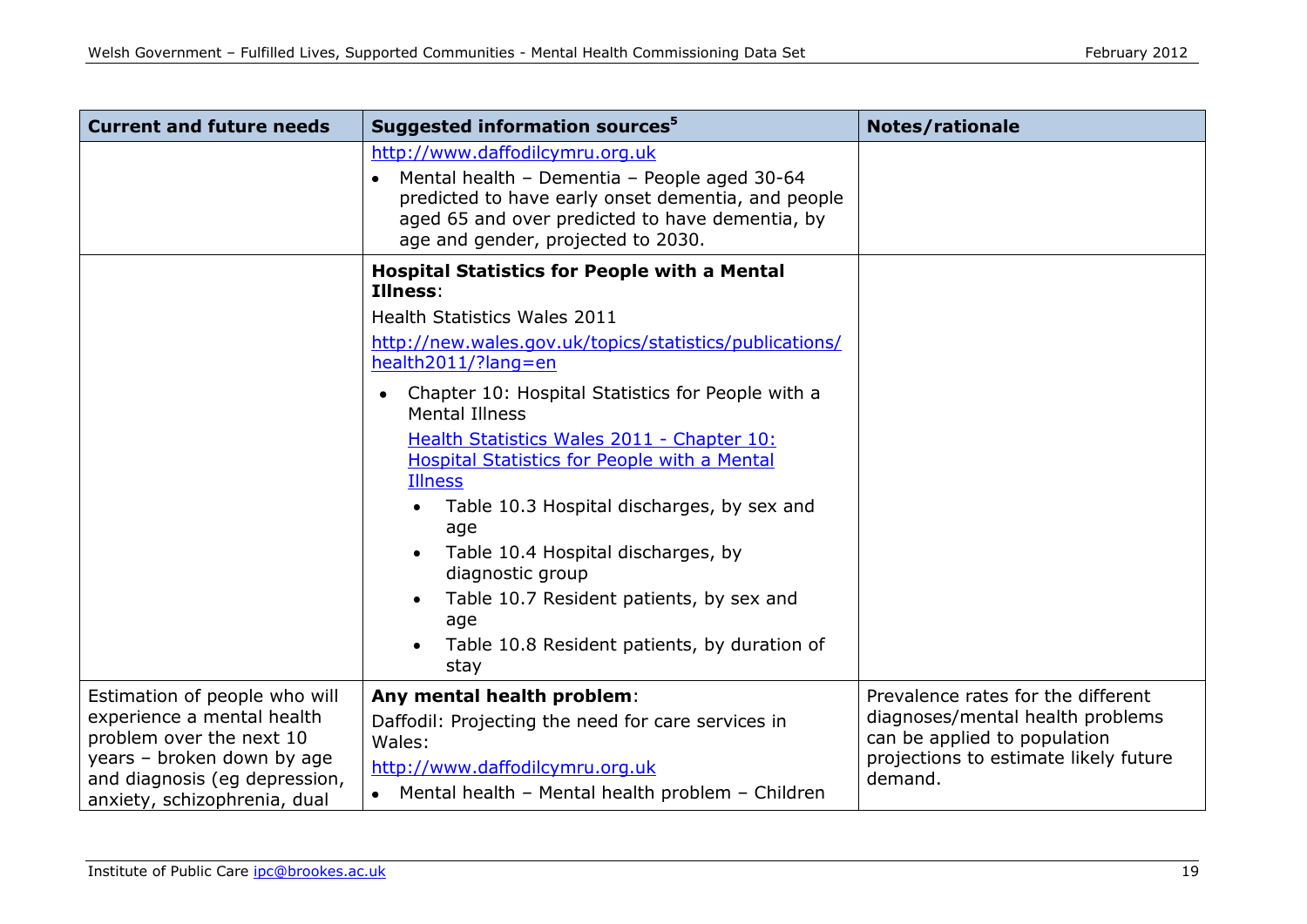| <b>Current and future needs</b>                                                                                                               | Suggested information sources <sup>5</sup>                                                                                                                                                                                                                                                                                                                   | <b>Notes/rationale</b>                                                                                                                                                                                                                                                                                                                                                                                                                                                                                                                                 |
|-----------------------------------------------------------------------------------------------------------------------------------------------|--------------------------------------------------------------------------------------------------------------------------------------------------------------------------------------------------------------------------------------------------------------------------------------------------------------------------------------------------------------|--------------------------------------------------------------------------------------------------------------------------------------------------------------------------------------------------------------------------------------------------------------------------------------------------------------------------------------------------------------------------------------------------------------------------------------------------------------------------------------------------------------------------------------------------------|
| diagnosis, eating disorders,<br>and dementia).                                                                                                | and adults predicted to have any mental health<br>problem, by age and gender, projected to 2030.<br>Dementia:<br>http://www.daffodilcymru.org.uk<br>Mental health - Dementia - People aged 30-64<br>$\bullet$<br>predicted to have early onset dementia, and people<br>aged 65 and over predicted to have dementia, by<br>age and gender, projected to 2030. | Breakdown by age and diagnosis will<br>enable an understanding of target<br>populations where there may be<br>greater demand.                                                                                                                                                                                                                                                                                                                                                                                                                          |
| Estimation of people who will<br>experience comorbid mental<br>health problems over the next<br>10 years broken down by age<br>and diagnoses. |                                                                                                                                                                                                                                                                                                                                                              | Psychiatric co-morbidity is known to<br>be associated with increased severity<br>of symptoms, longer duration, greater<br>functional disability and increased use<br>of health services.<br>Co-morbidity has practical<br>implications for both the diagnosis<br>and the treatment of each disorder:<br>not only might the symptoms of one<br>condition mask another, but they<br>might also interfere with its<br>treatment. Psychotic disorder and<br>antisocial personality disorder were<br>both very highly co-morbid<br>conditions. <sup>6</sup> |
| Number of suicide admissions<br>for self harm and recorded<br>incidents of self harm<br>(admissions form only a small                         | <b>Number of suicide admissions:</b><br><b>Annual PEDW data tables (Annual Patient Episode Data</b><br>for Wales tables)                                                                                                                                                                                                                                     | Provides an indication of people at<br>risk.                                                                                                                                                                                                                                                                                                                                                                                                                                                                                                           |

<sup>6</sup> Meltzer et al, Adult psychiatric morbidity in England, (2007) *Results of a household survey* <http://www.ic.nhs.uk/pubs/psychiatricmorbidity07>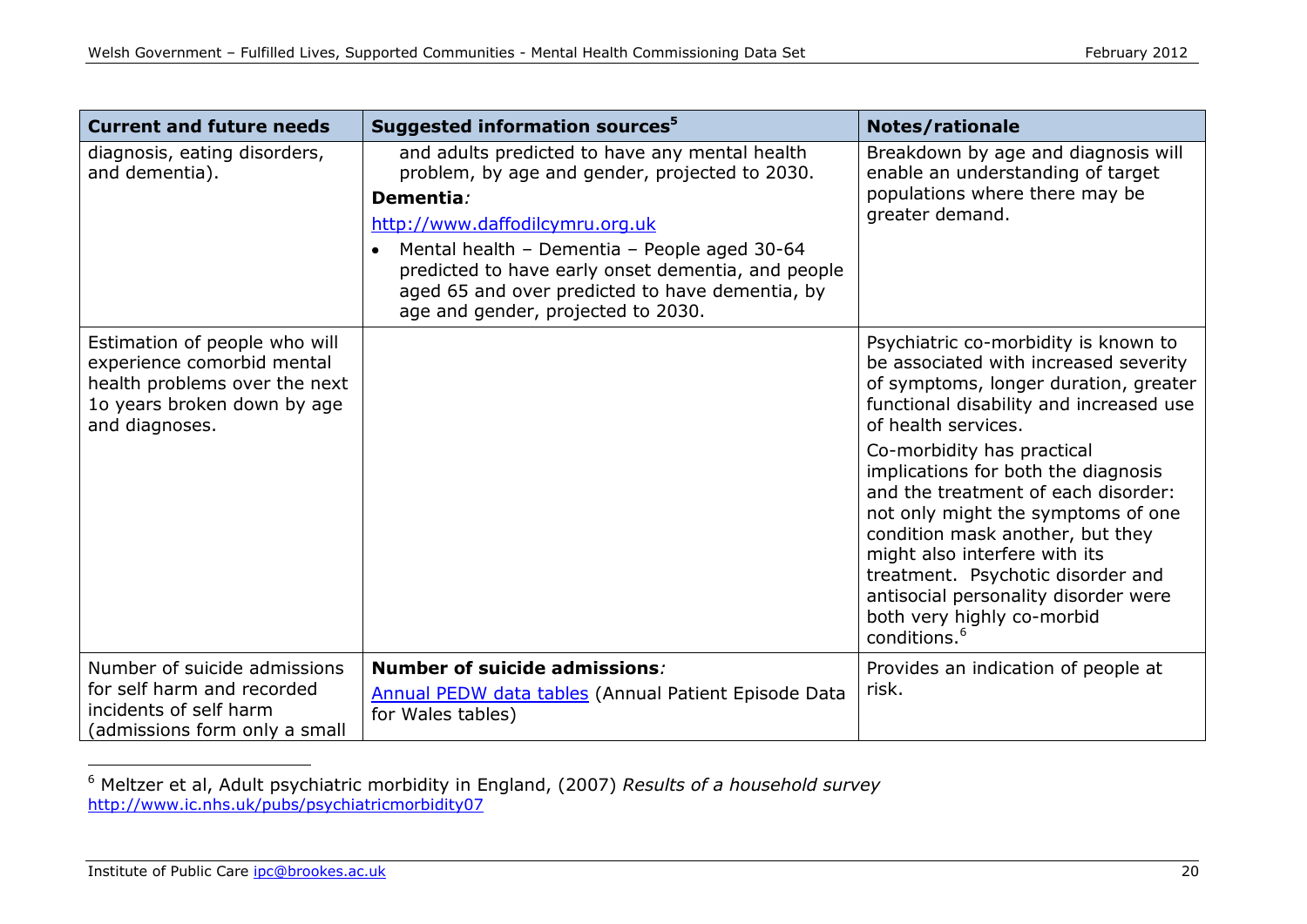| <b>Current and future needs</b>                                                                                                                                                                          | Suggested information sources <sup>5</sup>                                                                                                                                                                                                                                                                                                                                                                                                                                                                                                       | <b>Notes/rationale</b>                                                                                                                    |
|----------------------------------------------------------------------------------------------------------------------------------------------------------------------------------------------------------|--------------------------------------------------------------------------------------------------------------------------------------------------------------------------------------------------------------------------------------------------------------------------------------------------------------------------------------------------------------------------------------------------------------------------------------------------------------------------------------------------------------------------------------------------|-------------------------------------------------------------------------------------------------------------------------------------------|
| proportion of people who self<br>harm but who may be at<br>raised risk of suicide and in<br>need of psycho social<br>support).                                                                           | External causes, Welsh providers, 2010/11<br>$\bullet$<br>Table 11 - External Causes: including by number of<br>finished episodes, number of admissions and bed<br>days, broken down by gender and age group for:<br>Intentional self-poisoning<br>$\bullet$<br>Intentional self-harm.<br>Number of suicides:<br>Daffodil: Projecting the need for care services in<br>Wales:<br>http://www.daffodilcymru.org.uk<br>• Mental health - Suicide - Mortalities of people aged<br>15 and over from suicide, by age and gender,<br>projected to 2030. |                                                                                                                                           |
| Number with mental health<br>problems who are in<br>employment/demand for<br>employment opportunities:<br>Work experience.<br>Supported employment<br>schemes.<br>Part and full-time paid<br>employment. | Available locally from providers.                                                                                                                                                                                                                                                                                                                                                                                                                                                                                                                | This information gives an indication of<br>potential demand for work<br>placements in the future.                                         |
| Number of people reported as<br>absent from work due to<br>stress or mental illness and<br>estimates of the impact of<br>absenteeism as a result of                                                      | Sickness absence from work due to stress,<br>depression or anxiety:<br>Office for National Statistics (ONS)<br>Sickness absence in the labour market,<br>$\bullet$<br>February 2011:                                                                                                                                                                                                                                                                                                                                                             | This information gives an indication of<br>demand for occupational mental<br>health and the costs of common<br>mental illness to business |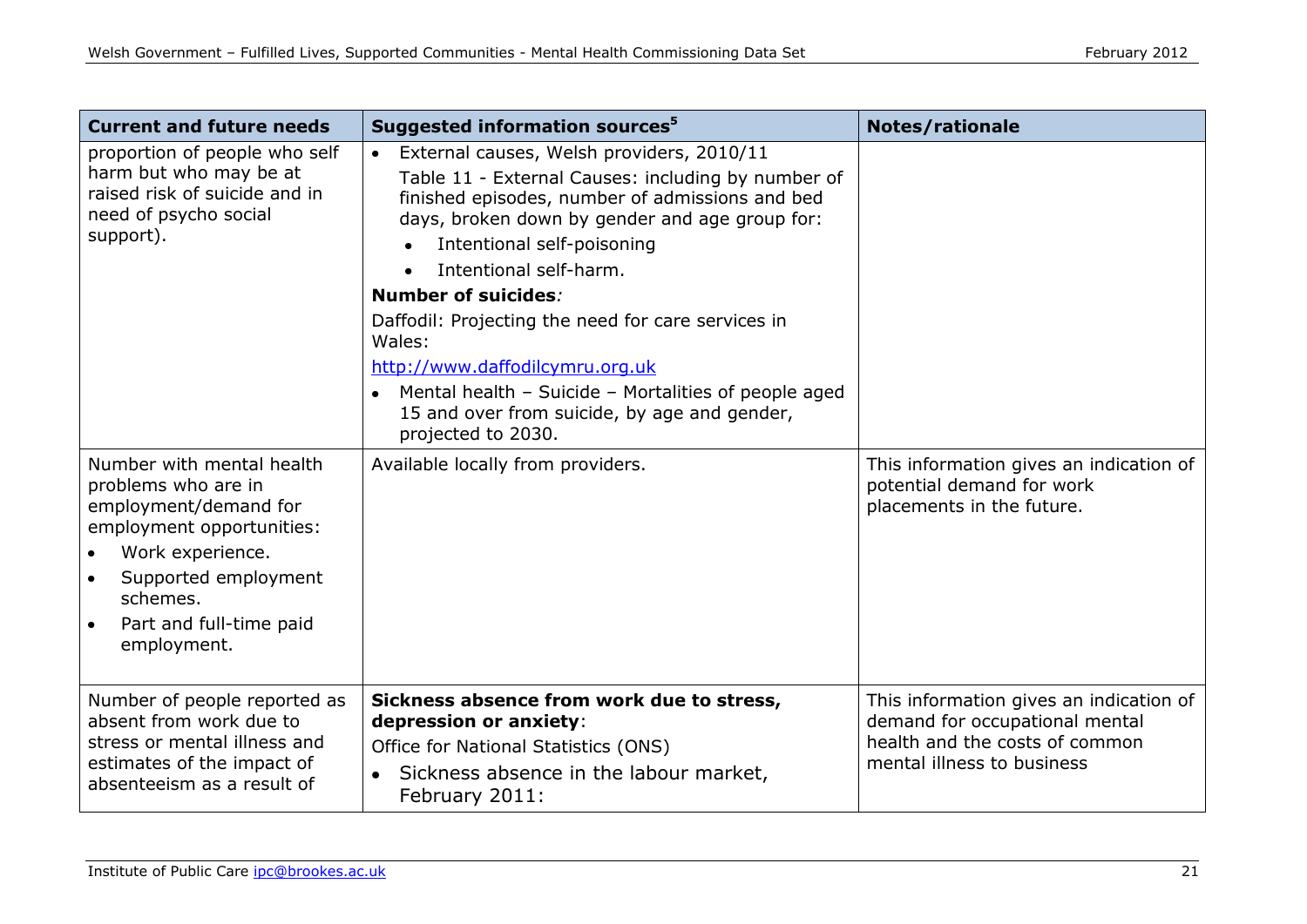| <b>Current and future needs</b>                                                                     | Suggested information sources <sup>5</sup>                                                                                                                                                                                                                                                                                                                               | <b>Notes/rationale</b>                                                                                                                                                                |  |
|-----------------------------------------------------------------------------------------------------|--------------------------------------------------------------------------------------------------------------------------------------------------------------------------------------------------------------------------------------------------------------------------------------------------------------------------------------------------------------------------|---------------------------------------------------------------------------------------------------------------------------------------------------------------------------------------|--|
| stress and common mental<br>illness<br>Data on the availability of<br>occupational health services. | http://www.ons.gov.uk/ons/publications/re-<br>reference-tables.html?edition=tcm%3A77-217104<br>Number and percentage of employees absent from<br>work due to sickness or injury by main reason,<br>October-December 2010:<br>Stress, depression, anxiety<br>(figures are for England and Wales combined).<br>Availability of occupational health services:<br>Local data | The absence of occupational health<br>services increases the potential for<br>people to use primary mental heath<br>services                                                          |  |
| Demand for access to<br>mainstream community and<br>leisure opportunities.                          | Local data $-$ care and support plans                                                                                                                                                                                                                                                                                                                                    | This information gives an indication of<br>leisure and community needs.                                                                                                               |  |
| Demand for supported<br>tenancies amongst people with<br>a mental health problem.                   | Supported housing providers and Supporting People<br>commissioners                                                                                                                                                                                                                                                                                                       | This information is needed in order to<br>inform the planning of Registered<br>Social Landlords and to improve the<br>timeliness of appropriate<br>accommodation.                     |  |
| Number of people claiming<br>benefits/incapacity benefits for<br>mental health problems.            | Number of people claiming benefits (not by<br>reason):<br>Office for National Statistics (ONS)<br>Region and Country Profiles, Key Statistics - October<br>2011 <sup>7</sup><br>http://www.ons.gov.uk/ons/publications/re-reference-<br>tables.html?edition=tcm%3A77-227724                                                                                              | This gives an indication of people who<br>have a current or continuing mental<br>health problem who may not be in<br>receipt of services but are still limited<br>by their condition. |  |

<sup>7</sup> Office for National Statistics <http://www.ons.gov.uk/ons/publications/re-reference-tables.html?edition=tcm%3A77-227724> *"Region and Country Profiles provides a source of essential statistics for the regions of England and the constituent countries of the UK (Scotland, Wales and Northern Ireland). The tables provide a wide range of demographic, social and economic statistics to compare the countries, regions and local authority areas. The Key Statistics tables cover the most useful figures for these areas."*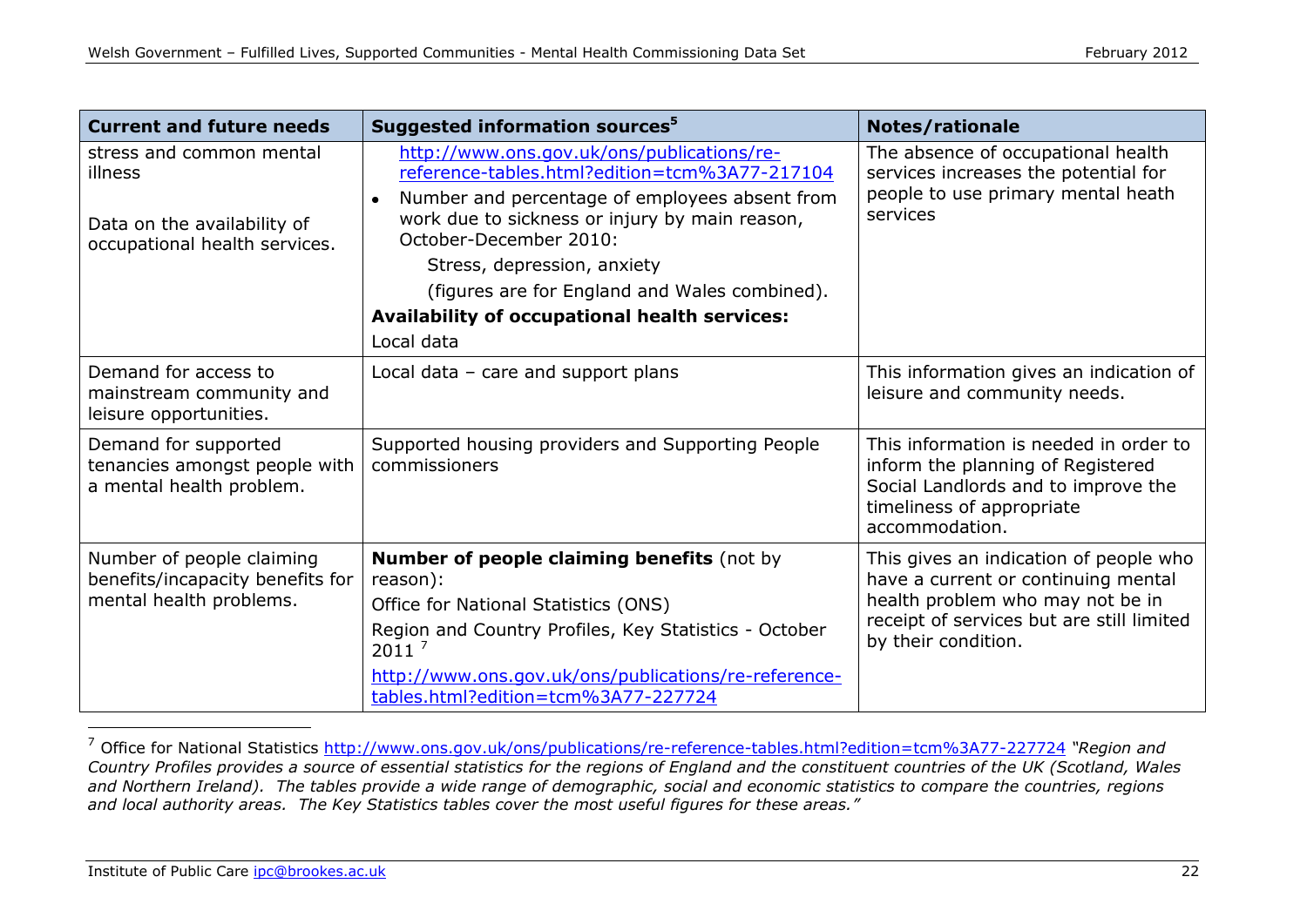| <b>Current and future needs</b> | Suggested information sources <sup>5</sup>                                                                                                                                                   | <b>Notes/rationale</b> |
|---------------------------------|----------------------------------------------------------------------------------------------------------------------------------------------------------------------------------------------|------------------------|
|                                 | Table 6 Local authority education, labour market,<br>benefits and housing, United Kingdom:                                                                                                   |                        |
|                                 | Unemployment rates                                                                                                                                                                           |                        |
|                                 | Number of people receiving Incapacity<br>Benefit/Severe Disablement Allowance                                                                                                                |                        |
|                                 | Number of people claiming benefits due to<br>mental health problems:                                                                                                                         |                        |
|                                 | Department for Work and Pensions (DWP) Tabulation<br>Tool                                                                                                                                    |                        |
|                                 | http://research.dwp.gov.uk/asd/index.php?page=tabto<br>ol                                                                                                                                    |                        |
|                                 | Select: "Click here for Benefit Caseload National<br>Statistics (WPLS) data"                                                                                                                 |                        |
|                                 | To go direct to the Tabulation Tool:                                                                                                                                                         |                        |
|                                 | http://83.244.183.180/100pc/tabtool.html                                                                                                                                                     |                        |
|                                 | Select: Incapacity Benefit                                                                                                                                                                   |                        |
|                                 | Select: Analysis: Caseload (Thousands)                                                                                                                                                       |                        |
|                                 | Select: Row: IB ICD (disease) code (the medical<br>reason for entitlement to Incapacity Benefit/Severe<br>Disablement Allowance)                                                             |                        |
|                                 | Select: Column: Region                                                                                                                                                                       |                        |
|                                 | Select: Subset: None (or make selection)                                                                                                                                                     |                        |
|                                 | Select: Date: May 2011                                                                                                                                                                       |                        |
|                                 | Incapacity Benefit Caseload (Thousands): IB ICD<br>(disease) code by Region (shows numbers of people in<br>Wales with Mental and Behavioural disorders in receipt<br>of incapacity benefit). |                        |
|                                 |                                                                                                                                                                                              |                        |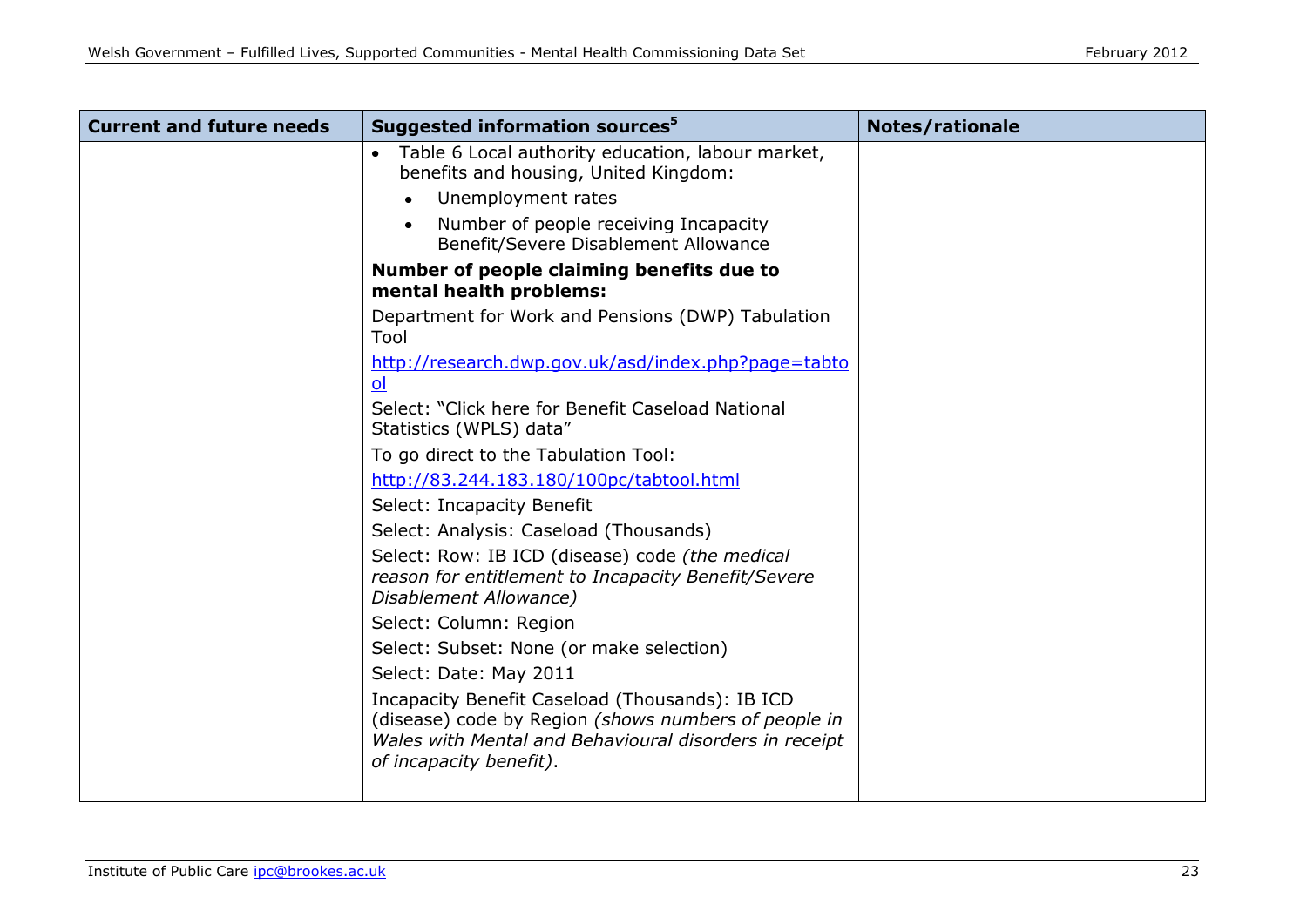| <b>Current and future needs</b>                                                                                                             | Suggested information sources <sup>5</sup>                                                                                                                                                                                                                                                                                                                                                                                                                                                                                                                                                                                                                                                                                                                                                                                                                                                                                         | <b>Notes/rationale</b>                                                                                                                                                        |
|---------------------------------------------------------------------------------------------------------------------------------------------|------------------------------------------------------------------------------------------------------------------------------------------------------------------------------------------------------------------------------------------------------------------------------------------------------------------------------------------------------------------------------------------------------------------------------------------------------------------------------------------------------------------------------------------------------------------------------------------------------------------------------------------------------------------------------------------------------------------------------------------------------------------------------------------------------------------------------------------------------------------------------------------------------------------------------------|-------------------------------------------------------------------------------------------------------------------------------------------------------------------------------|
|                                                                                                                                             | By making different selections the Tool will give other<br>information, eg, numbers in receipt of Attendance<br>Allowance, Disability Living Allowance, Carer's Allowance,<br>etc.                                                                                                                                                                                                                                                                                                                                                                                                                                                                                                                                                                                                                                                                                                                                                 |                                                                                                                                                                               |
| Number of people with pre<br>disposing factors to young<br>onset dementia e.g. high level<br>alcohol use and people with<br>downs syndrome. | <b>Binge drinking:</b><br>Daffodil: Projecting the need for care services in<br>Wales:<br>http://www.daffodilcymru.org.uk<br>Mental health - Alcohol - binge drinking - People<br>aged 16 and over predicted to binge drink, by age<br>and gender, projected to 2030.<br>Drug use:<br>Daffodil: Projecting the need for care services in<br>Wales:<br>http://www.daffodilcymru.org.uk<br>Mental health - Drugs - misuse - People aged 16-<br>$\bullet$<br>59 predicted to misuse drugs, by age, projected to<br>2030.<br>Hospital admissions re drug use:<br>Daffodil: Projecting the need for care services in<br>Wales:<br>http://www.daffodilcymru.org.uk<br>Mental health - Drugs - hospital admissions - People<br>aged 15 and over predicted to be admitted to hospital<br>for drug related conditions, by age and gender,<br>projected to 2030.<br>Abuse and neglect:<br>Daffodil: Projecting the need for care services in | This gives an indication of likely<br>demand for young onset dementia<br>services that may also require high<br>intensity care due to complexity and<br>challenging behaviour |
|                                                                                                                                             | Wales:                                                                                                                                                                                                                                                                                                                                                                                                                                                                                                                                                                                                                                                                                                                                                                                                                                                                                                                             |                                                                                                                                                                               |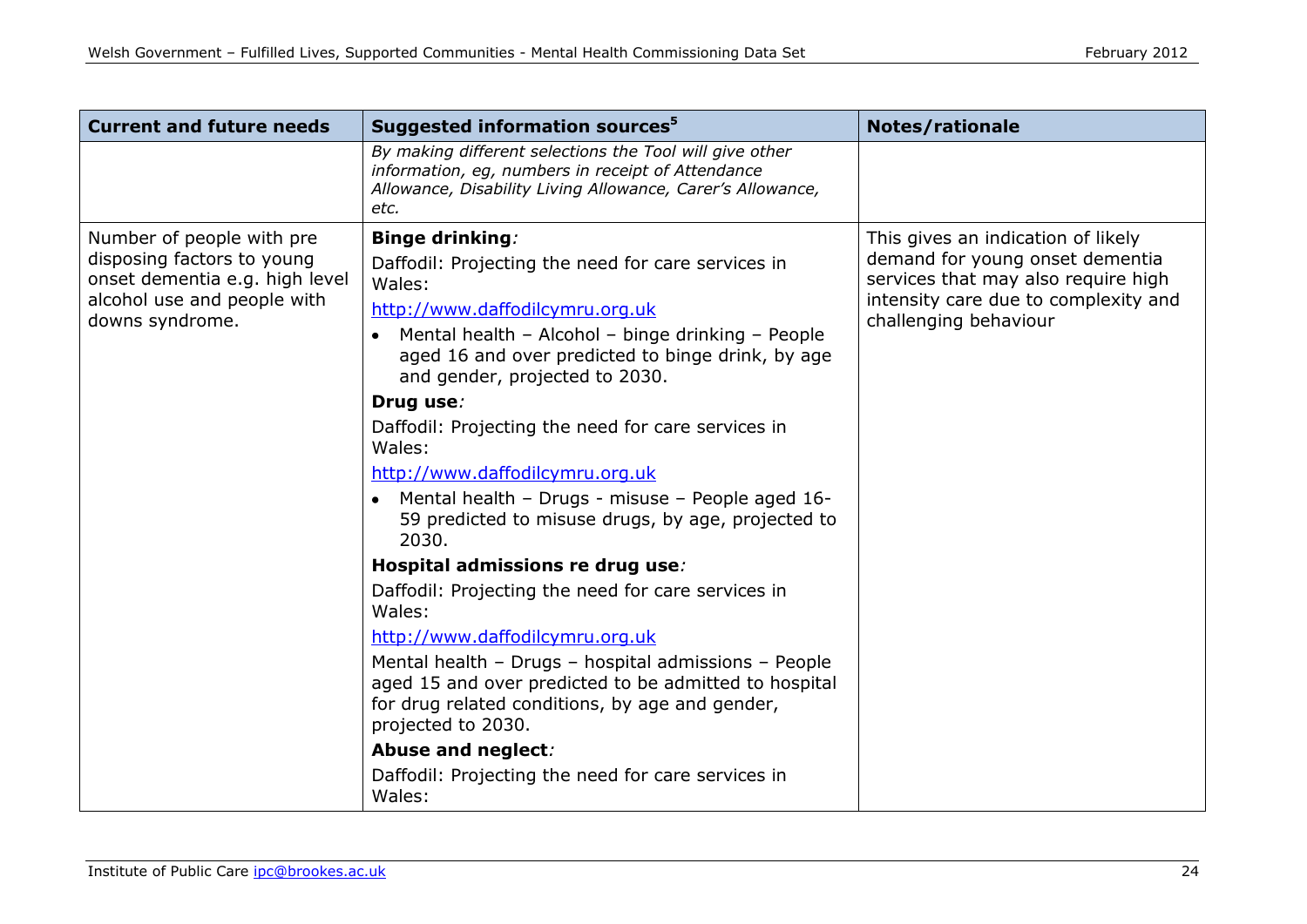| <b>Current and future needs</b>                                                                                                                                                                                                             | Suggested information sources <sup>5</sup>                                                                                                                                                                                                                                          | <b>Notes/rationale</b>                                                                                                                                                                                                                                                                                                       |
|---------------------------------------------------------------------------------------------------------------------------------------------------------------------------------------------------------------------------------------------|-------------------------------------------------------------------------------------------------------------------------------------------------------------------------------------------------------------------------------------------------------------------------------------|------------------------------------------------------------------------------------------------------------------------------------------------------------------------------------------------------------------------------------------------------------------------------------------------------------------------------|
|                                                                                                                                                                                                                                             | http://www.daffodilcymru.org.uk<br>Mental health - Survivors of sexual abuse - People<br>aged 18-64 predicted to be survivors of childhood<br>sexual abuse, projected to 2030.                                                                                                      |                                                                                                                                                                                                                                                                                                                              |
|                                                                                                                                                                                                                                             | Down's syndrome:                                                                                                                                                                                                                                                                    |                                                                                                                                                                                                                                                                                                                              |
|                                                                                                                                                                                                                                             | Daffodil: Projecting the need for care services in<br>Wales:                                                                                                                                                                                                                        |                                                                                                                                                                                                                                                                                                                              |
|                                                                                                                                                                                                                                             | http://www.daffodilcymru.org.uk                                                                                                                                                                                                                                                     |                                                                                                                                                                                                                                                                                                                              |
|                                                                                                                                                                                                                                             | • Learning disability - Down's syndrome - Children<br>and adults predicted to have Down's syndrome, by<br>age, projected to 2030.                                                                                                                                                   |                                                                                                                                                                                                                                                                                                                              |
|                                                                                                                                                                                                                                             | Down's syndrome:                                                                                                                                                                                                                                                                    |                                                                                                                                                                                                                                                                                                                              |
|                                                                                                                                                                                                                                             | Daffodil: Projecting the need for care services in<br>Wales:                                                                                                                                                                                                                        |                                                                                                                                                                                                                                                                                                                              |
|                                                                                                                                                                                                                                             | http://www.daffodilcymru.org.uk                                                                                                                                                                                                                                                     |                                                                                                                                                                                                                                                                                                                              |
|                                                                                                                                                                                                                                             | Learning disability - Down's syndrome - People<br>$\bullet$<br>aged 45-64 estimated to have Down's syndrome<br>and dementia, projected to 2030.                                                                                                                                     |                                                                                                                                                                                                                                                                                                                              |
| <b>Older people</b>                                                                                                                                                                                                                         |                                                                                                                                                                                                                                                                                     |                                                                                                                                                                                                                                                                                                                              |
| Estimated number of older<br>people at highest social care<br>risk with three or more of the<br>following characteristics:<br>a) aged $85 + \gamma$ ears<br>b) living alone<br>c) claiming Attendance<br>Allowance<br>d) 2 or more hospital | <b>Annual PEDW Data Tables</b><br>http://www.infoandstats.wales.nhs.uk/page.cfm?pid=4<br>1010&orgid=869<br>Principal diagnosis (3 character detail), Welsh<br>$\bullet$<br>Residents, 2010/11<br>Principal diagnosis (4 character detail), Welsh<br>$\bullet$<br>Residents, 2001/10 | This is the matrix of combined risk<br>factors that the Nuffield Institute for<br>Health devised for Community Care<br>Needs in Wales (1998). This<br>information can give an indication of<br>the numbers of people at high risk of<br>needing care, rather than just the<br>numbers of older people receiving<br>services. |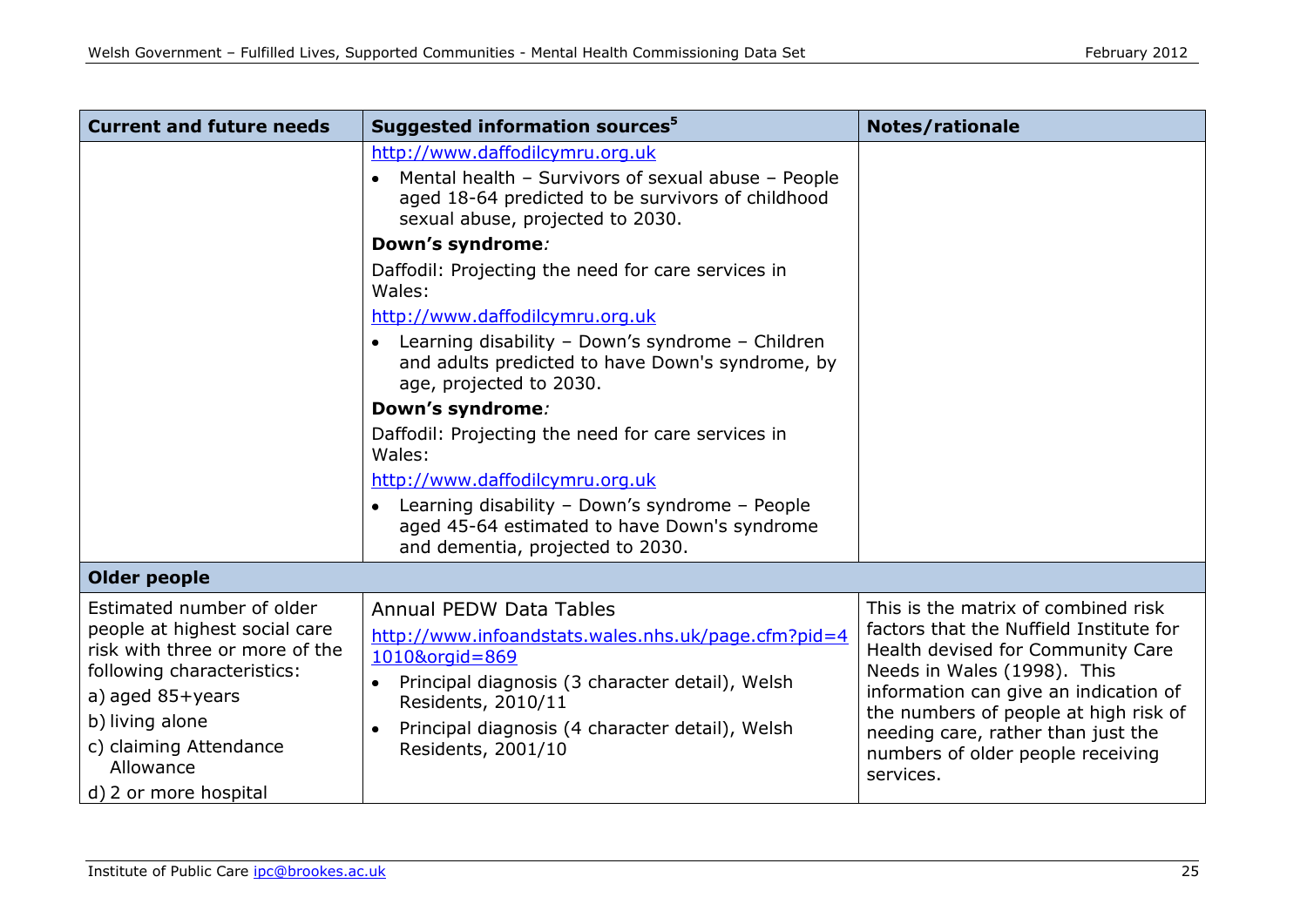| <b>Current and future needs</b>                                                                                                                                                                                                                                                                                                                                                                                                                                                                   | Suggested information sources <sup>5</sup>                                                                                                                                                                                                                             | <b>Notes/rationale</b>                                                                                                                            |  |
|---------------------------------------------------------------------------------------------------------------------------------------------------------------------------------------------------------------------------------------------------------------------------------------------------------------------------------------------------------------------------------------------------------------------------------------------------------------------------------------------------|------------------------------------------------------------------------------------------------------------------------------------------------------------------------------------------------------------------------------------------------------------------------|---------------------------------------------------------------------------------------------------------------------------------------------------|--|
| admissions in last 12<br>months                                                                                                                                                                                                                                                                                                                                                                                                                                                                   |                                                                                                                                                                                                                                                                        |                                                                                                                                                   |  |
| e) housing deprivation (in top<br>20% of most deprived areas<br>according to Wales Index of<br>Multiple Deprivation).                                                                                                                                                                                                                                                                                                                                                                             |                                                                                                                                                                                                                                                                        |                                                                                                                                                   |  |
| Estimated number of older<br>people at highest health risk<br>with three or more of the<br>following characteristics:<br>a) 4 or more active long term<br>conditions<br>b) 4 or more medicines<br>prescribed for 6 months or<br>more<br>c) 2 or more outpatient<br>appointments in last 12<br>months<br>d) in hospital more than 4<br>weeks in last 12 months<br>e) 2 or more falls in last 2<br>months<br>f) in top 3% of frequency of<br><b>GP</b> consultations<br>g) death of carer in last 6 | <b>Annual PEDW Data Tables</b><br>http://www.infoandstats.wales.nhs.uk/page.cfm?pid=4<br>1010&orgid=869<br>Principal diagnosis (3 character detail), Welsh<br>Residents, 2010/11<br>Principal diagnosis (4 character detail), Welsh<br>$\bullet$<br>Residents, 2010/11 | This information offers an indication<br>of actual numbers of people at high<br>risk for whom preventative<br>interventions might be appropriate. |  |
| months.                                                                                                                                                                                                                                                                                                                                                                                                                                                                                           |                                                                                                                                                                                                                                                                        |                                                                                                                                                   |  |
| Number of older people with<br>long term life limiting<br>illnesses.                                                                                                                                                                                                                                                                                                                                                                                                                              | Daffodil: Projecting the need for care services in<br>Wales:<br>http://www.daffodilcymru.org.uk                                                                                                                                                                        | Evidence suggests that those with<br>chronic physical illness are more likely<br>to experience mental health                                      |  |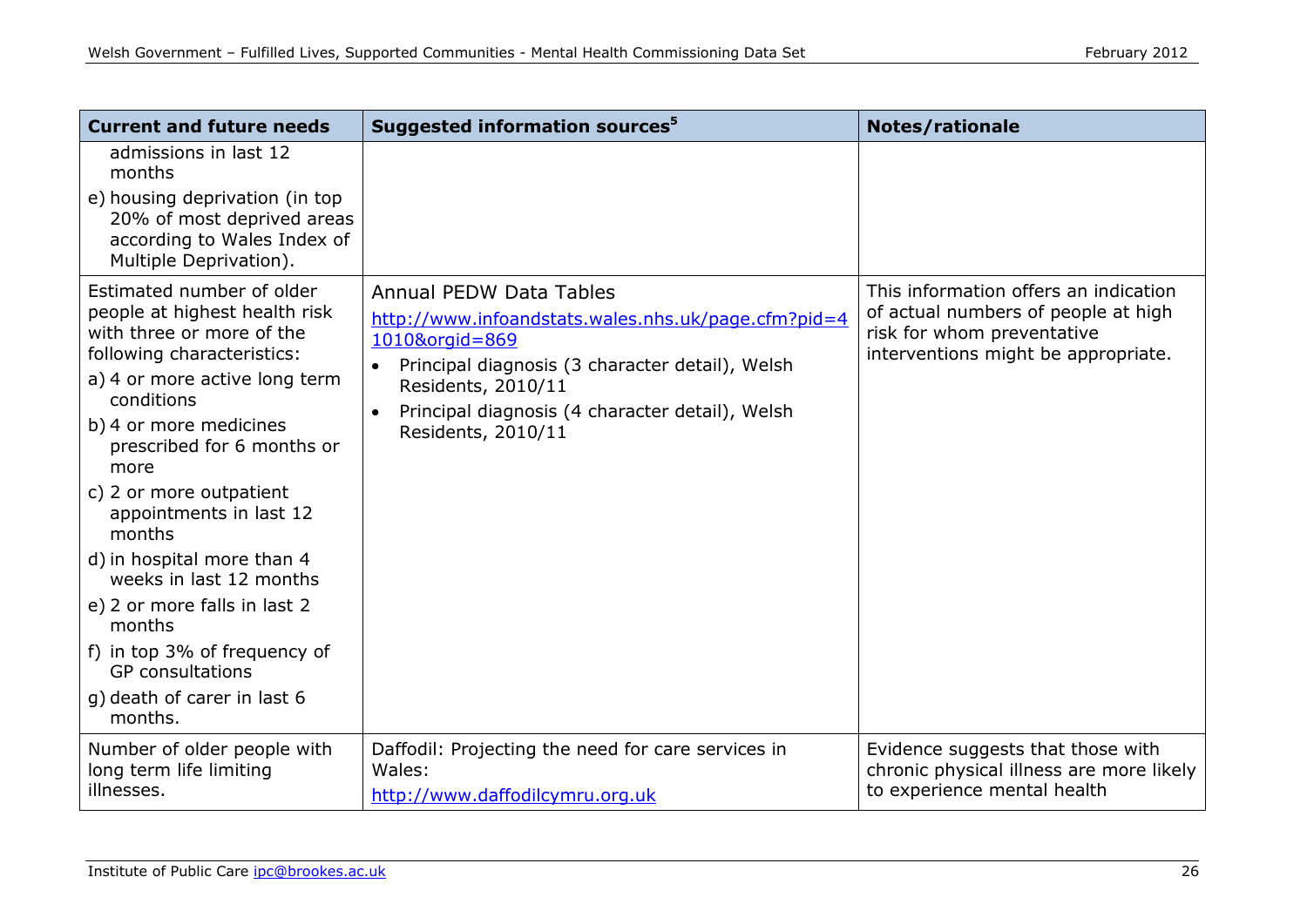| <b>Current and future needs</b>                                                                                                                                                               | Suggested information sources <sup>5</sup>                                                                                                                                                                                                                                                                                                                                                                                                                                                                                                                                                                                                                                                                                                                                                                                                                                                                                                                                                                                                 | <b>Notes/rationale</b>                                                                                                                                                                                                                                                                                                                                                                                                                                                                                                                                                                                                                                                                   |
|-----------------------------------------------------------------------------------------------------------------------------------------------------------------------------------------------|--------------------------------------------------------------------------------------------------------------------------------------------------------------------------------------------------------------------------------------------------------------------------------------------------------------------------------------------------------------------------------------------------------------------------------------------------------------------------------------------------------------------------------------------------------------------------------------------------------------------------------------------------------------------------------------------------------------------------------------------------------------------------------------------------------------------------------------------------------------------------------------------------------------------------------------------------------------------------------------------------------------------------------------------|------------------------------------------------------------------------------------------------------------------------------------------------------------------------------------------------------------------------------------------------------------------------------------------------------------------------------------------------------------------------------------------------------------------------------------------------------------------------------------------------------------------------------------------------------------------------------------------------------------------------------------------------------------------------------------------|
|                                                                                                                                                                                               | Health/physical disability - Limiting long term<br>illness - Population predicted to have a limiting<br>long term illness, by age and gender, projected to<br>2030                                                                                                                                                                                                                                                                                                                                                                                                                                                                                                                                                                                                                                                                                                                                                                                                                                                                         | problems.                                                                                                                                                                                                                                                                                                                                                                                                                                                                                                                                                                                                                                                                                |
| Older people who currently<br>have and will develop<br>dementia over the next 10<br>years:<br>Mild.<br>Moderate.<br>Severe.<br>Dementia with challenging<br>behaviour.<br>Broken down by age. | Dementia:<br>Daffodil: Projecting the need for care services in<br>Wales:<br>http://www.daffodilcymru.org.uk<br>Mental health - Dementia - People aged 30-64<br>$\bullet$<br>predicted to have early onset dementia, and people<br>aged 65 and over predicted to have dementia, by<br>age and gender, projected to 2030.<br>Males and females with dementia (by age)<br>http://alzheimers.org.uk/site/scripts/documents_info.p<br>hp?documentID=342<br>Select: 2007 local statistics: Wales Dementia UK<br>statistics for Wales (2007).<br>Dementia prevalence rates:<br>Who cares wins, 2005, Royal College of Psychiatrists:<br>http://www.rcpsych.ac.uk/PDF/WhoCaresWins.pdf<br>Table 1.1 The common mental health problems that<br>older people have and their community prevalence:<br>Community prevalence rates for older people with:<br>depression, dementia, delirium, anxiety disorders,<br>alcohol misuse, drug misuse, schizophrenia.<br>Table 1.2 The prevalence of mental disorder in<br>older people in general hospitals. | Audit Commission Report (2000)<br>Forget Me Not - Mental Health<br>Services for Older People estimated 1<br>in 25 over 65 years and 1 in 4 over<br>85 years. The North Wales Mental<br>Health Authority in 1998 estimated<br>18.5% of those aged 85-89 years and<br>31.85% of those aged 90+ years<br>would develop dementia. A small<br>minority of older people with<br>dementia develop challenging<br>antisocial behaviour and require the<br>highest level of care and supervision.<br>Breakdown by age will pick up those<br>younger adults diagnosed with<br>dementia.<br>These prevalence rates can be applied<br>to population projections to estimate<br>likely future demand. |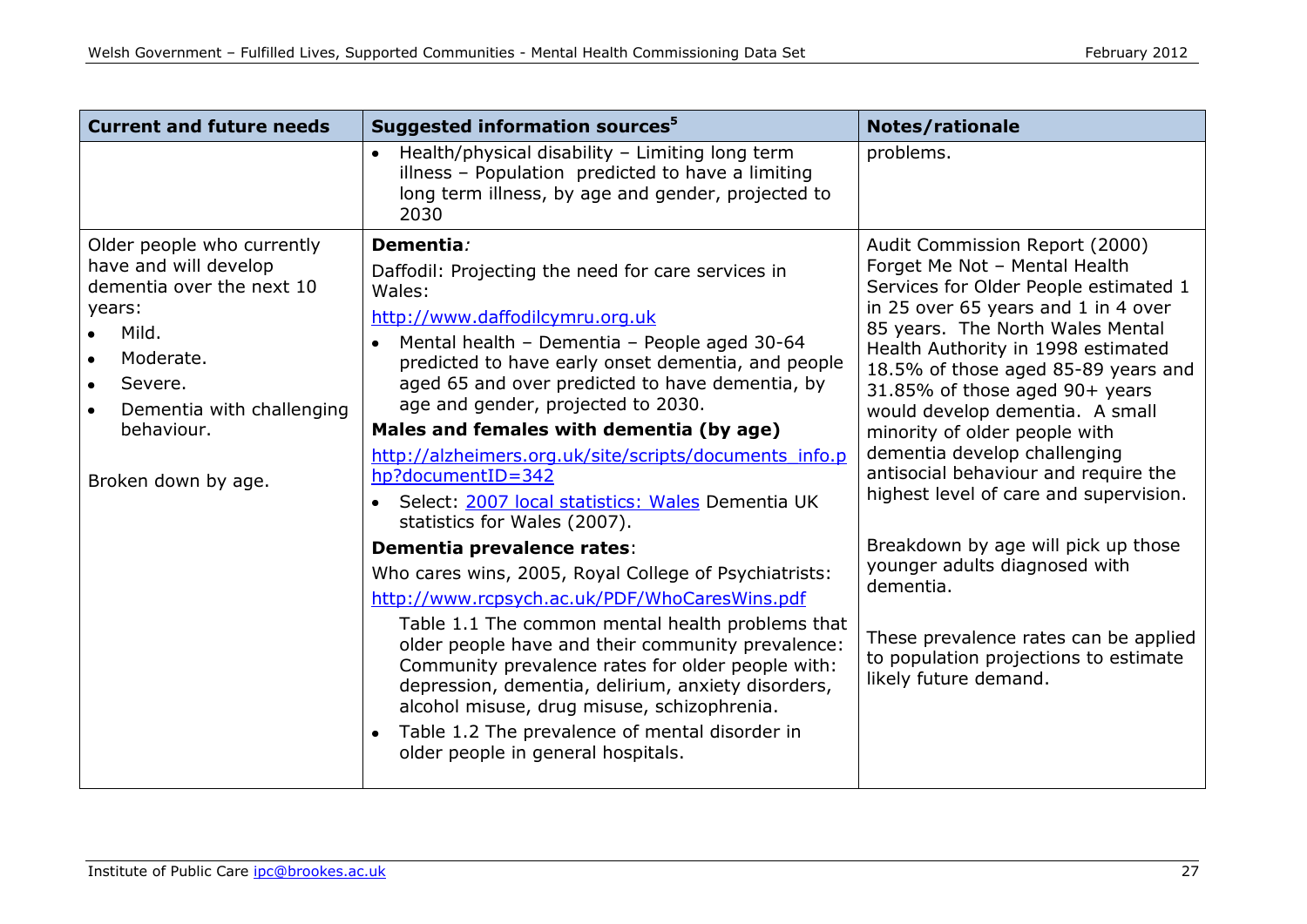| <b>Current and future needs</b>                                                                                                                   | Suggested information sources <sup>5</sup>                                                                                                                                                                                                                                                                                                                                                                                                           | <b>Notes/rationale</b>                                                                                                                                                                                                                                                                                 |
|---------------------------------------------------------------------------------------------------------------------------------------------------|------------------------------------------------------------------------------------------------------------------------------------------------------------------------------------------------------------------------------------------------------------------------------------------------------------------------------------------------------------------------------------------------------------------------------------------------------|--------------------------------------------------------------------------------------------------------------------------------------------------------------------------------------------------------------------------------------------------------------------------------------------------------|
| Number and percentage of<br>assessments for older people<br>with dementia.                                                                        | Local social care data records.                                                                                                                                                                                                                                                                                                                                                                                                                      | This allows a comparison to be made<br>between the projected needs in the<br>population considered above with the<br>actual numbers of older people<br>presenting with such needs.                                                                                                                     |
| Percentage of assessed older<br>people with dementia whose<br>carers have received a carer's<br>assessment, compared to<br>population prevalence. | Local social care data.<br>For information about mental health of carers, see<br>Welsh Health Survey 2008: Health of Carers<br>http://wales.gov.uk/docs/statistics/2010/100224sb920<br>10en.pdf<br>Table 1: Adults who reported key illnesses or health<br>$\bullet$<br>status, by age, sex and carer status - Any mental<br>illness.                                                                                                                | This gives an indication of the<br>potential demand for services from<br>carers compared with the level of<br>actual uptake. Only a small minority<br>of carers currently have their own<br>care packages.                                                                                             |
| Older people who will develop<br>depression over the next 10<br>years.                                                                            | Apply prevalence (below) to local population<br>projections.<br>Projecting Older People Population Information (POPPI)<br>System<br>http://www.poppi.org.uk<br>(Although the POPPI System is for England, rates used<br>are for England and Wales)<br>• Health - Depression - People aged 65 and over<br>predicted to have depression, by age and gender,<br>projected to 2030. Rates for men and women<br>diagnosed with depression are as follows: | The Nuffield Institute for Health<br>estimated in its study of Community<br>Care Needs in Wales in 1998 that<br>15% of those aged 65 years and over<br>would suffer from severe depression.<br>These prevalence rates can be applied<br>to population projections to estimate<br>likely future demand. |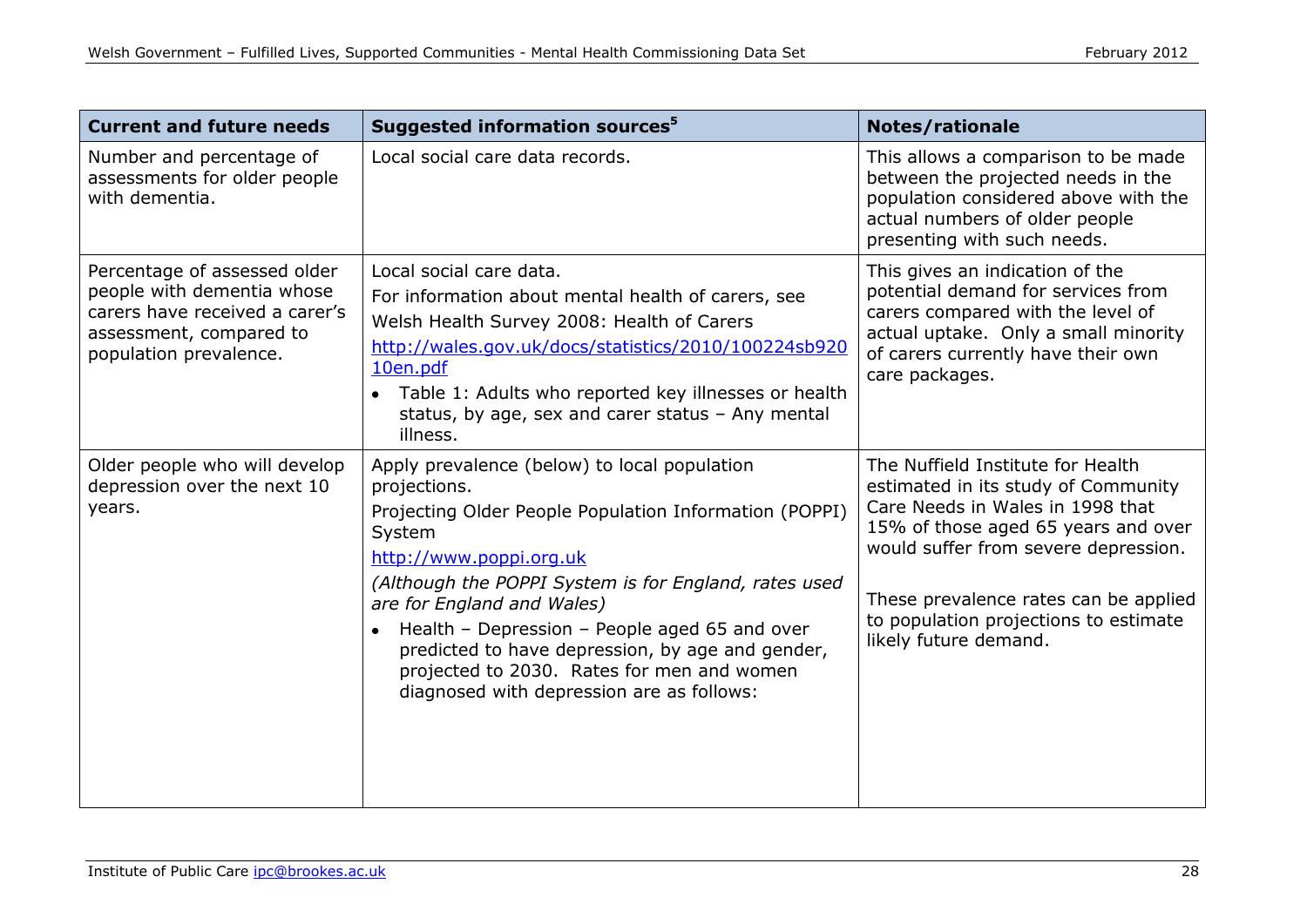| <b>Current and future needs</b>                                                                                                           | Suggested information sources <sup>5</sup>                                                                                                                                        |     |                   | <b>Notes/rationale</b> |                                                                                                                                                                             |
|-------------------------------------------------------------------------------------------------------------------------------------------|-----------------------------------------------------------------------------------------------------------------------------------------------------------------------------------|-----|-------------------|------------------------|-----------------------------------------------------------------------------------------------------------------------------------------------------------------------------|
|                                                                                                                                           | Age range                                                                                                                                                                         |     | % males % females |                        |                                                                                                                                                                             |
|                                                                                                                                           | 65-69                                                                                                                                                                             | 5.8 | 10.9              |                        |                                                                                                                                                                             |
|                                                                                                                                           | $70 - 74$                                                                                                                                                                         | 6.9 | 9.5               |                        |                                                                                                                                                                             |
|                                                                                                                                           | 75-79                                                                                                                                                                             | 5.9 | 10.7              |                        |                                                                                                                                                                             |
|                                                                                                                                           | 80-84                                                                                                                                                                             | 9.7 | 9.2               |                        |                                                                                                                                                                             |
|                                                                                                                                           | $85+$                                                                                                                                                                             | 5.1 | 11.1              |                        |                                                                                                                                                                             |
|                                                                                                                                           | Figures are taken from McDougall et al, Prevalence of<br>depression in older people in England and Wales: the<br>MRC CFA Study in Psychological Medicine, 2007, 37,<br>1787-1795. |     |                   |                        |                                                                                                                                                                             |
| Those in transition (from children's to adults and adults to older people services)                                                       |                                                                                                                                                                                   |     |                   |                        |                                                                                                                                                                             |
| Number of adolescents<br>currently receiving CAMH<br>services 14+ years with<br>transition plans.                                         | Local CAMHS data.                                                                                                                                                                 |     |                   |                        | Knowing the number of children who<br>may potentially need continued<br>support from adult services helps<br>forward planning especially for more<br>specialist services.   |
| Number of adults aged 64<br>years old who will need to<br>transfer to old age psychiatric<br>services when they reach 65<br>years of age. | Local data.                                                                                                                                                                       |     |                   |                        | Knowing the number of adults who<br>may need support from old age<br>psychiatric services as they age helps<br>forward planning especially for more<br>specialist services. |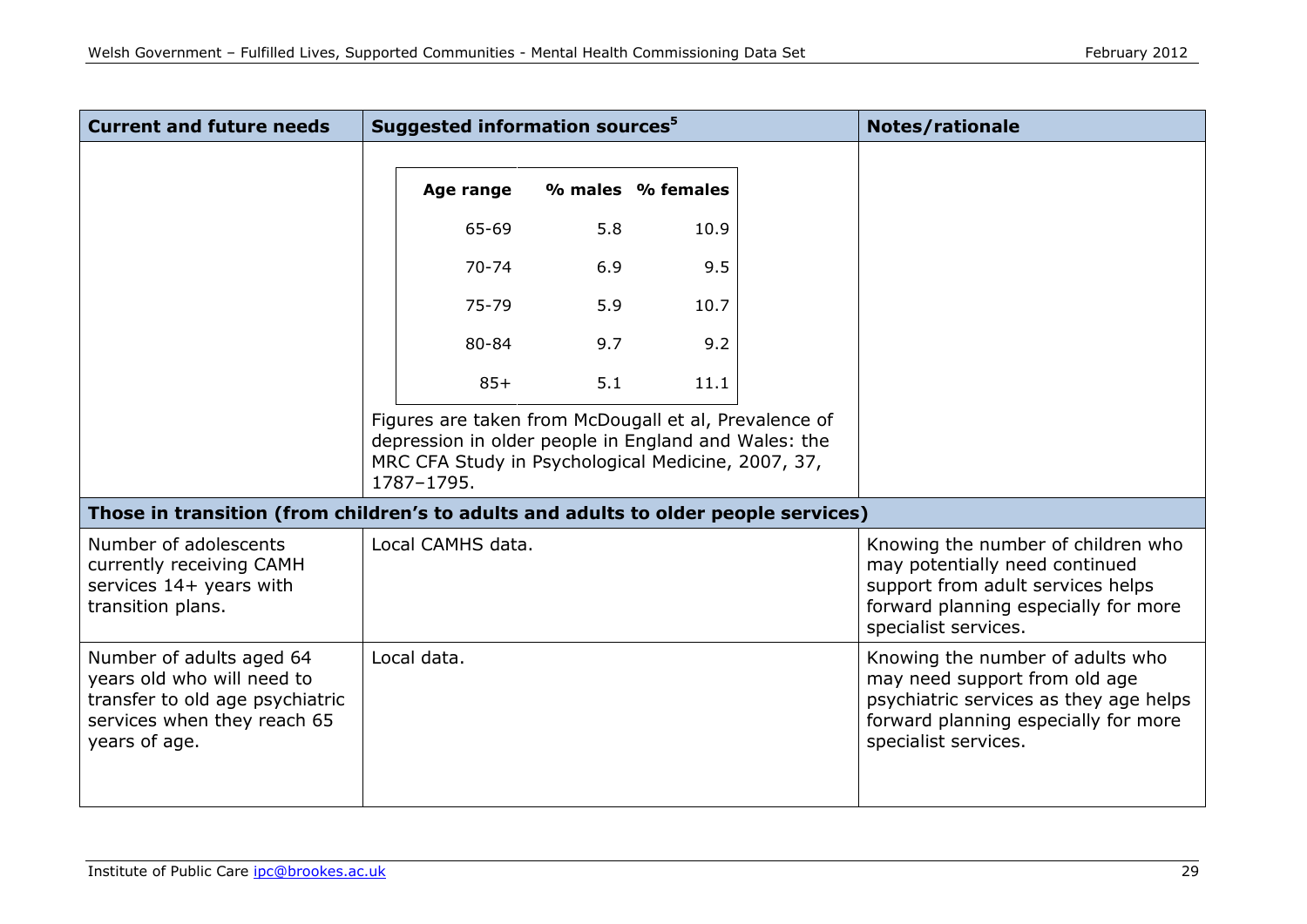| <b>Current and future needs</b>                                                                                                                                                     | Suggested information sources <sup>5</sup>                                                                                                                                                                                                                                                                                                                                                                                                                                                                                                                                                                                                                                                                                                                                                                                                                                                                                                                                                                                                                                                                                                                                                                                                                        | <b>Notes/rationale</b>                                                                                                                                                                       |
|-------------------------------------------------------------------------------------------------------------------------------------------------------------------------------------|-------------------------------------------------------------------------------------------------------------------------------------------------------------------------------------------------------------------------------------------------------------------------------------------------------------------------------------------------------------------------------------------------------------------------------------------------------------------------------------------------------------------------------------------------------------------------------------------------------------------------------------------------------------------------------------------------------------------------------------------------------------------------------------------------------------------------------------------------------------------------------------------------------------------------------------------------------------------------------------------------------------------------------------------------------------------------------------------------------------------------------------------------------------------------------------------------------------------------------------------------------------------|----------------------------------------------------------------------------------------------------------------------------------------------------------------------------------------------|
| <b>Prisoners</b>                                                                                                                                                                    |                                                                                                                                                                                                                                                                                                                                                                                                                                                                                                                                                                                                                                                                                                                                                                                                                                                                                                                                                                                                                                                                                                                                                                                                                                                                   |                                                                                                                                                                                              |
| Number of prisoners with a<br>mental health problem,<br>broken down by age,<br>diagnosis, and those newly<br>diagnosed while in prison and<br>number with an existing<br>condition. | 1. "More than 70% of the prison population has two or<br>more mental health disorders." (Social Exclusion<br>Unit, 2004, quoting Psychiatric Morbidity Among<br>Prisoners In England And Wales, 1998)<br>2. Psychiatric morbidity among prisoners in England<br>and Wales, 1997, National Statistics (ONS)<br>http://www.dh.gov.uk/en/Publicationsandstatistics/<br>Publications/PublicationsStatistics/DH_4007132<br>3. Psychiatric Morbidity among Women Prisoners in<br>England and Wales, 2001, Office for National<br>Statistics (ONS)<br>http://www.ons.gov.uk/ons/rel/psychiatric-<br>morbidity/psychiatric-morbidity-among-women-<br>prisoners/psychiatric-morbidity-among-women-<br>prisoners/index.html<br>Apply percentages to prison population:<br>Offender management statistics quarterly bulletin<br>http://www.justice.gov.uk/publications/statistics-and-<br>data/prisons-and-probation/oms-quarterly.htm<br>(key statistics relating to offenders who are in prison<br>or under Probation Service supervision)<br>Prison population tables (Table 1.1a: Total<br>population in custody by type of custody and age<br>group, on a quarterly basis, June 2010 to<br>September 2011, England and Wales.)<br>Prison discharge tables.<br>$\bullet$ | This information provides an<br>indication of the demand for services,<br>the potential unmet need within and<br>prior to entering prison, as well as<br>demand for MH services upon release |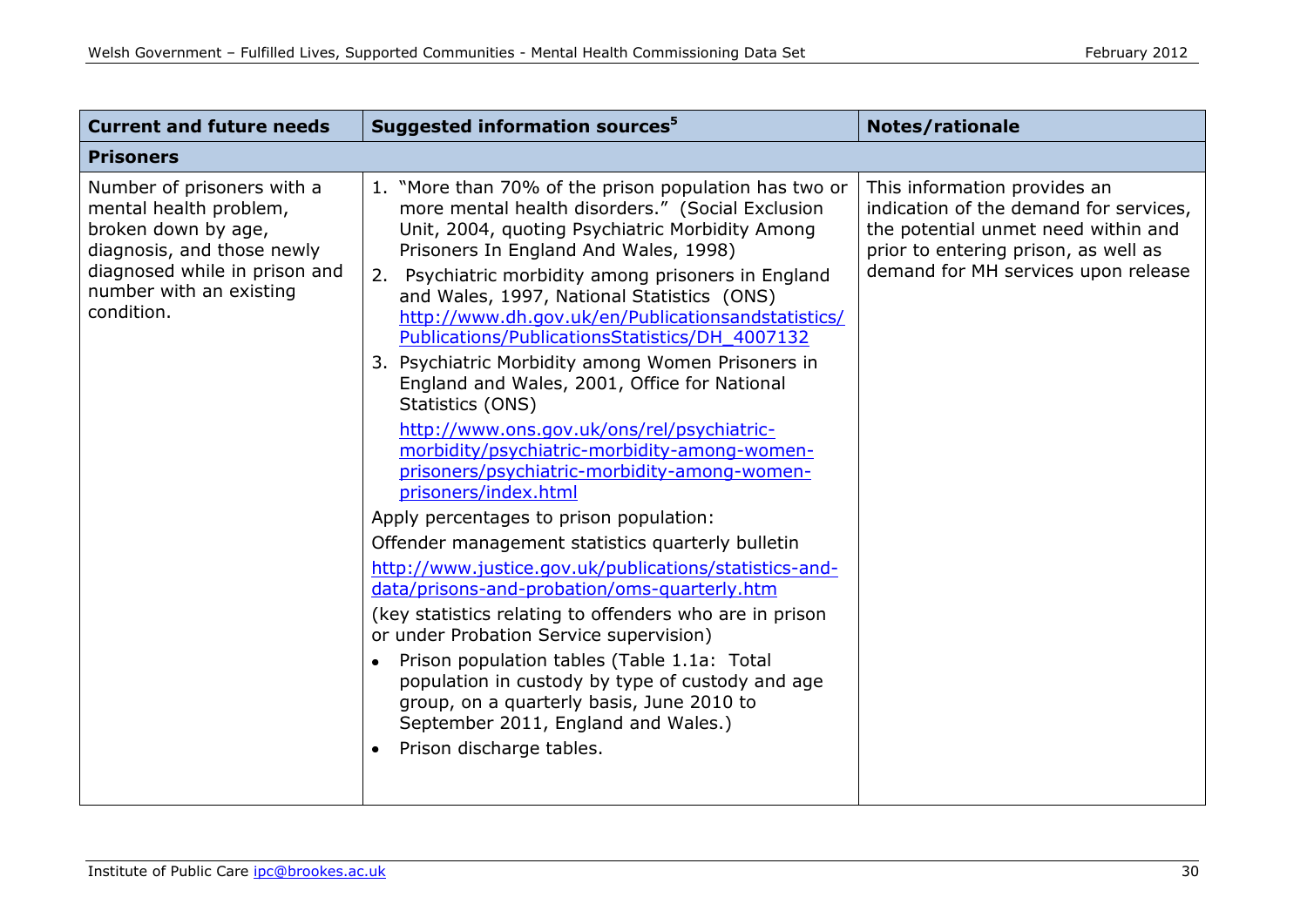| <b>Current and future needs</b>                                                        | Suggested information sources <sup>5</sup>                                                                                                                                                                                                                                   | <b>Notes/rationale</b>                                                                                                                                                                                                                                                                                                                     |
|----------------------------------------------------------------------------------------|------------------------------------------------------------------------------------------------------------------------------------------------------------------------------------------------------------------------------------------------------------------------------|--------------------------------------------------------------------------------------------------------------------------------------------------------------------------------------------------------------------------------------------------------------------------------------------------------------------------------------------|
| Number of referrals for mental<br>health services in prison and<br>NHS services.       | Psychiatric morbidity among prisoners in England and<br>Wales, 1997, National Statistics (ONS)<br>http://www.dh.gov.uk/en/Publicationsandstatistics/Pub<br>lications/PublicationsStatistics/DH 4007132                                                                       |                                                                                                                                                                                                                                                                                                                                            |
| Number of prisoners in receipt<br>of mental health services in<br>prison.              | http://www.mentalhealth.org.uk/help-<br>information/mental-health-statistics/prisons/<br><b>Fundamental Facts</b> is a handbook providing a<br>comprehensive summary of mental health research<br>with of key facts and figures, covering all key areas of<br>mental health. |                                                                                                                                                                                                                                                                                                                                            |
| <b>Alcohol and substance misuse</b>                                                    |                                                                                                                                                                                                                                                                              |                                                                                                                                                                                                                                                                                                                                            |
| Breakdown of number of<br>people with co-morbid mental<br>illness and substance misuse |                                                                                                                                                                                                                                                                              | Research shows that GPs are facing a<br>substantial increase in workload<br>because of growing numbers of co-<br>morbid patients with psychiatric<br>disorders who are also abusing drugs<br>and/or alcohol. <sup>8</sup><br>The estimated number of comorbid<br>cases in the population for England<br>and Wales rose from 24,226 in 1993 |
|                                                                                        |                                                                                                                                                                                                                                                                              | to 39,296 in 1998. <sup>9</sup>                                                                                                                                                                                                                                                                                                            |
|                                                                                        |                                                                                                                                                                                                                                                                              | Information about local prevalence<br>will enable commissioning of<br>appropriate services.                                                                                                                                                                                                                                                |

<sup>&</sup>lt;sup>8</sup> Royal College of Psychiatrists (2005). Roles and responsibilities of doctors in the provision of treatment for drug and alcohol misusers. Council report CR131<http://www.rcpsych.ac.uk/files/pdfversion/cr131.pdf> <sup>9</sup> Frisher, M et al, Prevalence of comorbid psychiatric illness and substance misuse in primary care in England and Wales,

Journal of Epidemiol Community Health 2004; 58:1036-1041 <http://jech.bmj.com/content/58/12/1036.full>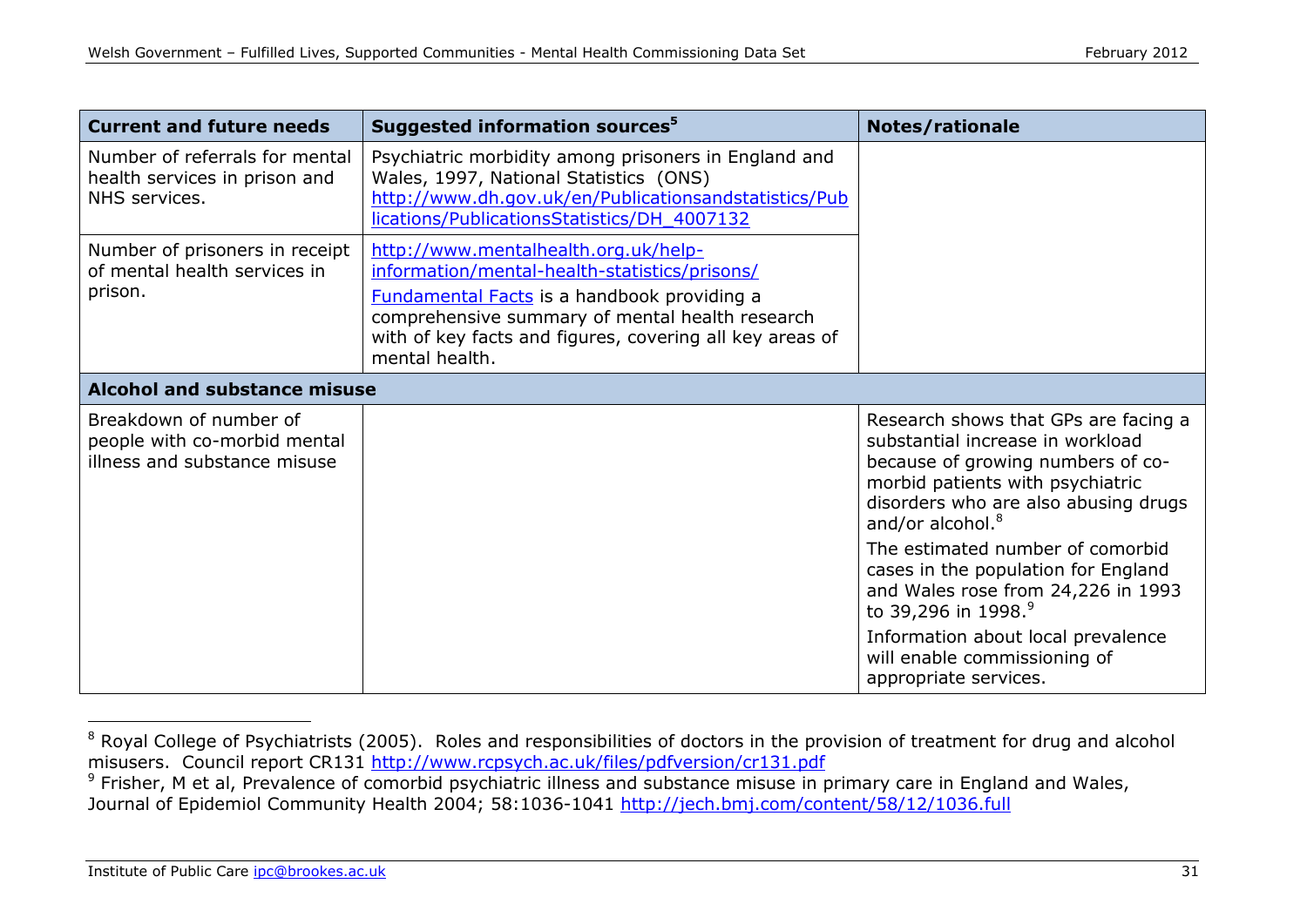| <b>Current and future needs</b>                                                                                                     | Suggested information sources <sup>5</sup>                                                                                                                                                                                                                                                                                                                                                                                                                                                                                                                                                                                                   | <b>Notes/rationale</b>                                                                                                                                          |
|-------------------------------------------------------------------------------------------------------------------------------------|----------------------------------------------------------------------------------------------------------------------------------------------------------------------------------------------------------------------------------------------------------------------------------------------------------------------------------------------------------------------------------------------------------------------------------------------------------------------------------------------------------------------------------------------------------------------------------------------------------------------------------------------|-----------------------------------------------------------------------------------------------------------------------------------------------------------------|
| Breakdown of number of<br>people with a substance<br>misuse problem (broken down<br>by age, and other diagnoses<br>as appropriate). | Substance Misuse in Wales 2010-11, 27 <sup>th</sup> October<br>2011, Welsh Government<br>http://wales.gov.uk/topics/housingandcommunity/safe<br>ty/substancemisuse/stats/?lang=en<br>Table 28: Estimate of problem drug use 2009-10:<br>detailing total number of people (number observed<br>plus number assumed), total population, rate per<br>1,000, profile of drug use per 1,000, by gender, age<br>band and geographical area.                                                                                                                                                                                                         | This information provides an<br>indication of the demand for services<br>and those at high risk for whom<br>preventative interventions might be<br>appropriate. |
| Number of children affected by<br>parental substance misuse.                                                                        | http://www.daffodilcymru.org.uk<br>Children and young people - Special circumstances -<br>Parental health - Children aged 0-17 whose mothers<br>are predicted to: have a longstanding illness, smoke,<br>drink, misuse drugs, have mental health problems, or<br>who are obese, projected to 2030.                                                                                                                                                                                                                                                                                                                                           |                                                                                                                                                                 |
| Number of referrals for<br>substance misuse services.                                                                               | Substance Misuse in Wales 2010-11, 27 <sup>th</sup> October<br>2011, Welsh Government<br>http://wales.gov.uk/topics/housingandcommunity/safe<br>ty/substancemisuse/stats/?lang=en<br>Table 1: Referrals by main substance.<br>Tables 2a; 2b: Referrals by age: alcohol; drugs.<br>$\bullet$<br>Tables 3a; 3b: Referrals by source of referral:<br>$\bullet$<br>alcohol; drugs.<br>Table 4: Referrals by individual main substance.<br>$\bullet$<br>Tables 5a-g: Profile of referrals (age): main<br>$\bullet$<br>substance alcohol; heroin; cannabis;<br>amphetamines; cocaine; crack cocaine; main or<br>secondary substance crack cocaine. |                                                                                                                                                                 |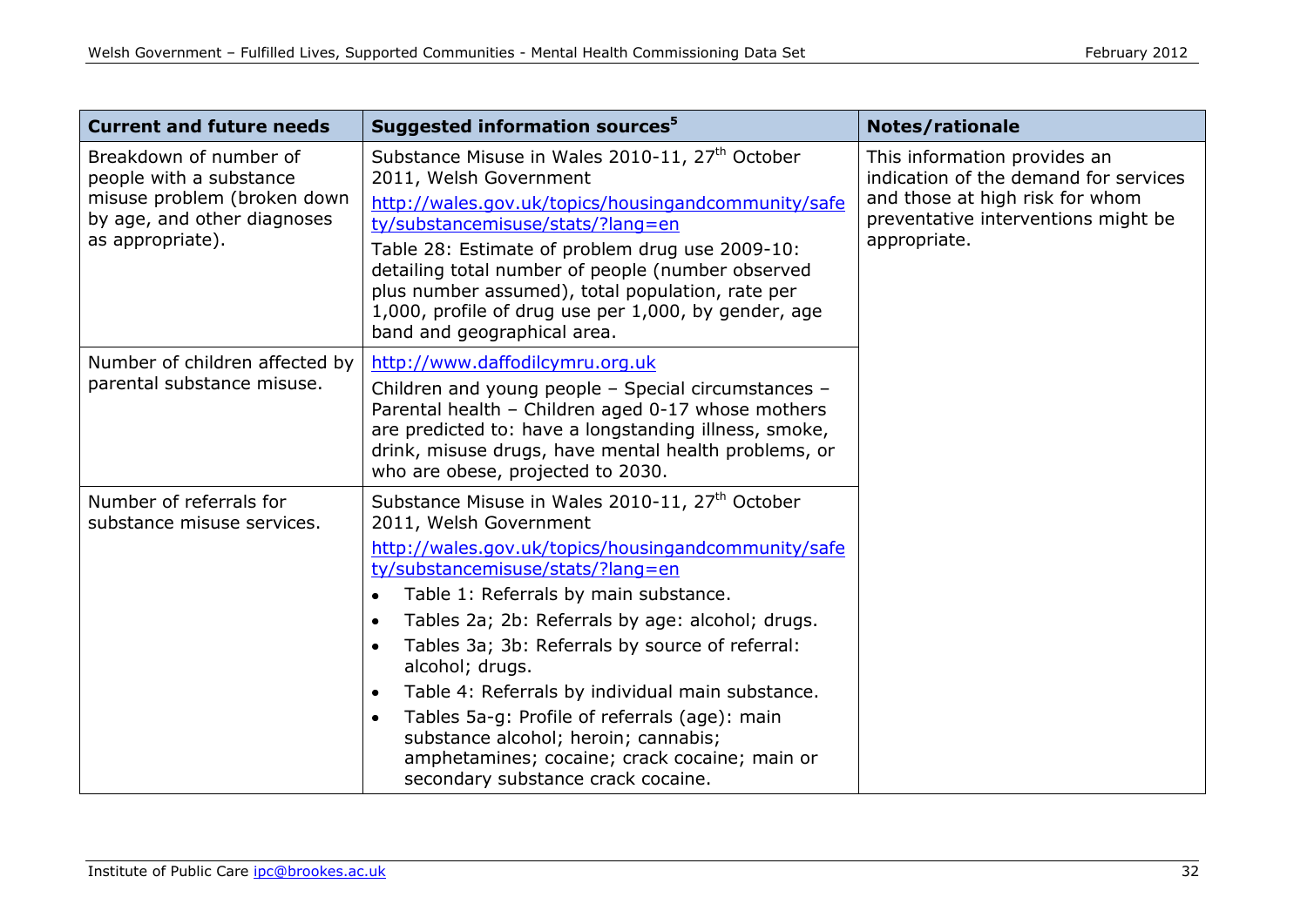| <b>Current and future needs</b>                                                                                                            | Suggested information sources <sup>5</sup>                                                                                                                                                | Notes/rationale                                                                                                                                                 |
|--------------------------------------------------------------------------------------------------------------------------------------------|-------------------------------------------------------------------------------------------------------------------------------------------------------------------------------------------|-----------------------------------------------------------------------------------------------------------------------------------------------------------------|
|                                                                                                                                            | Table 6: Multiple referrals by main substance, age,<br>$\bullet$<br>gender and source of referral.                                                                                        |                                                                                                                                                                 |
|                                                                                                                                            | Table 7: Referrals by ethnic origin.<br>$\bullet$                                                                                                                                         |                                                                                                                                                                 |
|                                                                                                                                            | Table 8: Referrals by Community Safety<br>$\bullet$<br>Partnership.                                                                                                                       |                                                                                                                                                                 |
|                                                                                                                                            | Table 9: Referrals by Community Safety<br>Partnership and individual drug.                                                                                                                |                                                                                                                                                                 |
|                                                                                                                                            | Tables 10a; 10b: Multiple referrals by Community<br>Safety Partnership: alcohol; drugs.                                                                                                   |                                                                                                                                                                 |
|                                                                                                                                            | Tables 11a; 11b: Estimated incidence rates per<br>100,000 population: alcohol; drugs.                                                                                                     |                                                                                                                                                                 |
| Number in receipt of<br>substance misuse services.                                                                                         | Substance Misuse in Wales 2010-11, 27 <sup>th</sup> October<br>2011, Welsh Government                                                                                                     |                                                                                                                                                                 |
|                                                                                                                                            | http://wales.gov.uk/topics/housingandcommunity/safe<br>ty/substancemisuse/stats/?lang=en                                                                                                  |                                                                                                                                                                 |
|                                                                                                                                            | Tables 17a-g: Profile of Treatments started:<br>$\bullet$<br>alcohol; heroin; cannabis; amphetamines; cocaine;<br>crack cocaine; main or secondary substance crack<br>cocaine $-$ by age. |                                                                                                                                                                 |
|                                                                                                                                            | Table 32: Drug Interventions Programme: key<br>caseload data by police force area (including<br>number on caseload).                                                                      |                                                                                                                                                                 |
| Hard to reach groups                                                                                                                       |                                                                                                                                                                                           |                                                                                                                                                                 |
| Number of homeless and<br>roofless people with a mental<br>health problem broken down<br>by age, reason for<br>homelessness and other risk | Local homelessness data.                                                                                                                                                                  | This information provides an<br>indication of the demand for services<br>and those at high risk for whom<br>preventative interventions might be<br>appropriate. |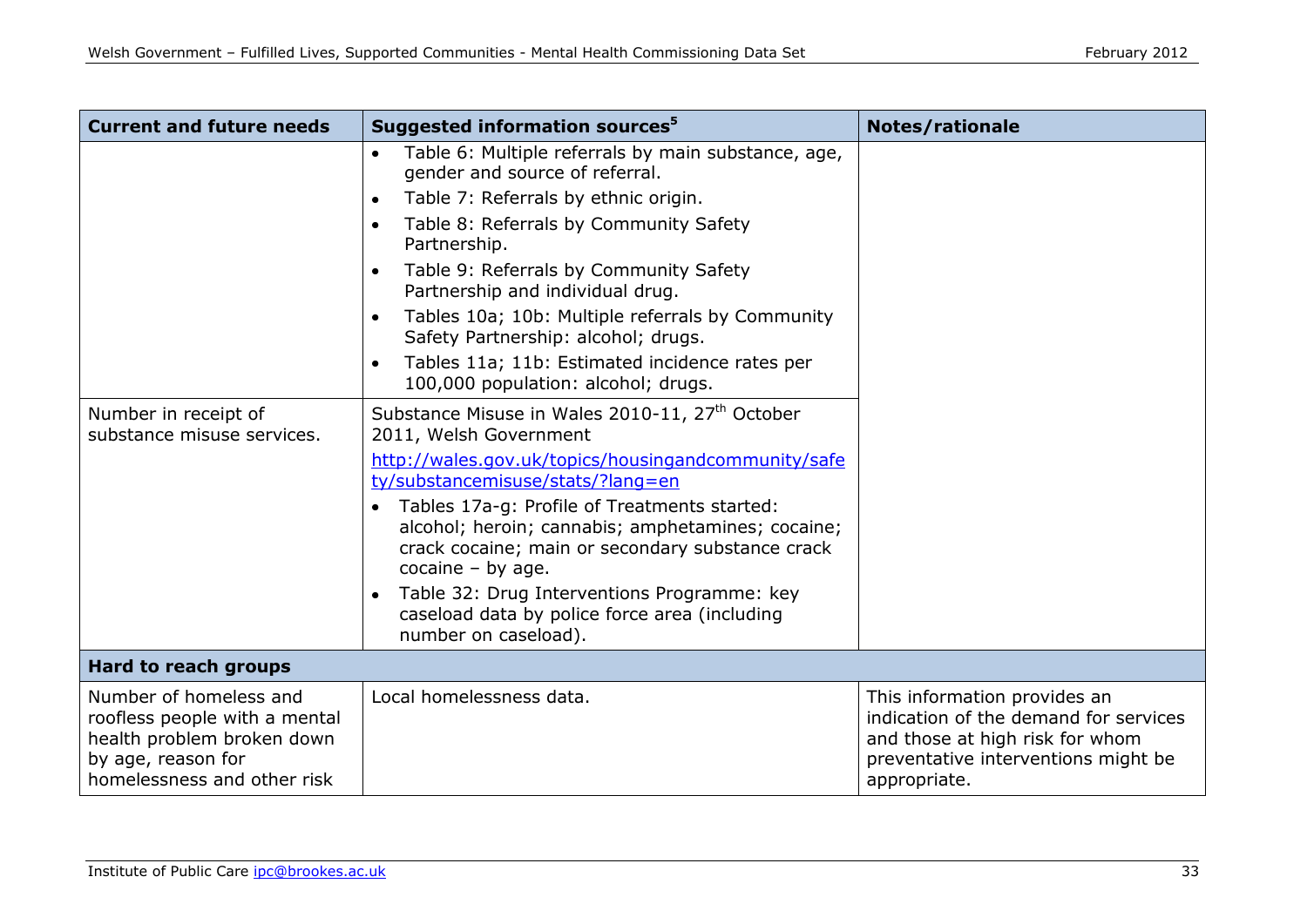| <b>Current and future needs</b>                                       | Suggested information sources <sup>5</sup> | <b>Notes/rationale</b> |
|-----------------------------------------------------------------------|--------------------------------------------|------------------------|
| factors (eg relationship<br>breakdown, ex forces etc).                |                                            |                        |
| Number of travellers/gypsies<br>with a mental health problem.         | Local data.                                |                        |
| Number of migrants and<br>immigrants with a mental<br>health problem. | Local data.                                |                        |

In addition to the statistical information outlined above, this can be supplemented with more in-depth information about the needs of those suffering from mental health problems. This information can be obtained from case file review and/or conversations with stakeholders including: social workers; team and senior managers; CMHTs; psychiatrists; service-related panels; and service users/carers as well as more formalised methods for capturing unmet need.

Case file review can provide a more detailed picture of local need and can also provide an understanding of the impact of decision making and internal processes on outcomes.

An audit tool will need to be developed locally reflecting local practices and areas for exploration that identifies:

- The demographic information for each individual (eg characteristics and need obtained from assessments, care plans and  $\bullet$ other key case file documents)
- Decision making and internal processes (eg application of eligibility criteria; link between the needs/outcomes identified at  $\bullet$ assessment and service provided; the extent to which the service provided met the identified needs/outcomes; and identification of any unmet need).

Furthermore, talking to service users and carers about need and unmet need can provide useful intelligence and insights. This can be undertaken in a number of ways using questionnaires, individual or group interviews or consultation exercises/stakeholder events tailored for the purpose. There may also be existing feedback information from stakeholders that could be useful in understanding the quality and appropriateness of services and the outcomes achieved.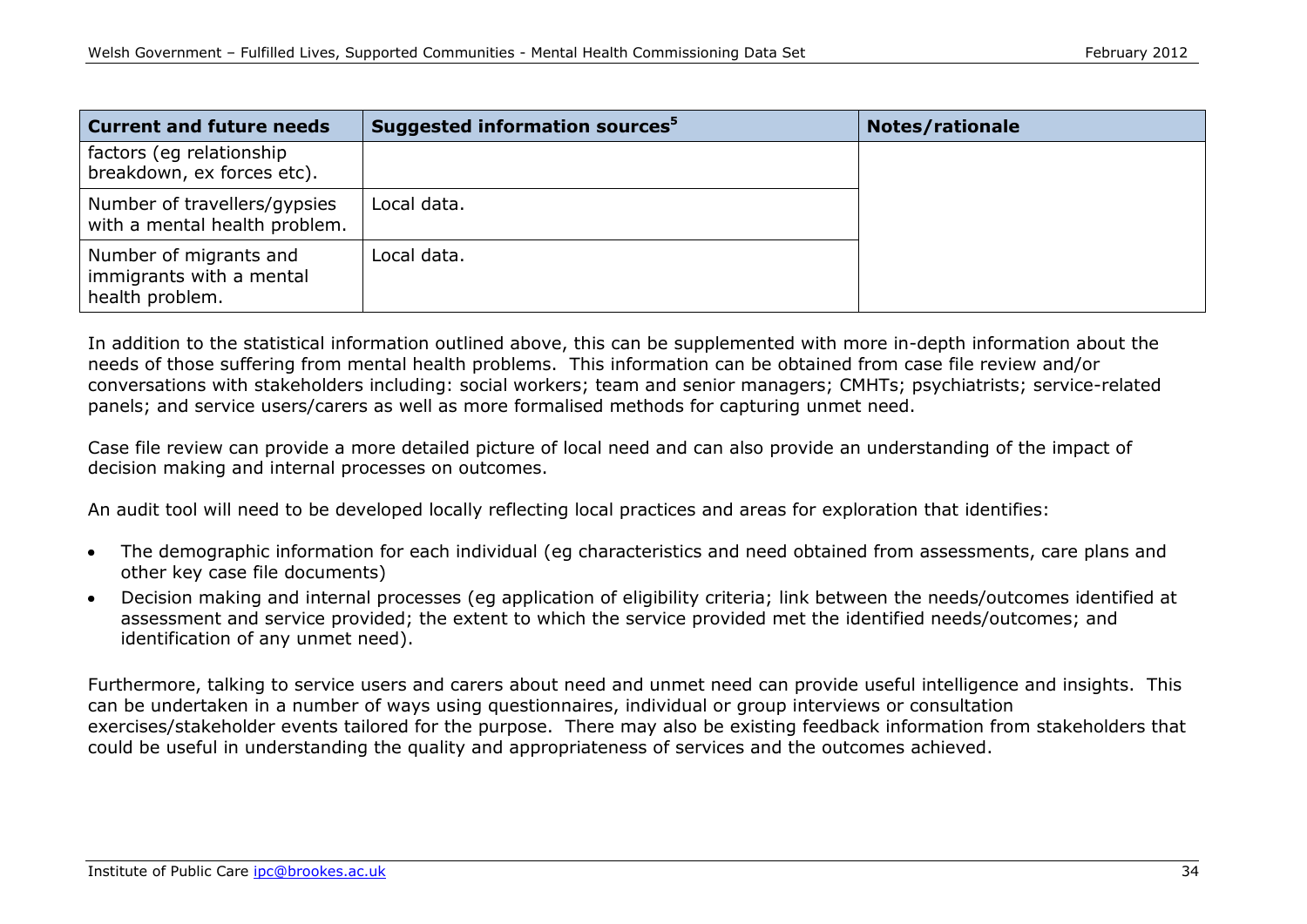#### **4.2 What is the capacity to meet that need?**

This section suggests service mapping and service quality information which can then be cross referenced with relevant information about local needs to identify, for example:

- The extent to which currently configured services are likely to meet local needs and deliver required outcomes.  $\bullet$
- Gaps in provision, where local need is unmet or only partly met.
- The costs and effectiveness of existing provision.
- Potential models for providing new kinds of services and potential to use existing "mainstream" services as apart of a package of care alongside specialist mental health services e.g. education and lifelong learning services DWP employment support etc.

This section does not break down service mapping information by mental health sub-group as many of the services support people in all of the sub-groups. However where there is a particular local need for specialist services it will be important to consider if the services described below are appropriate or if there are any gaps in provision.

A variety of approaches to collecting the data required may be used including:

- Undertaking a mapping exercise to identify key providers.  $\bullet$
- Sending questionnaires to provider services, requesting a range of data from service activity or outputs to costs and  $\bullet$ outcomes.
- Evaluating contract monitoring data.  $\bullet$
- Analysing internal review or evaluation/inspection reports.
- Gathering and evaluating stakeholder feedback about service quality and impact.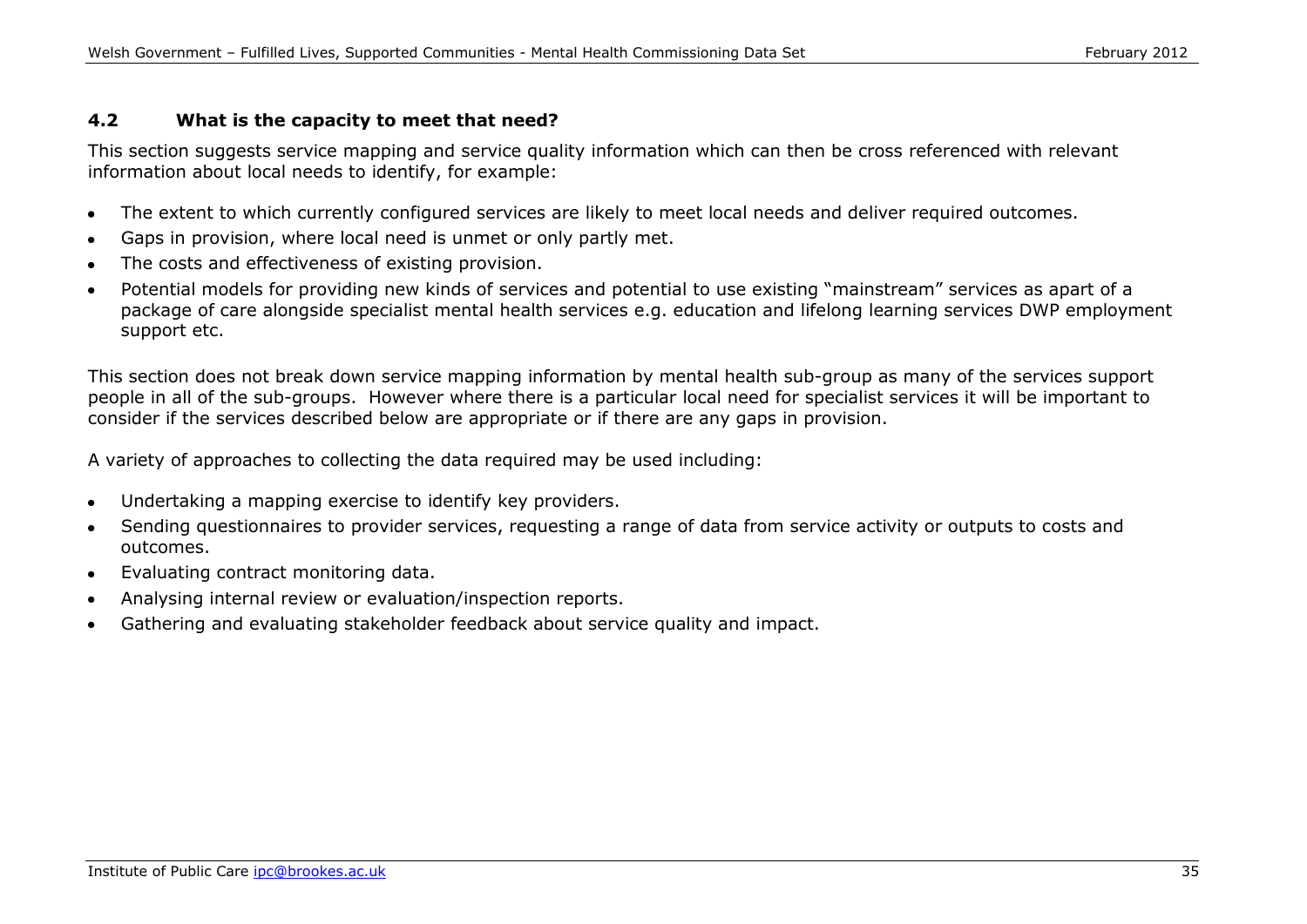| <b>Service mapping</b>                                                                                                                                                                                                                                                                                                                                                                                                                                                                                                                                                                                                                                                                                                          | <b>Suggested information sources</b>                                                                                                                                                                                                                                                                                                                                                                                                                                                                                                                                                                                                                                                                                                                                                                                                                                                                                                              | Notes/rationale                                                                                                                                                                                                                                                                                                                                                                                                                                                                                                                                                                                                                                                                                                                                                                                                                                                                                                                                                                                                                                                                                                                                                                                                                                                     |
|---------------------------------------------------------------------------------------------------------------------------------------------------------------------------------------------------------------------------------------------------------------------------------------------------------------------------------------------------------------------------------------------------------------------------------------------------------------------------------------------------------------------------------------------------------------------------------------------------------------------------------------------------------------------------------------------------------------------------------|---------------------------------------------------------------------------------------------------------------------------------------------------------------------------------------------------------------------------------------------------------------------------------------------------------------------------------------------------------------------------------------------------------------------------------------------------------------------------------------------------------------------------------------------------------------------------------------------------------------------------------------------------------------------------------------------------------------------------------------------------------------------------------------------------------------------------------------------------------------------------------------------------------------------------------------------------|---------------------------------------------------------------------------------------------------------------------------------------------------------------------------------------------------------------------------------------------------------------------------------------------------------------------------------------------------------------------------------------------------------------------------------------------------------------------------------------------------------------------------------------------------------------------------------------------------------------------------------------------------------------------------------------------------------------------------------------------------------------------------------------------------------------------------------------------------------------------------------------------------------------------------------------------------------------------------------------------------------------------------------------------------------------------------------------------------------------------------------------------------------------------------------------------------------------------------------------------------------------------|
| What services are currently<br>used to support people with a<br>mental health problem?<br>Number and type of current<br>services available (see<br>section 3.3 for list of key<br>services but this is not an<br>exhaustive list).<br>How many people<br>accessed/were treated by<br>these services? (Broken<br>down by service and service<br>user demographics eg age<br>and diagnosis).<br>What are the referral<br>criteria/ pathways?<br>Waiting times for services<br>(by service).<br>What is the level of capacity<br>of the service (eg how<br>many people are they able<br>to treat at any one time, or<br>how many inpatient beds<br>available) and is there any<br>spare capacity/what are the<br>occupancy levels? | Locally available<br>For example:<br>Mental Health Directorates /<br>$\bullet$<br>Divisions (including those in local<br>authorities) and health boards<br>Primary Care, including primary<br>$\bullet$<br>mental health care<br><b>Adult CMHTs</b><br>$\bullet$<br>Crisis resolution home treatment<br>$\bullet$<br>services<br>Assertive outreach teams<br>$\bullet$<br>Early intervention in psychosis<br>$\bullet$<br>Forensic mental health services<br>$\bullet$<br>Training, employment and day<br>$\bullet$<br>support<br>Accommodation and residential<br>$\bullet$<br>support services<br>Older people's mental health services<br>$\bullet$<br>Police mental health units/liaison<br>$\bullet$<br>officers or custody court and<br>diversion schemes, criminal justice<br>liaison teams<br>Prison services<br>$\bullet$<br>Acute inpatient care<br>$\bullet$<br>Advocacy services<br>$\bullet$<br>Psychological therapies<br>$\bullet$ | This information helps to establish what services<br>are currently available locally to those people with<br>a mental health problem. More detailed<br>information about individual services enables an<br>understanding of the capacity which can be<br>compared against the need/demand identified<br>above. It also enables an understanding of how<br>services are currently configured compared to how<br>they could be.<br>So for example it could help:<br>To help identify how people access services,<br>where referral criteria may limit access, and<br>where there are gaps in services when<br>compared with need/demand.<br>The breakdown of those who accessed services<br>by age and diagnosis which may identify gaps<br>in provision for sub-groups of people.<br>More detail for each service in terms of<br>number of hours care provided, the age<br>covered, and if they work with particular<br>diagnoses only (eg dementia, eating disorders,<br>schizophrenia/psychosis).<br>Knowledge of waiting times for each service<br>$\bullet$<br>will indicate if there is a shortfall in current<br>capacity.<br>Knowledge of the capacity available by each<br>service would provide an indication of<br>resources and could be compared against |
|                                                                                                                                                                                                                                                                                                                                                                                                                                                                                                                                                                                                                                                                                                                                 |                                                                                                                                                                                                                                                                                                                                                                                                                                                                                                                                                                                                                                                                                                                                                                                                                                                                                                                                                   | need/demand and with other local authority                                                                                                                                                                                                                                                                                                                                                                                                                                                                                                                                                                                                                                                                                                                                                                                                                                                                                                                                                                                                                                                                                                                                                                                                                          |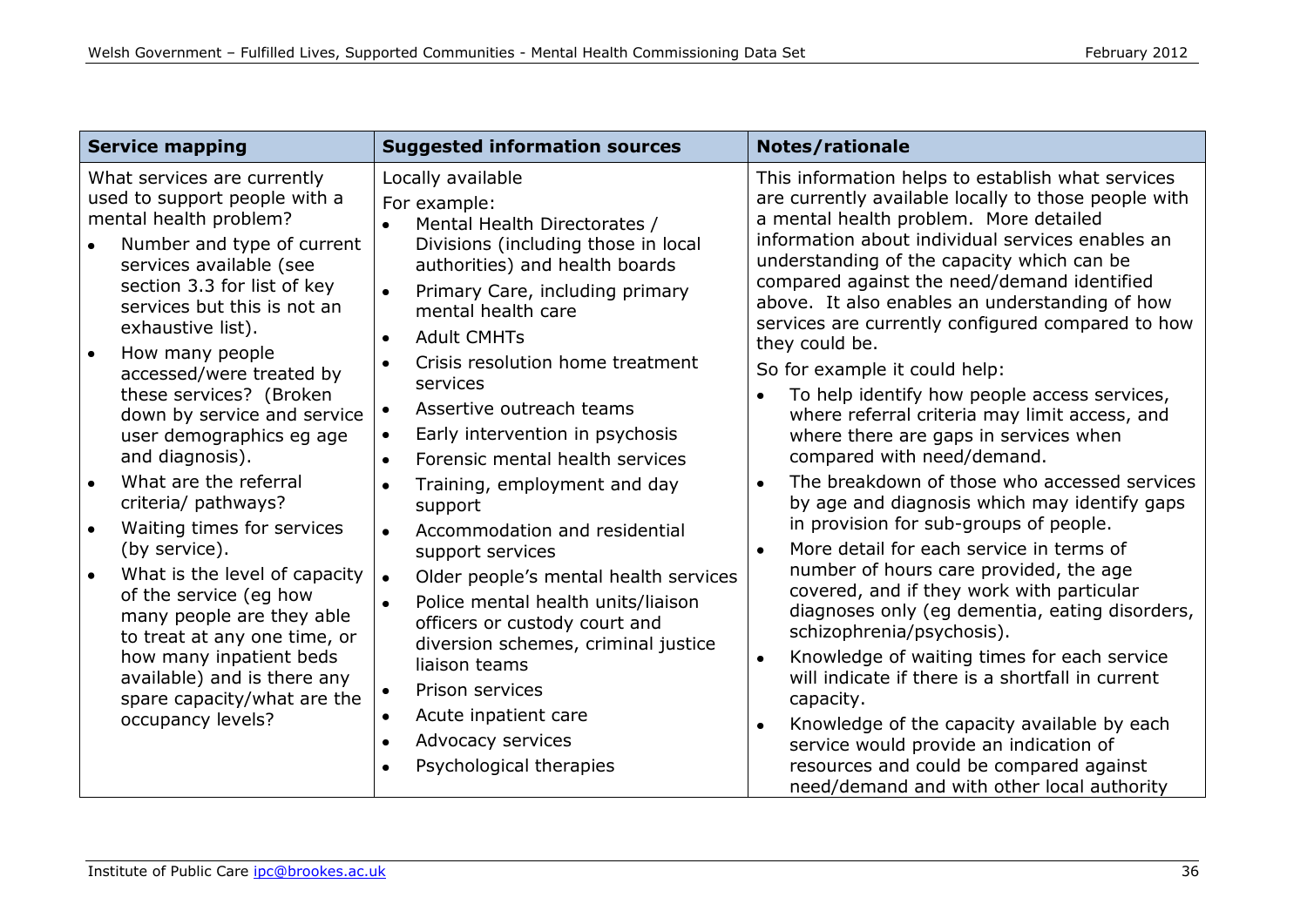| <b>Service mapping</b>                                                                                           | <b>Suggested information sources</b>                                                                                                                                                                                                                                                                                                                                                        | Notes/rationale                                                                                                                                                                                                                                                                            |
|------------------------------------------------------------------------------------------------------------------|---------------------------------------------------------------------------------------------------------------------------------------------------------------------------------------------------------------------------------------------------------------------------------------------------------------------------------------------------------------------------------------------|--------------------------------------------------------------------------------------------------------------------------------------------------------------------------------------------------------------------------------------------------------------------------------------------|
|                                                                                                                  |                                                                                                                                                                                                                                                                                                                                                                                             | areas.<br>Knowledge of the balance between types of<br>services (eg institutional v. community based<br>services or primary v. secondary health care)                                                                                                                                      |
| Where there is over-demand for<br>services, what is the recent or<br>predicted likely growth in<br>availability? | Local data.                                                                                                                                                                                                                                                                                                                                                                                 | This information will help future planning of<br>services and provide an indication of new kinds of<br>services which may be available.                                                                                                                                                    |
| Number receiving services<br>broken down by service,<br>provider (ie LA/NHS/other).                              | Local data.                                                                                                                                                                                                                                                                                                                                                                                 | This will help to understand the contribution to<br>mental health services beyond statutory provision.                                                                                                                                                                                     |
| Number of out of area<br>placements.                                                                             | Local data.                                                                                                                                                                                                                                                                                                                                                                                 | Drive to reduce the number of out of area<br>placements                                                                                                                                                                                                                                    |
| Who are the non statutory<br>providers of services, what do<br>they provide and how are they<br>funded?          | Local data.                                                                                                                                                                                                                                                                                                                                                                                 | This (along with the above) provides an<br>understanding of other services available and<br>whether commissioners need to consider more<br>alternatives or how existing services could work<br>more closely with other agencies to provide more<br>efficient and cost effective provision. |
| How many people are being<br>prescribed medication for<br>mental health problems and<br>what is the cost?        | Prescriptions Dispensed in the<br>Community, 2000 to 2010 and<br>Prescription Cost Analysis (PCA) Data<br>http://wales.gov.uk/topics/statistics/hea<br>dlines/health2011/1103301/?lang=en<br>Prescription Cost Analysis Data Totals -<br>Prescription Cost Analysis: Wales 2010 -<br><b>Overall Totals</b><br>(shows type and names of drugs and<br>cost; lists amount of drugs, not number | Medication is a huge cost therefore it will be<br>important to know how many people are being<br>prescribed medication for their mental health<br>problems whether in primary or secondary care.<br>It is also important to understand the efficacy of<br>prescribing practice.            |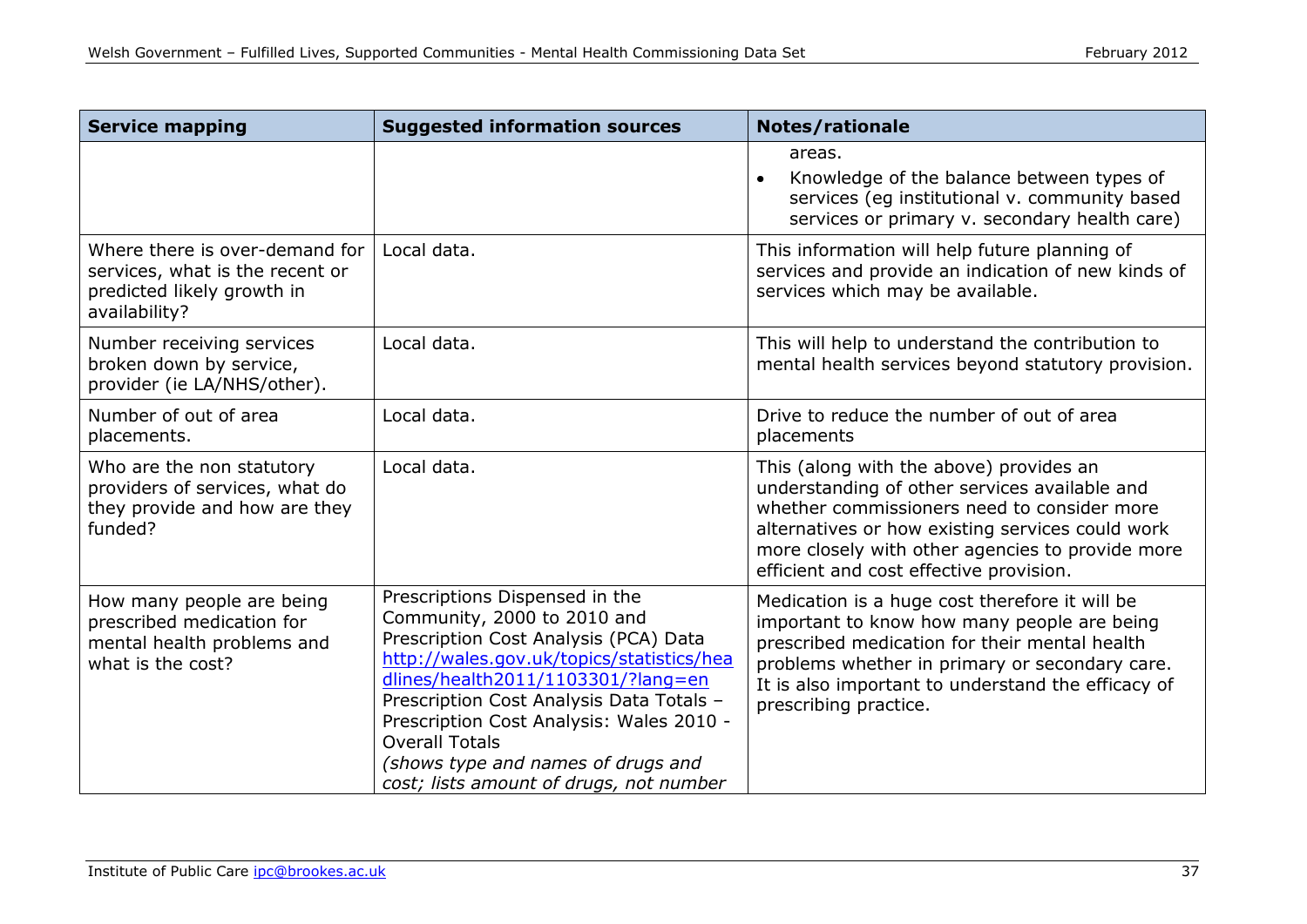| <b>Service mapping</b>                                                                                                    | <b>Suggested information sources</b> | <b>Notes/rationale</b>                                                                                                                                                                                   |
|---------------------------------------------------------------------------------------------------------------------------|--------------------------------------|----------------------------------------------------------------------------------------------------------------------------------------------------------------------------------------------------------|
|                                                                                                                           | of people)                           |                                                                                                                                                                                                          |
| <b>Workforce profiling</b>                                                                                                | <b>Suggested information sources</b> | Notes/rationale                                                                                                                                                                                          |
| Demographic information about<br>the MH workforce including age<br>and gender.                                            | Local data.                          | Profile of workforce against population<br>demography to reflect impact of aging population<br>and more people retiring than entering the<br>workforce and what impact this might have in the<br>future. |
| Breakdown of MH workforce by<br>skill mix:<br>Number of years of<br>practising/experience and level<br>of qualifications. | Local data                           | Need to consider the skill mix for future services of<br>qualified versus unskilled and the role of qualified<br>in supervision of those unskilled.                                                      |

## **4.3 What is the quality, equity and outcome of provision?**

This section seeks to provide an understanding of the quality of provision.

| What is the quality, equity and<br>outcome of provision?                                                                              | <b>Suggested information sources</b>                    | <b>Notes/rationale</b>                                                                                                                                           |
|---------------------------------------------------------------------------------------------------------------------------------------|---------------------------------------------------------|------------------------------------------------------------------------------------------------------------------------------------------------------------------|
| What choice in treatment/intervention/<br>therapy options is there? And is it<br>sufficient to meet demand?                           | Local NHS / Local authority /<br>voluntary sector data. | Service users should have access to a range<br>of treatment/intervention/therapy options in<br>order to meet their needs (including<br>psychological therapies). |
| Percentage receiving support where the<br>person's first language is Welsh,<br>compared to the population share of<br>Welsh speakers. | Local data.                                             | This measure, applied across all services,<br>would identify the extent to which Welsh<br>speakers have an equitable choice of service<br>provision.             |
| Percentage receiving culturally sensitive<br>services, if necessary in a foreign                                                      | Local data                                              | This measure would identify the extent to<br>which people, particularly from ethnic                                                                              |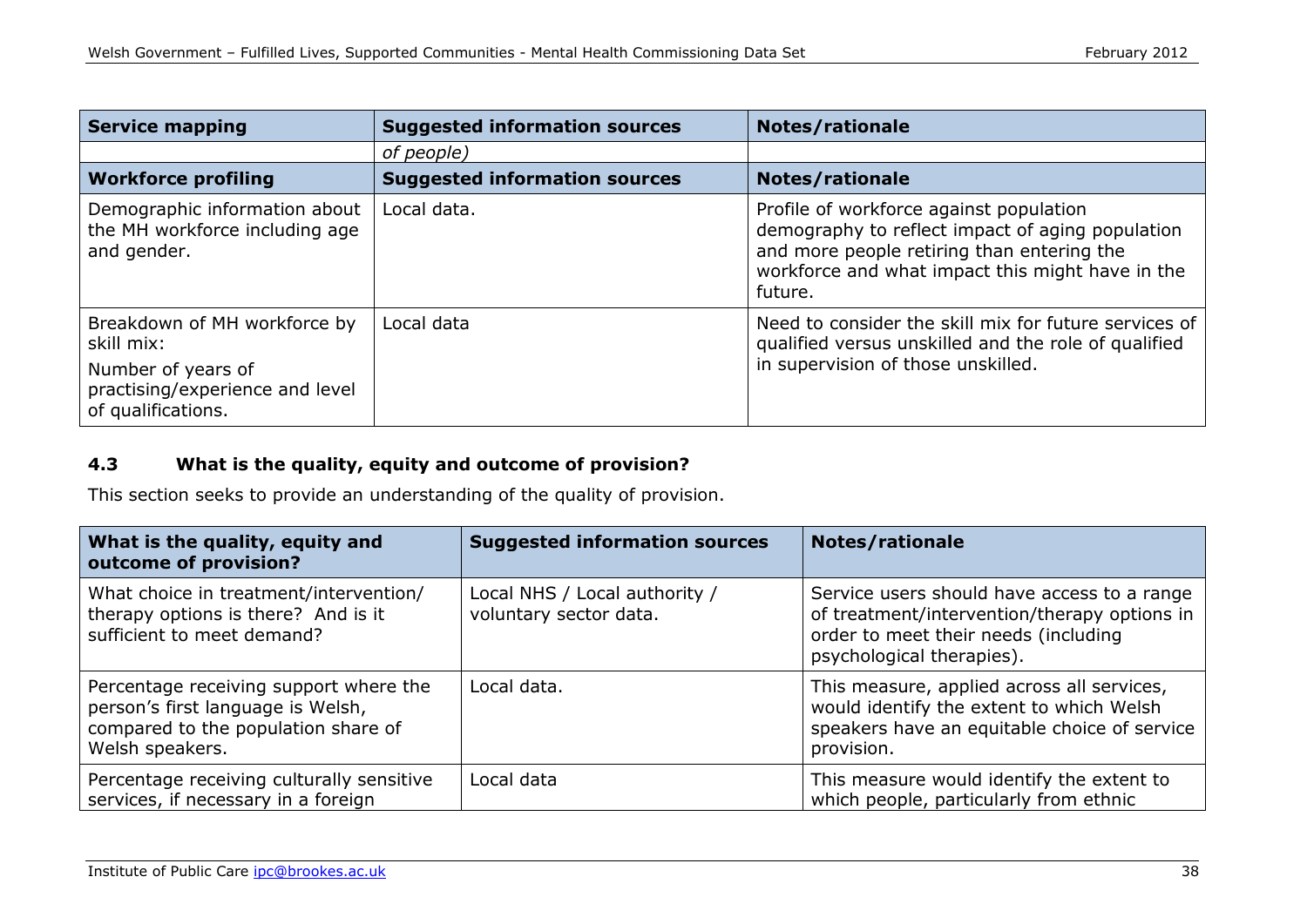| What is the quality, equity and<br>outcome of provision?                                                                      | <b>Suggested information sources</b> | <b>Notes/rationale</b>                                                                                                        |
|-------------------------------------------------------------------------------------------------------------------------------|--------------------------------------|-------------------------------------------------------------------------------------------------------------------------------|
| language.                                                                                                                     |                                      | minority populations, are receiving an<br>equitable choice of service provision.                                              |
| Percentage where an initial needs<br>assessment has been completed.                                                           | Local data.                          | This gives a measure of the efficiency and<br>responsiveness of service provision.                                            |
| Percentage where a risk assessment has<br>been completed in the last 12 months.                                               | Local data.                          |                                                                                                                               |
| Percentage where a risk assessment has<br>been reviewed in the last 12 months.                                                | Local data.                          |                                                                                                                               |
| Percentage where a carer's assessment<br>has been offered, where appropriate.                                                 | Local data.                          |                                                                                                                               |
| Percentage where there is a completed<br>care plan.                                                                           | Local data.                          |                                                                                                                               |
| Percentage of care plans<br>Reviewed.<br>$\bullet$<br>Not reviewed.                                                           | Local data.                          | This gives an indication of the extent to<br>which the services are revised to meet<br>individual changing needs.             |
| Percentage of reviews by service area<br>reporting that outcomes of care plans<br>met:<br>In full.<br>In part.<br>Not at all. | Local data.                          | This gives an indication of the extent to<br>which service providers achieve defined care<br>plan objectives for individuals. |
| Percentage of services users travelling to<br>receive or be provided with services (by<br>service area):<br>0-5 miles.        | Local data.                          | This indicator provides an indication of<br>geographical inequity of provision.                                               |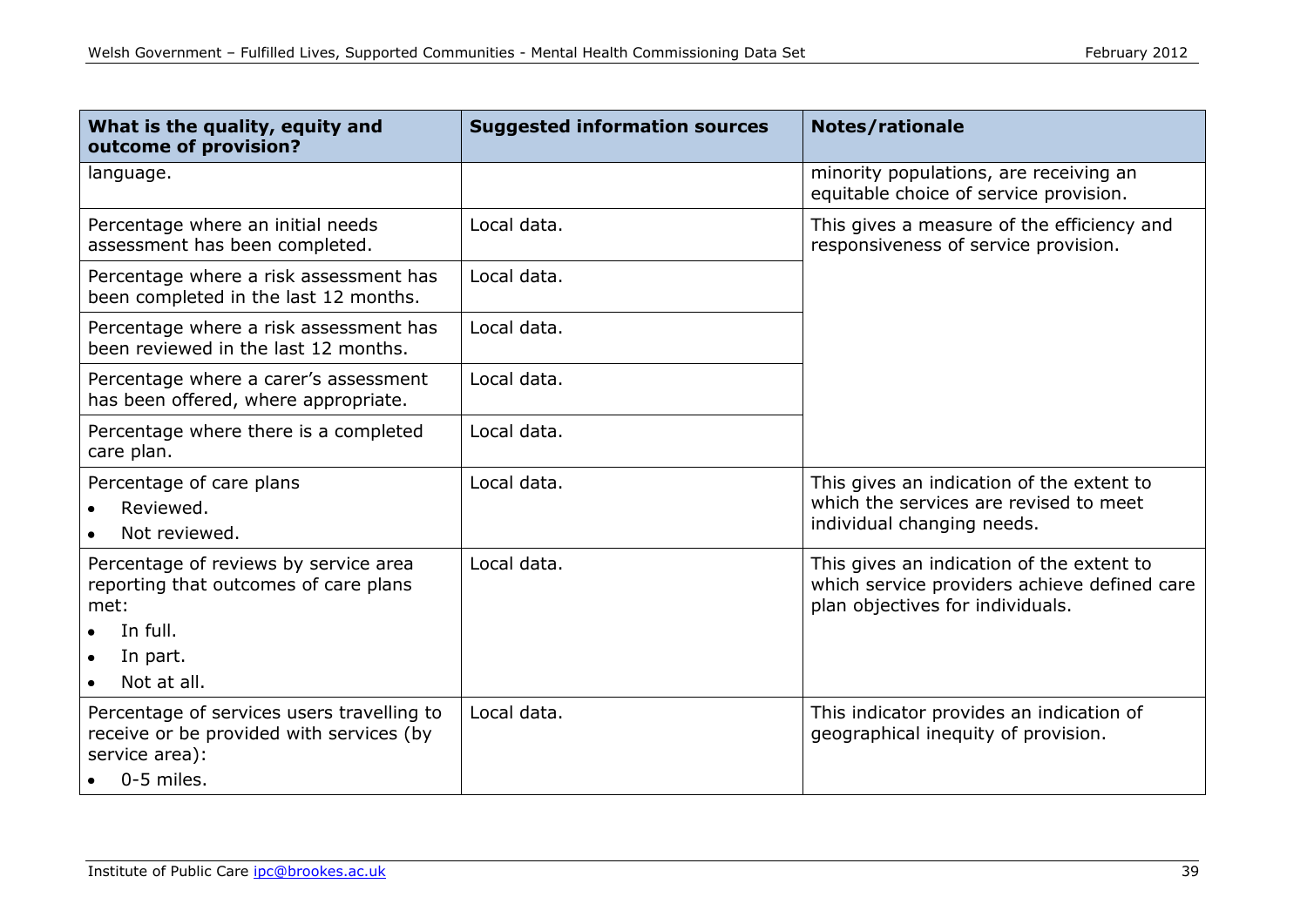| What is the quality, equity and<br>outcome of provision?                                                                                                                                                                                                                                                                                                                                                                                                                            | <b>Suggested information sources</b> | <b>Notes/rationale</b>                                                                                                                                                                                            |
|-------------------------------------------------------------------------------------------------------------------------------------------------------------------------------------------------------------------------------------------------------------------------------------------------------------------------------------------------------------------------------------------------------------------------------------------------------------------------------------|--------------------------------------|-------------------------------------------------------------------------------------------------------------------------------------------------------------------------------------------------------------------|
| 6-10 miles.<br>11-20 miles<br>$20+$ miles.<br>$\bullet$                                                                                                                                                                                                                                                                                                                                                                                                                             |                                      |                                                                                                                                                                                                                   |
| What has been the impact of existing MH<br>services on people with mental health<br>problems? This could be considered in<br>relation to jointly agreed quality<br>standards including for example<br>recommendations from the Wales Audit<br>Office report, Mental Health National<br>Intelligent Targets or those identified in<br>the NSF. It will be necessary to develop<br>more specific outcomes for specific<br>service areas which will be influenced by<br>LA priorities. | Local data.                          | Service providers will need to be able to<br>provide evidence to show that the service<br>they are providing improves the lives of<br>service users and addresses areas in<br>relation to performance management. |
| How have MH service providers enabled<br>service users to influence any<br>changes/improvements to the service?<br>(ie are service users involved in co-<br>producing the service?).                                                                                                                                                                                                                                                                                                | Local data.                          | This information gives an indication of<br>service user involvement in service design<br>and review and how empowered they feel to<br>make changes/improvements if necessary<br>(co-production).                  |
| Do partnership planning forums exist?                                                                                                                                                                                                                                                                                                                                                                                                                                               | Local data.                          |                                                                                                                                                                                                                   |
| What are the views of users and carers<br>about the quality/effectiveness of<br>services?                                                                                                                                                                                                                                                                                                                                                                                           | Local data.                          | This provides more detail regarding<br>individuals views of the service provided<br>including how well the service met their<br>outcomes.                                                                         |
| Feedback from service users and their<br>families/carers including their experiences<br>of co-production in individual care and                                                                                                                                                                                                                                                                                                                                                     | Local data.                          | This information gives an indication of the<br>extent to which services are currently<br>acceptable to services users and how                                                                                     |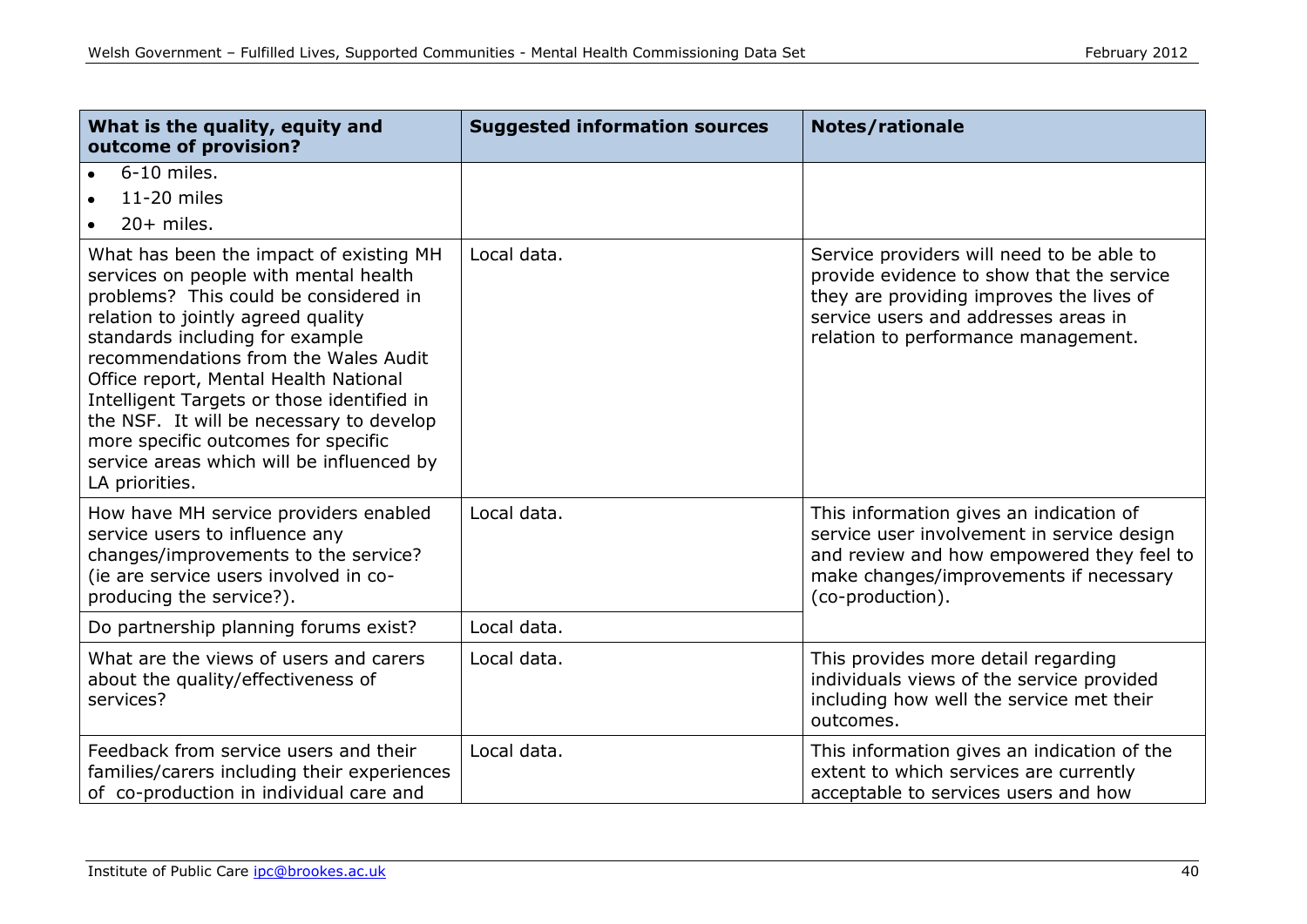| What is the quality, equity and<br>outcome of provision?                                                                                                                 | <b>Suggested information sources</b> | <b>Notes/rationale</b>                                                                             |
|--------------------------------------------------------------------------------------------------------------------------------------------------------------------------|--------------------------------------|----------------------------------------------------------------------------------------------------|
| treatment plans, services, acceptability<br>and accessibility of services<br>(questionnaires and interviews), feedback<br>from compliments and complaints<br>procedures. |                                      | involved they are in planning delivery and<br>evaluation of outcomes.                              |
| Feedback from stakeholders through exit<br>interviews/feedback documents; focus<br>groups; individual interviews and case file<br>reviews.                               | Local data.                          | Provides the perspectives of other key<br>stakeholders about the quality of services<br>delivered. |
| What other information is there about the<br>quality of services provided?                                                                                               | Local data.                          | Provides further detail regarding the quality<br>of service provision.                             |
| Data from inspection reports; internal<br>audit and review; regular provider<br>reporting frameworks.                                                                    | Local data.                          |                                                                                                    |

## **4.4 What is the cost of provision/use of resources?**

This section provides information about the cost of provision.

| What is the cost of provision?                                                                                                                                             | <b>Suggested information sources</b>                                                                                                                  | <b>Notes/rationale</b>                                                                                                                                                |
|----------------------------------------------------------------------------------------------------------------------------------------------------------------------------|-------------------------------------------------------------------------------------------------------------------------------------------------------|-----------------------------------------------------------------------------------------------------------------------------------------------------------------------|
| What are the overall budgets and<br>actual spend on mental health<br>services with clarity about what is<br>included and what is not? Broken<br>down by LA, NHS and other. | StatsWales:<br>http://statswales.wales.gov.uk/index.htm<br>Public reports:<br>http://www.statswales.wales.gov.uk/ReportFo<br>Iders/reportFolders.aspx | This provides an indication of the<br>overall commitment to this client group<br>and also enables a comparison of the<br>money allocated and money actually<br>spent. |
| Breakdown by primary care versus<br>secondary care funding.                                                                                                                | Health and Care - Health Finance - NHS<br>Programme Budget 2009-10:<br>NHS expenditure by Local Health Board:                                         |                                                                                                                                                                       |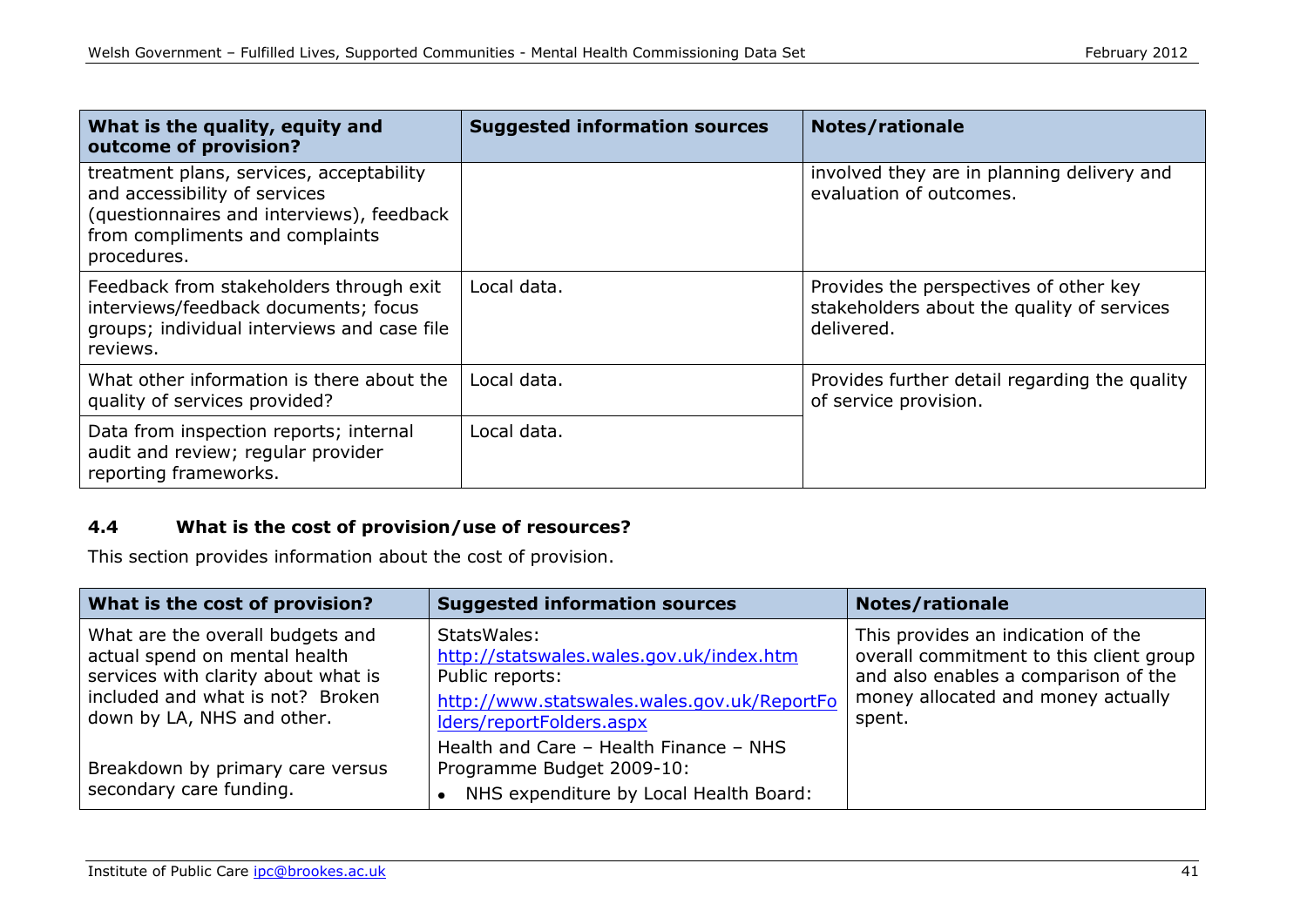| What is the cost of provision?                                                        | <b>Suggested information sources</b>                                                                                                                                                                                                                                                                                                                                                                                                                                                                                                                                                                                                                                                                                          | <b>Notes/rationale</b>                                                                                     |
|---------------------------------------------------------------------------------------|-------------------------------------------------------------------------------------------------------------------------------------------------------------------------------------------------------------------------------------------------------------------------------------------------------------------------------------------------------------------------------------------------------------------------------------------------------------------------------------------------------------------------------------------------------------------------------------------------------------------------------------------------------------------------------------------------------------------------------|------------------------------------------------------------------------------------------------------------|
| This will also need to reflect funding<br>that is used for out of area<br>placements. | Mental health problems<br>$\bullet$<br>General mental illness<br>Elderly mental illness<br>Child & adolescent mental health<br>Other mental health<br>NHS expenditure per head of population:<br>Mental health problems<br>$\bullet$<br>General mental illness<br>Elderly mental illness<br>Child & adolescent mental health<br>Other mental health<br>Percentage NHS Expenditure by<br>programme budget category and sub-<br>category:<br>Mental health problems<br>General mental illness<br>Elderly mental illness<br>Child & adolescent mental health<br>Other mental health<br>By LHB Primary Care, Secondary Care and by<br>'Other';<br>Expenditure, Expenditure per head of<br>population, percentage of total budget. |                                                                                                            |
| What is the cost of each service and<br>who funds it?                                 | Local data.                                                                                                                                                                                                                                                                                                                                                                                                                                                                                                                                                                                                                                                                                                                   | This information breaks down the over<br>budget and provides detail of where<br>they money is being spent. |
| What is the drug budget for mental                                                    | Local NHS data.                                                                                                                                                                                                                                                                                                                                                                                                                                                                                                                                                                                                                                                                                                               | It will be important to consider the                                                                       |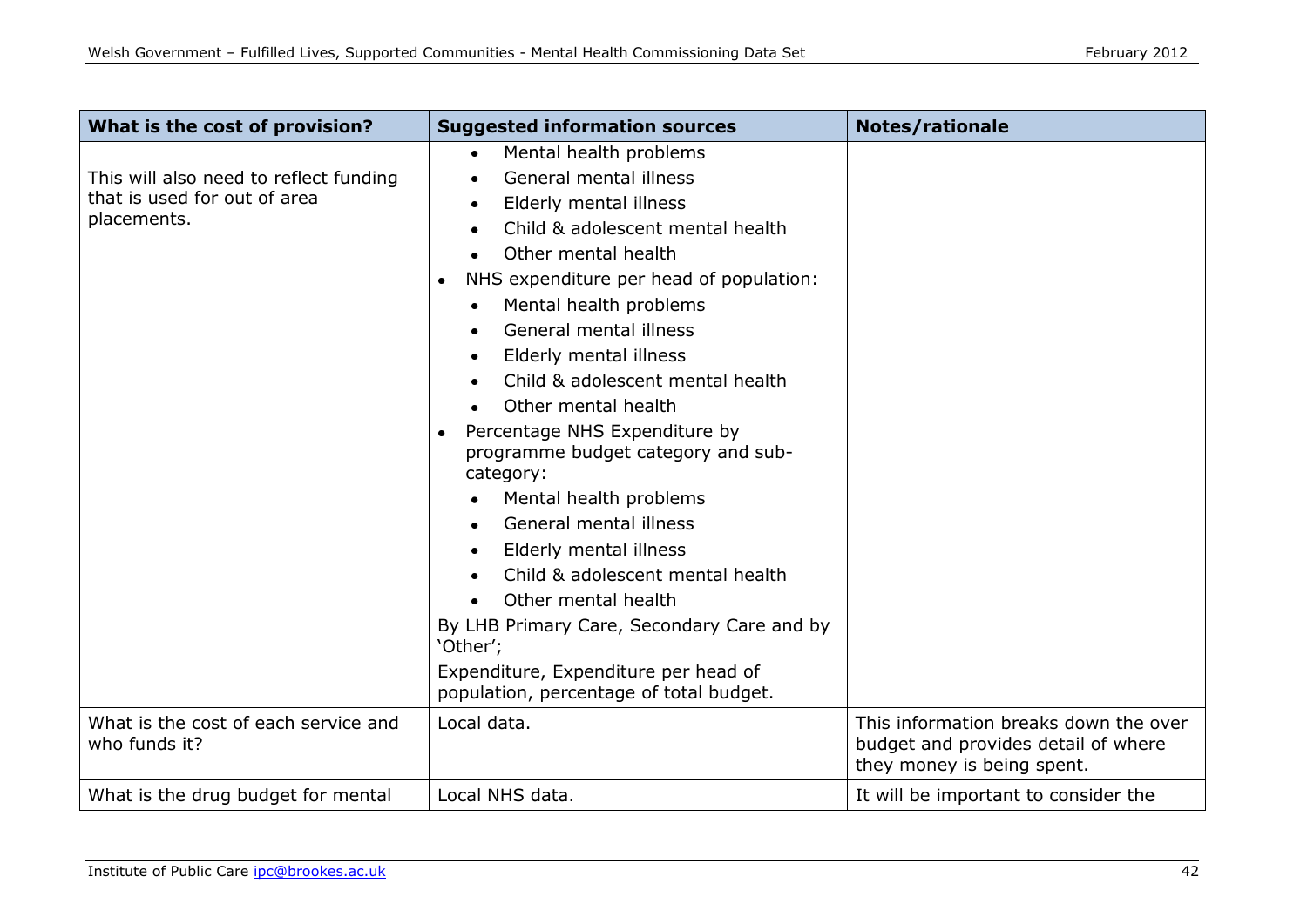| What is the cost of provision?                                                                                   | <b>Suggested information sources</b>                                                                                                                                                                                                                                                                                   | <b>Notes/rationale</b>                                                                                                                                   |
|------------------------------------------------------------------------------------------------------------------|------------------------------------------------------------------------------------------------------------------------------------------------------------------------------------------------------------------------------------------------------------------------------------------------------------------------|----------------------------------------------------------------------------------------------------------------------------------------------------------|
| health services? And what proportion<br>of the total budget for mental health<br>is this?                        |                                                                                                                                                                                                                                                                                                                        | allocated drug budget in relation to the<br>number of prescriptions for<br>medication/cost.                                                              |
| Percentage of spend on assessment<br>and care management.                                                        | Local data.                                                                                                                                                                                                                                                                                                            | This quantifies the budget share<br>allocated to assessment and care<br>management and hence the<br>relationship to spend on service<br>provision.       |
| Expenditure on mental health services<br>across other agencies (eg Health)                                       | Local data.                                                                                                                                                                                                                                                                                                            | Provides an indication of resources<br>available from all other agencies.                                                                                |
| What grant funding is available from<br>the LA for voluntary services for<br>people with mental health problems? | Local data.                                                                                                                                                                                                                                                                                                            |                                                                                                                                                          |
| Trend in staffing costs: LA; NHS;<br>other.                                                                      | StatsWales:<br>http://statswales.wales.gov.uk/index.htm<br>Public reports:<br>http://www.statswales.wales.gov.uk/ReportFo<br>Iders/reportFolders.aspx<br>Health and Care - Staffing - Medical and<br>dental:<br>Hospital Medical and dental staff by<br>speciality<br>Community / Public Health staff by<br>speciality | Staffing costs account for over 70% of<br>overall costs, and this information<br>indicates comparative trends across<br>sectors.                         |
| Trend in staff turnover rates.                                                                                   | StatsWales:<br>http://statswales.wales.gov.uk/index.htm<br>Public reports:<br>http://www.statswales.wales.gov.uk/ReportFo                                                                                                                                                                                              | This is another indicator of market<br>trends. Staff turnover impacts not<br>only on quality of care but also costs<br>such as recruitment and training. |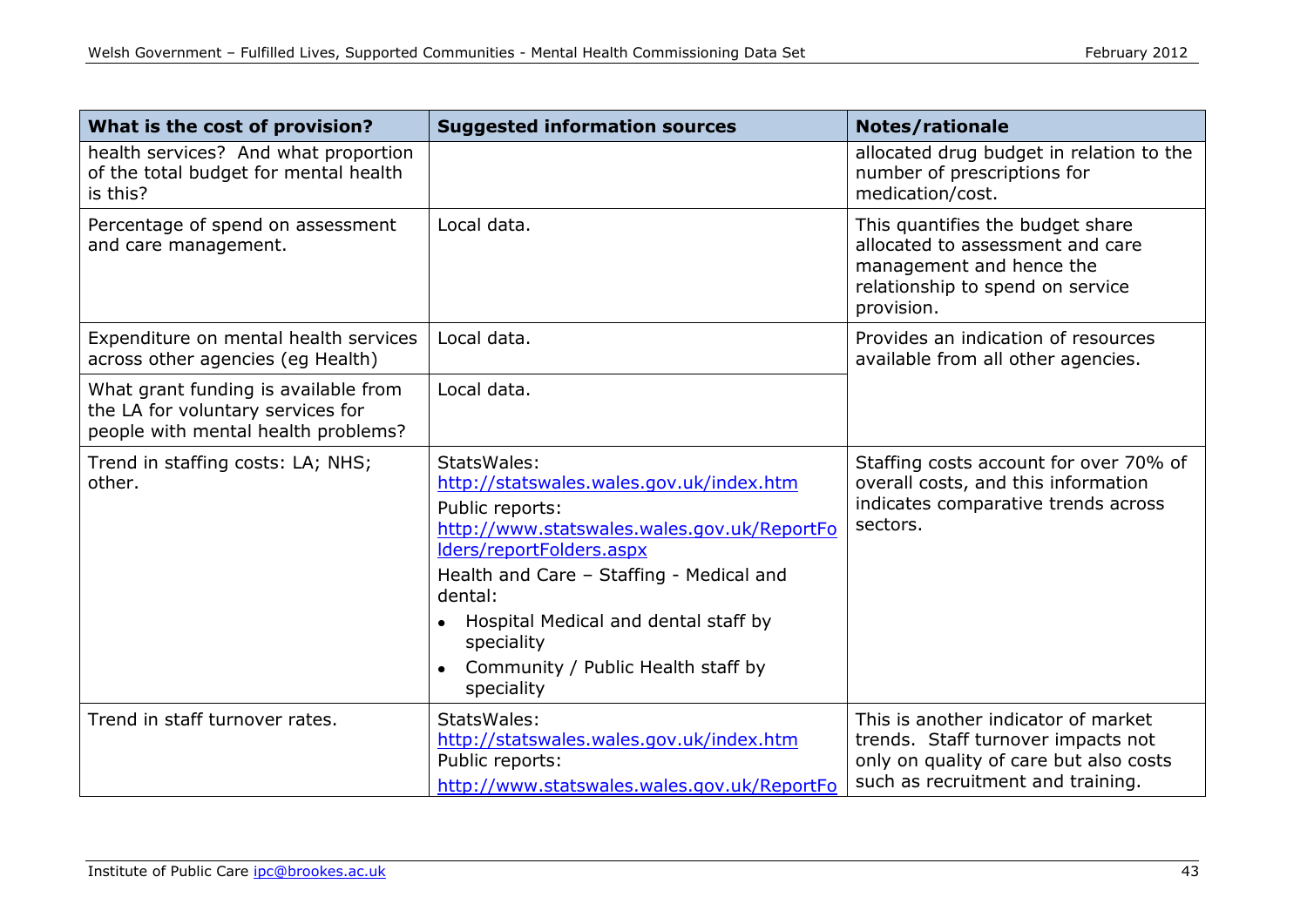| What is the cost of provision?                                                              | <b>Suggested information sources</b>                                                                                                                                                                                                                                                                                                                                                                                                              | <b>Notes/rationale</b>                                                                                                |
|---------------------------------------------------------------------------------------------|---------------------------------------------------------------------------------------------------------------------------------------------------------------------------------------------------------------------------------------------------------------------------------------------------------------------------------------------------------------------------------------------------------------------------------------------------|-----------------------------------------------------------------------------------------------------------------------|
|                                                                                             | Iders/reportFolders.aspx<br>Health and Care - Staffing - Medical and<br>dental:<br>• Vacancies                                                                                                                                                                                                                                                                                                                                                    |                                                                                                                       |
| Market prices charged by independent<br>and voluntary sector providers.                     | Local data.                                                                                                                                                                                                                                                                                                                                                                                                                                       | This information informs likely trends<br>in provider costs.                                                          |
| Number and size of service<br>contractors entering the market                               | Local data.                                                                                                                                                                                                                                                                                                                                                                                                                                       | This information gives an indication of<br>whether commissioning arrangements<br>are encouraging supplier investment. |
| Number and size of service<br>contractors exiting the market                                | Local data.                                                                                                                                                                                                                                                                                                                                                                                                                                       | Indicator of market trends.                                                                                           |
| What Supporting People funding is<br>available for those with mental health<br>problems?    | Local data.                                                                                                                                                                                                                                                                                                                                                                                                                                       | This information provides information<br>on housing related support.                                                  |
| What funding is provided for<br>supported housing for those with<br>mental health problems? | Local data.                                                                                                                                                                                                                                                                                                                                                                                                                                       |                                                                                                                       |
| Number of people with mental health<br>problems on incapacity benefit.                      | Number of people claiming benefits due<br>to mental health problems:<br>Department for Work and Pensions (DWP)<br><b>Tabulation Tool</b><br>http://research.dwp.gov.uk/asd/index.php?pa<br>qe=tabtool<br>Select: "Click here for Benefit Caseload<br>National Statistics (WPLS) data"<br>To go direct to the Tabulation Tool:<br>http://83.244.183.180/100pc/tabtool.html<br>Select: Incapacity Benefit<br>Select: Analysis: Caseload (Thousands) | This provides an indication of money<br>spent supporting people with mental<br>health problems.                       |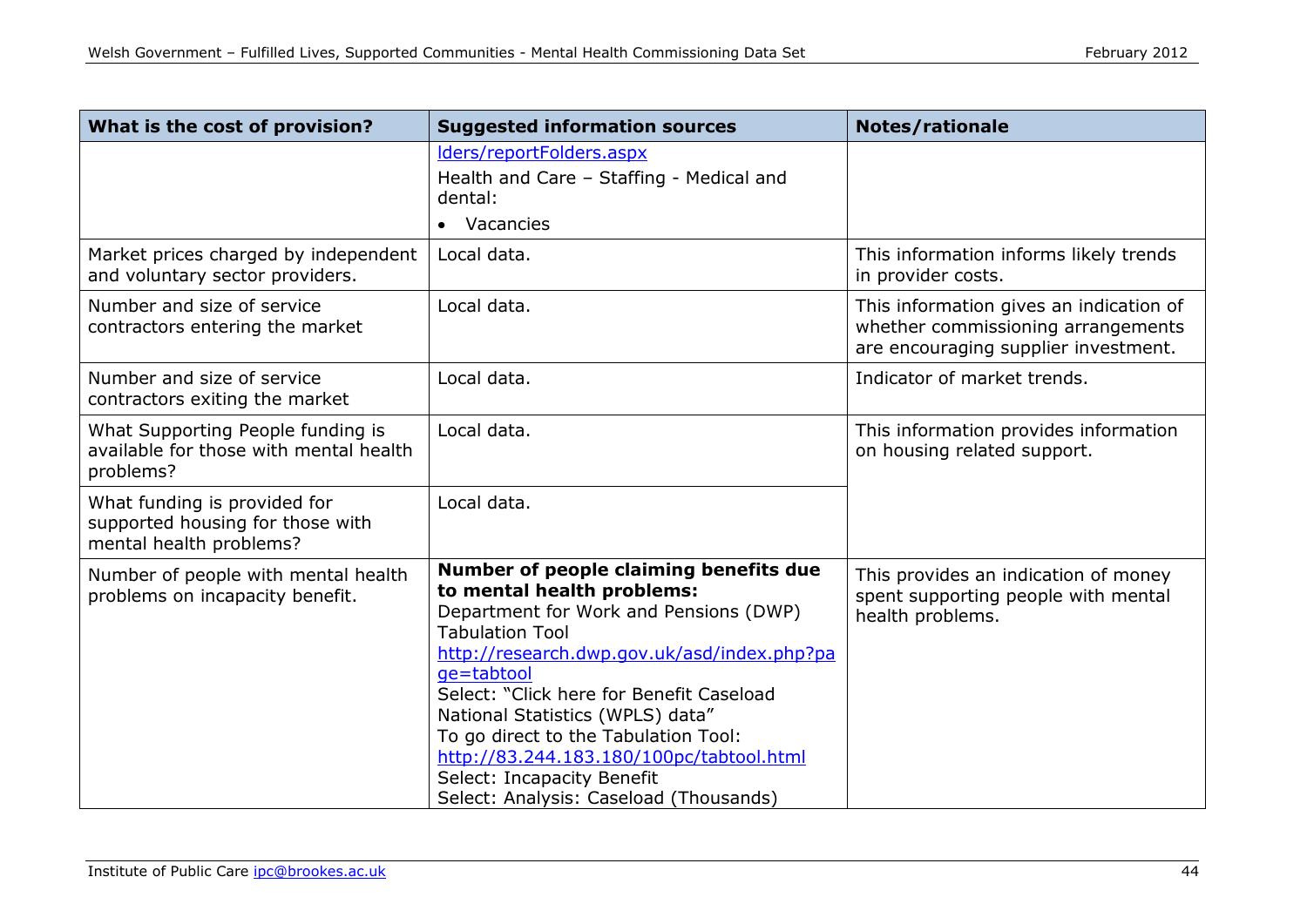| What is the cost of provision?                                             | <b>Suggested information sources</b>                                                                                                                                                                                                                                                                                                                                                                                                | Notes/rationale |
|----------------------------------------------------------------------------|-------------------------------------------------------------------------------------------------------------------------------------------------------------------------------------------------------------------------------------------------------------------------------------------------------------------------------------------------------------------------------------------------------------------------------------|-----------------|
|                                                                            | Select: Row: IB ICD (disease) code (the<br>medical reason for entitlement to Incapacity<br>Benefit/Severe Disablement Allowance)<br>Select: Column: Region<br>Select: Subset: None (or make selection)<br>Select: Date: May 2011<br>Incapacity Benefit Caseload (Thousands): IB<br>ICD (disease) code by Region<br>(shows numbers of people in Wales with<br>Mental and Behavioural disorders in receipt of<br>incapacity benefit). |                 |
|                                                                            | By making different selections the Tool will give<br>other information, eg, numbers in receipt of<br>Attendance Allowance, Disability Living Allowance,<br>Carer's Allowance, etc.                                                                                                                                                                                                                                                  |                 |
| Number of people with mental health<br>problems receiving direct payments? | Direct Payments: A National Survey of Direct<br>Payments Policy and Practice, May 2007,<br><b>PSSRU</b><br>http://www.pssru.ac.uk/archive/pdf/dprla.pdf                                                                                                                                                                                                                                                                             |                 |
|                                                                            | Table 2.1: Average and maximum numbers of<br>direct payments local authority, per user<br>group within UK countries.                                                                                                                                                                                                                                                                                                                |                 |
|                                                                            | Wales, by client group (older people, mental<br>health, etc).                                                                                                                                                                                                                                                                                                                                                                       |                 |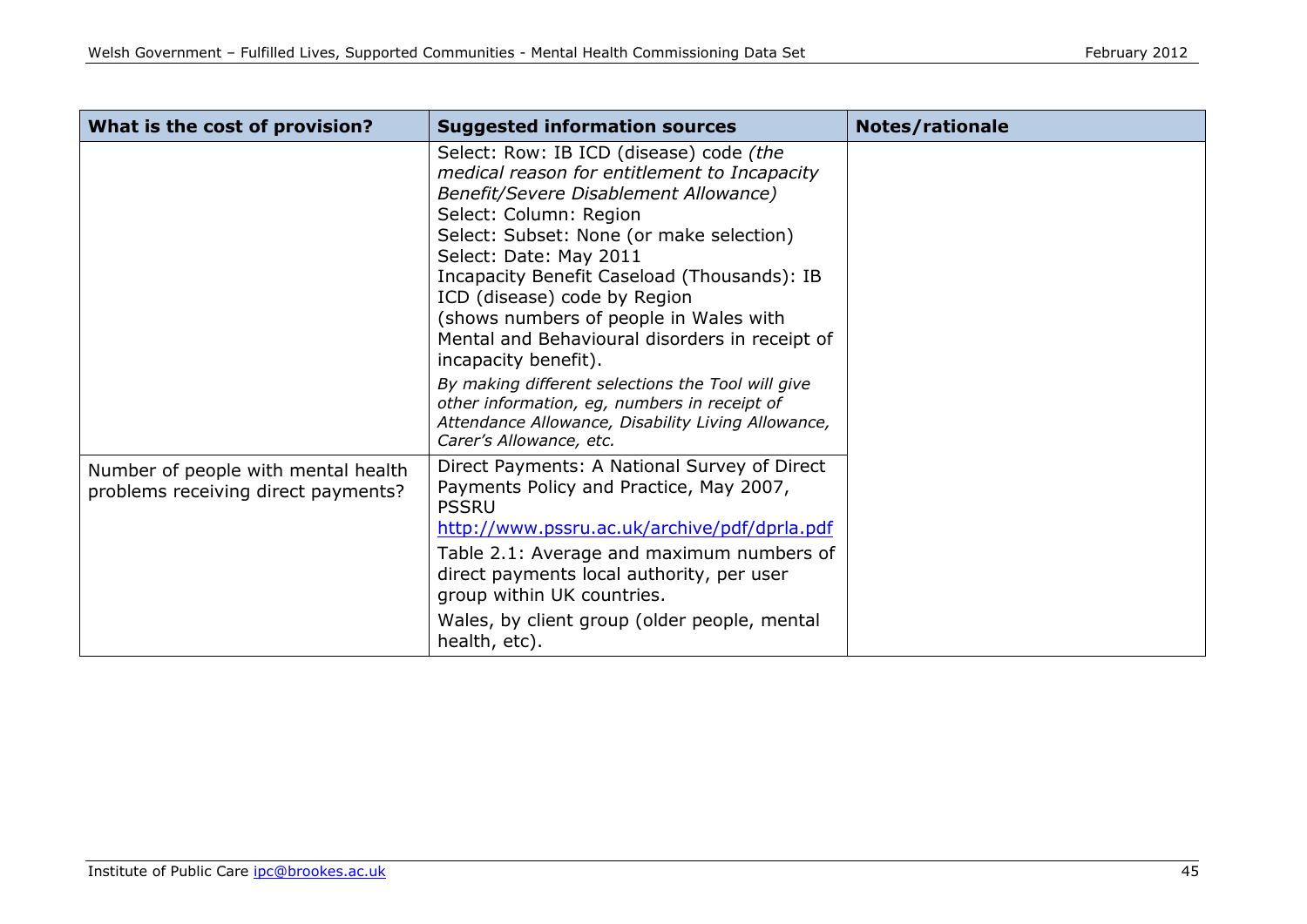# **5 APPENDIX ONE**

This section provides a summary of the key Welsh national legislation, policy and guidance in relation to mental health.

## 5.1.1 Wales Audit Office follow up report on Adult Mental Health Services<sup>10</sup>

This report identified improvements in adult mental health services since the 2005 baseline audit although progress has been variable and some service gaps and inequalities remain. Problems with staff training, support provided by specialist services, inadequate capacity in community services and very long waiting times for psychological therapies (in excess of the Welsh Government's 12 week target and in some cases were in excess of 12 months) were highlighted.

The audit office suggested changes that needed to be addressed by the Welsh Government including: focusing on embedding key services in all parts of Wales and ensuring they have appropriate capacity and operate effectively; reviewing the impact on costs and service outcomes; working with other parts of the UK to share learning; and adopting a recovery and outcomes-based approach to mental health.

The report identified new challenges faced by mental health services including; fundamental change to service culture and delivery in adopting a recovery approach to mental health that focuses on maximising mental health and independent living rather than an approach that focuses on treating mental ill health; sustaining and building on the improvements made in recent years during a period of financial restraint and increasing demand for services; finding funds to invest in early intervention for psychosis; and changes to the way services are delivered in order to implement the Mental Health Measure (Wales) which covers primary care support services, care planning and advocacy services.

## 5.1.2 Mental Health Measure Wales<sup>11</sup>

The Mental Health (Wales) Measure aims to:

- Ensure the provision of local primary health schemes.  $\bullet$
- Provide mental health services at an earlier stage for individuals who are experiencing mental health problems to reduce the  $\bullet$ risk of further decline in mental health.

 $10$  Wales Audit Office (2011). Adult Mental Health Services follow up report. WAO.

 $11$  National Assembly for Wales (2010). Mental Health (Wales) Measure.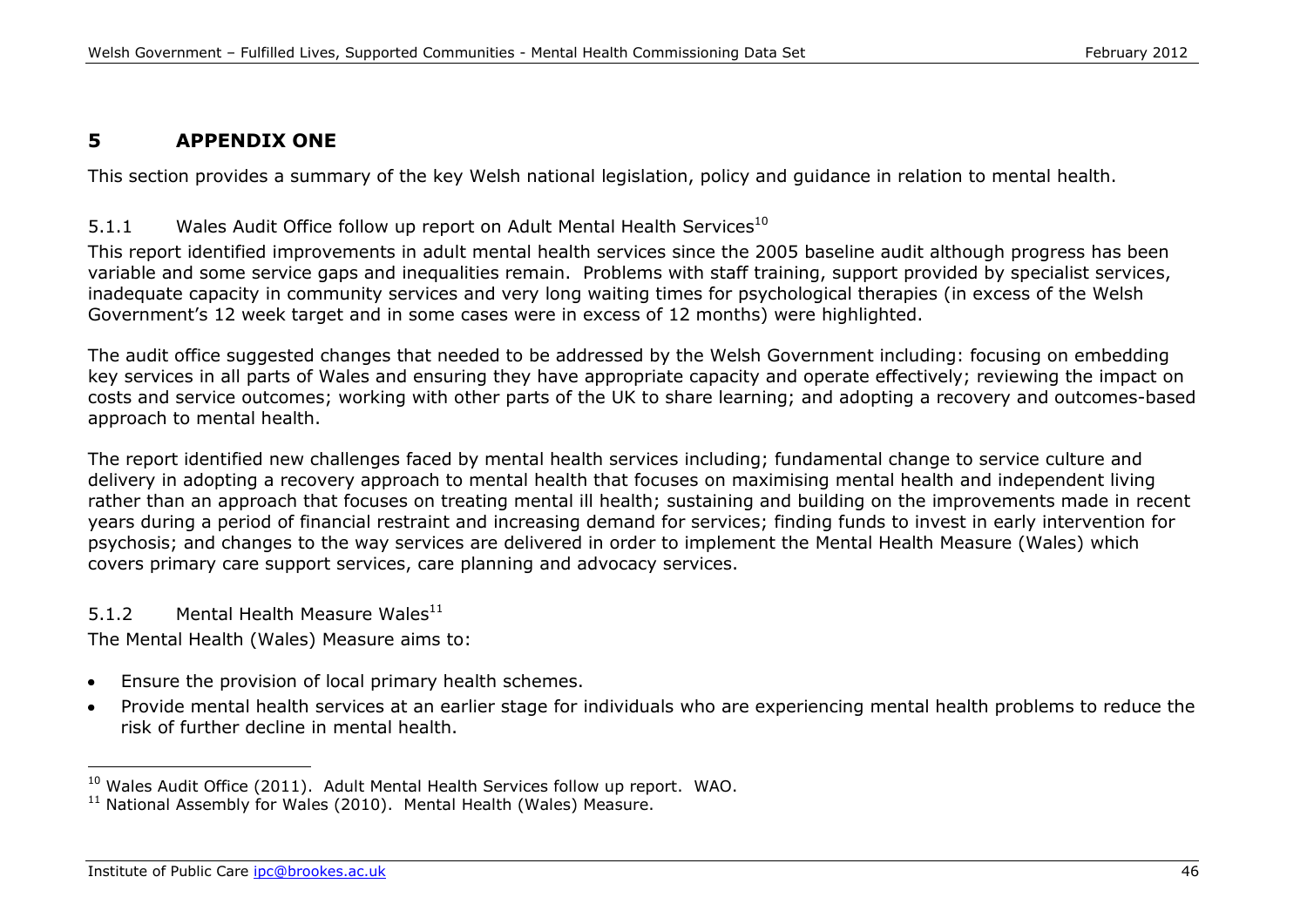- Make provision for care and treatment plans for those in secondary mental health care and ensure those previously discharged from secondary mental health services have access to those services when they believe their mental health may be deteriorating.
- Extend mental health advocacy provision beyond that which is currently required.  $\bullet$

### 5.1.3 Primary mental health $12$

This national service model seeks to assist the delivery of local primary mental health services across Wales, both to improve access to mental health services within primary care but also to improve the outcomes for individuals accessing these services. This should be achieved both "*by improving increasing the availability of mental health services in primary care and, where possible, providing support for individuals in relation to their non-medical needs (such as support in accessing employment, housing and education services). There will also be increased support for primary care providers to help them improve the health and well-being of people with mental health problems*."

#### 5.1.4 National Programme Board: mental health

The Mental Health Programme Board is a forum that is helping to drive the national agenda around mental health. It has now been in place for just over a year. The three priorities agreed for 2011 were:

- Collaborative Procurement: Target Health Care packages with independent providers to drive up quality, safety and value for money.
- Improving the Management of High Risk Patients: Supporting changes to pathways to enhance medium secure services and  $\bullet$ expand community support in Wales.
- Improving Hospital Based Care: Helping to reduce variation, harm and waste for example ratio of beds to population prevalence, rate of beds admission and length of stay.

## 5.1.5 1000 lives plus programme

This is a national programme to improve Welsh healthcare. One of the programme areas is mental health which aims to improve treatment for depression, patients with dementia, first episode psychosis (FEP), and eating disorders by ensuring

<sup>&</sup>lt;sup>12</sup> Welsh Government 2011). National Service Model for Primary Mental Health Support Services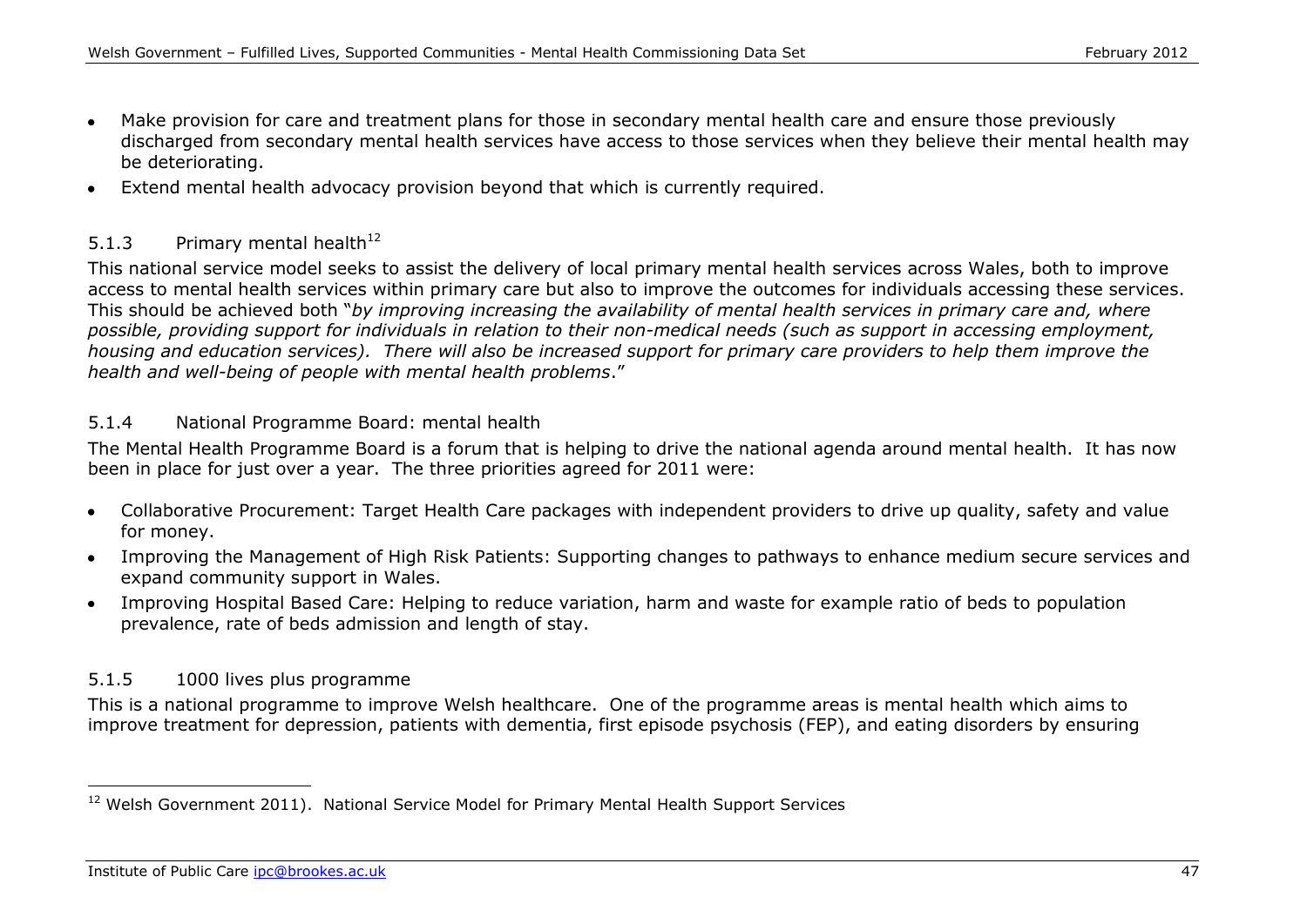consistent measurement and appropriate treatment for individuals. For each of these aims there are a number of associated targets to be achieved.

## 5.1.6 National Service Framework<sup>13</sup>

The life span of the National Service Framework is coming to a close, and the Framework is to be replaced during 2011 with a revised strategy for mental health.

The NSF aims to set standards for services in Wales, drive up quality and reduce unacceptable variations in health and social services provision. Key principles underpinning the standards and key actions set out in the NSF are: equity; empowerment; effectiveness; and efficiency. This NSF covers public health challenges, health promotion and social inclusion, the needs of service users and carers, access to services and provision of comprehensive assessment and treatment. It links with issues for children's mental health services, older people's mental health services, drug and alcohol misuse provision and those with mental health problems in the criminal justice system.

Standards are set for 8 key activities:

- Social inclusion, health promotion and tackling stigma (Standard 1).  $\bullet$
- Service user and carer empowerment (Standard 2).  $\bullet$
- Promotion of opportunities for a normal pattern of daily life (Standard 3).  $\bullet$
- Providing equitable and accessible services (Standard 4).  $\bullet$
- Commissioning effective, comprehensive and responsive services (Standard 5).
- Delivering effective, comprehensive and responsive services (Standard 6).  $\bullet$
- Effective client assessment and care pathways (Standard 7).  $\bullet$
- Ensuring a well staffed, skilled and supported workforce (Standard 8).

<sup>&</sup>lt;sup>13</sup> WAG (2005). Raising the Standard: The revised Adult Mental Health National Service Framework and an action plan for Wales.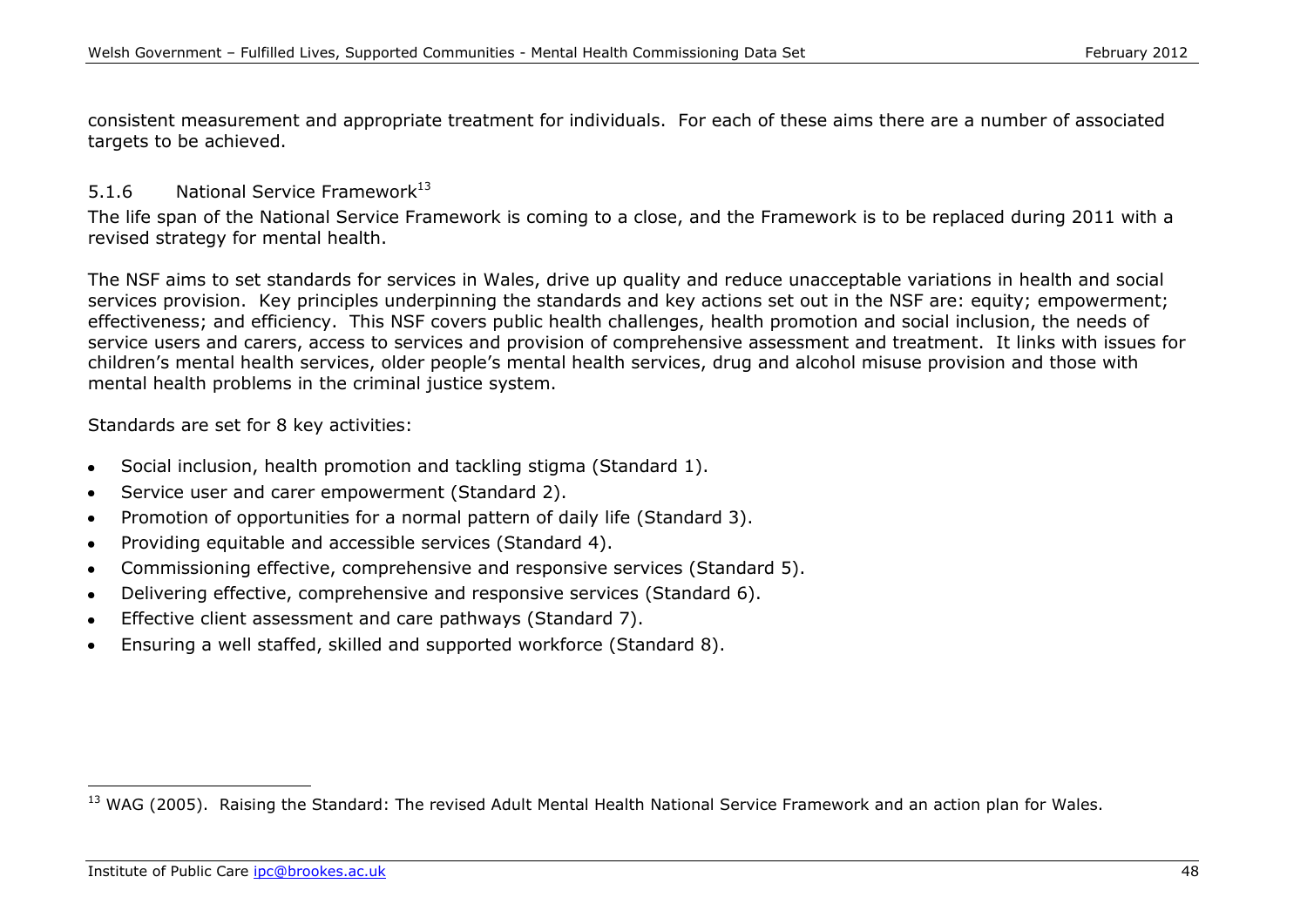## 5.1.7 Adult Mental Health Services for Wales – strategy document<sup>14</sup>

Much of the policy around mental health services including this strategy document adopts principles which reflect: equity; empowerment; effectiveness; and efficiency. This strategy also calls for mental health promotion and the prevention of mental illness to be addressed as central elements of the public health agenda.

Key objectives of this strategy are:

- The closure of remaining institutions and replacement with modern facilities which are fit for purpose.  $\bullet$
- Availability of psychological services in all areas.
- Strengthening of advocacy services.  $\bullet$
- Timely and appropriate assessment for all patients, and for those with complex needs, the provision of formal written care plans, subject to regular review.
- Additional staff to ensure effective liaison between mental health teams and primary care, criminal justice, district general hospital and drugs and alcohol services.
- The establishment of a multidisciplinary group to oversee implementation.

## 5.1.8 Promoting mental health and preventing mental illness

This report illustrates the economic case for greater investment in mental health promotion. Improving mental health, that is promoting the circumstances, skills and attributes associated with positive mental health, is a worthwhile goal in itself: most people place a high value on a sense of emotional and social wellbeing. In addition, positive mental health also:

- Contributes to preventing mental illness.  $\bullet$
- Leads to better outcomes, for example in physical health, health behaviours, educational performance, employability and earnings, crime reduction.

<sup>&</sup>lt;sup>14</sup> National Assembly for Wales (2001). Adult Mental Health Services for Wales: Equity, empowerment, effectiveness, efficiency. Strategy Document.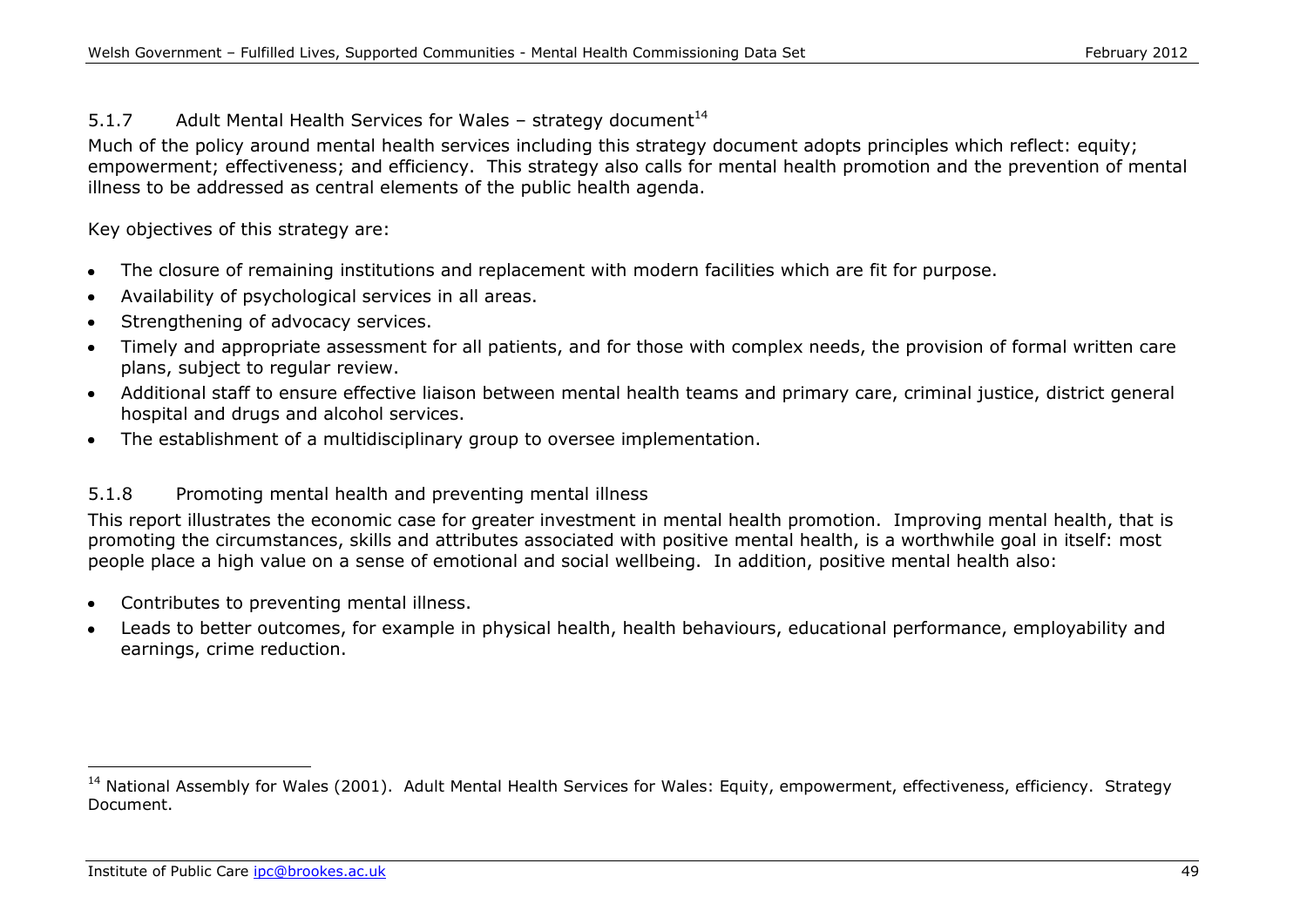# 5.1.9 Social inclusion<sup>15</sup>

Many health and social care services are being refocused to promote social inclusion, including the role of work and gaining skills, in line with current policy and legislation. This framework sets out suggested outcomes for inclusion as a resource to commissioners and providers looking to advance inclusion practice through locally established outcomes for monitoring and evaluating service effectiveness.

## 5.1.10 Housing services for adults with mental health needs<sup>16</sup>

This report describes how progress in delivering housing targets set out in the NSF has been poor. Strategic planning of housing and support services for people with mental health needs has remained poor quality, largely because of inadequate analyses of the need for services and ineffective joint planning between local partners. Access to housing of an appropriate quality and related care and support services is critical in ensuring the independence and social inclusion of people who have a mental illness.

## 5.1.11 Employment Support for people with mental health conditions<sup>17</sup>

This report reviews employment support for people with mental health conditions on the understanding that:

- Appropriate employment actively improves mental health and well-being.
- People with mental health conditions can and do pursue successful careers.
- Most people with a mental health condition who are out of work would like to be in paid employment.

It explores the challenges facing people with mental health conditions and provides a number of recommendations about how these may be addressed.

# 5.1.12 Psychological therapies for anxiety and depression<sup>18</sup>

This audit of psychological therapies across England and Wales measures services against ten standards (including patient satisfaction, effectiveness of therapy, waiting times and number of treatment sessions offered), and provides a series of

 $15$  National Social Inclusion Programme (2009). Outcomes framework for mental health services.

<sup>16</sup> Wales Audit Office (2010). Housing services for adults with mental health needs.

<sup>&</sup>lt;sup>17</sup> Department for Work and Pensions (2009). Realising ambitions: better employment support for people with mental health conditions  $18$  Healthcare Quality Improvement Partnership (2011). National Audit of psychological therapies for anxiety and depression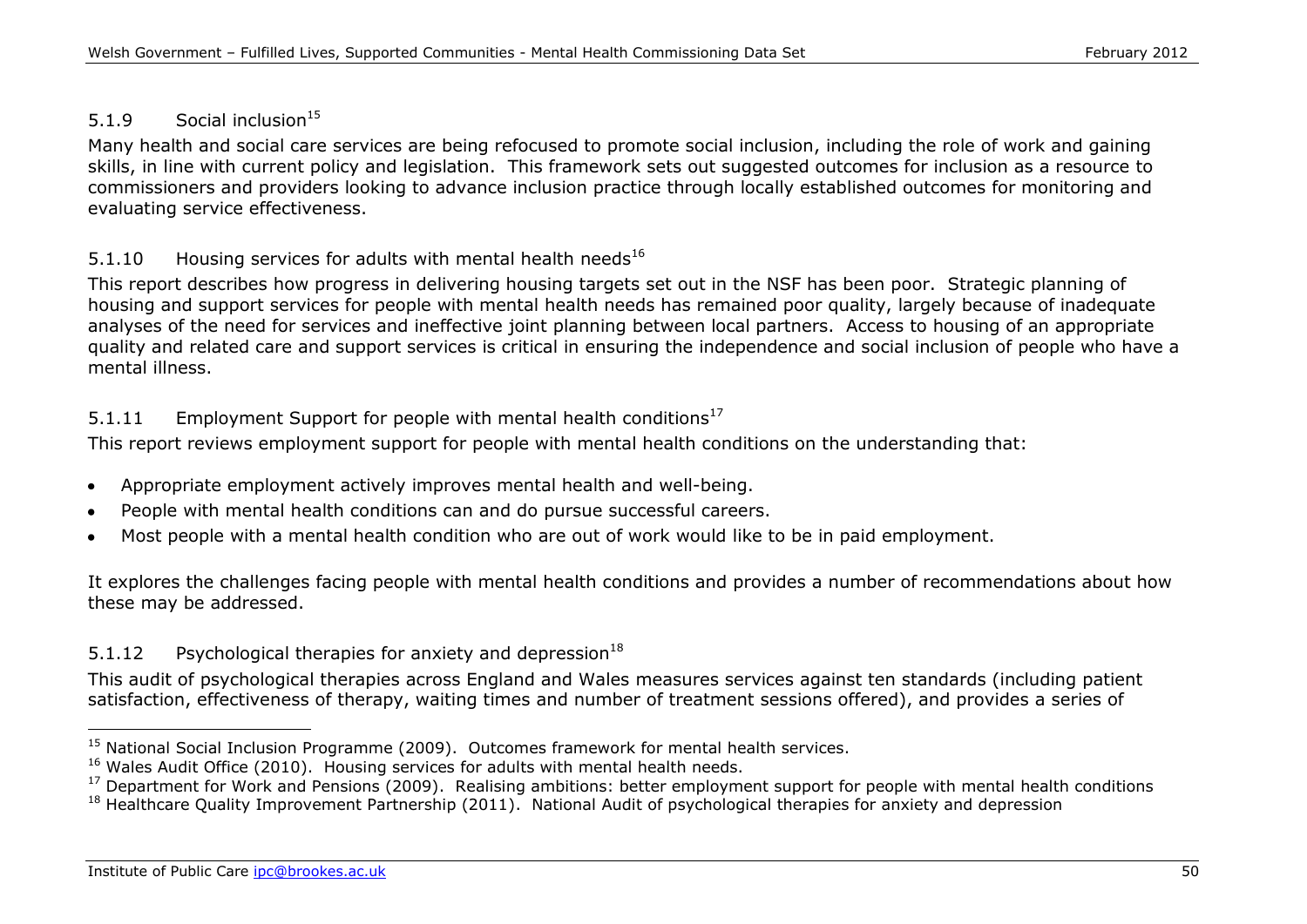recommendations for improvement. Key findings include the inconsistency of what are seen to be very effective services and unacceptable waiting times before patients receive therapies.

## 5.1.13 Secure services<sup>19</sup>

This review of secure mental health services in Wales was carried out with the aim of ensuring there is "an efficient interagency, multi-agency, multi disciplinary whole system is in place to deliver effective treatment, care and reablement for people with mental health problems, who require this care to be delivered in secure environments due to the risk they may pose to the safety of themselves or others." It provides a range of strategic objectives which set out how this system is to be designed and delivered.

### 5.1.14 Suicide and self harm reduction<sup>20</sup>

This five year action plan seeks to raise awareness about suicide and self harm, and is aimed at people at the highest risks. It sets out seven commitments:

- Helping people to feel good about themselves.
- Providing help early to those in need.  $\bullet$
- Responding to crises in people's lives.  $\bullet$
- Dealing with the effects of suicide and self harm.  $\bullet$
- Increasing research and improving information on suicide.  $\bullet$
- Working with the media to make sure reporting on mental health and suicide is sensitive.
- Making sure that, where possible, people at risk do not have access to things which could be used for suicide.

<sup>&</sup>lt;sup>19</sup> Welsh Assembly Government (2009). Review of Secure Mental Health Services

<sup>&</sup>lt;sup>20</sup> Welsh Assembly Government (2008). Talk to me: A national action plan to reduce suicide and self harm 2008-2013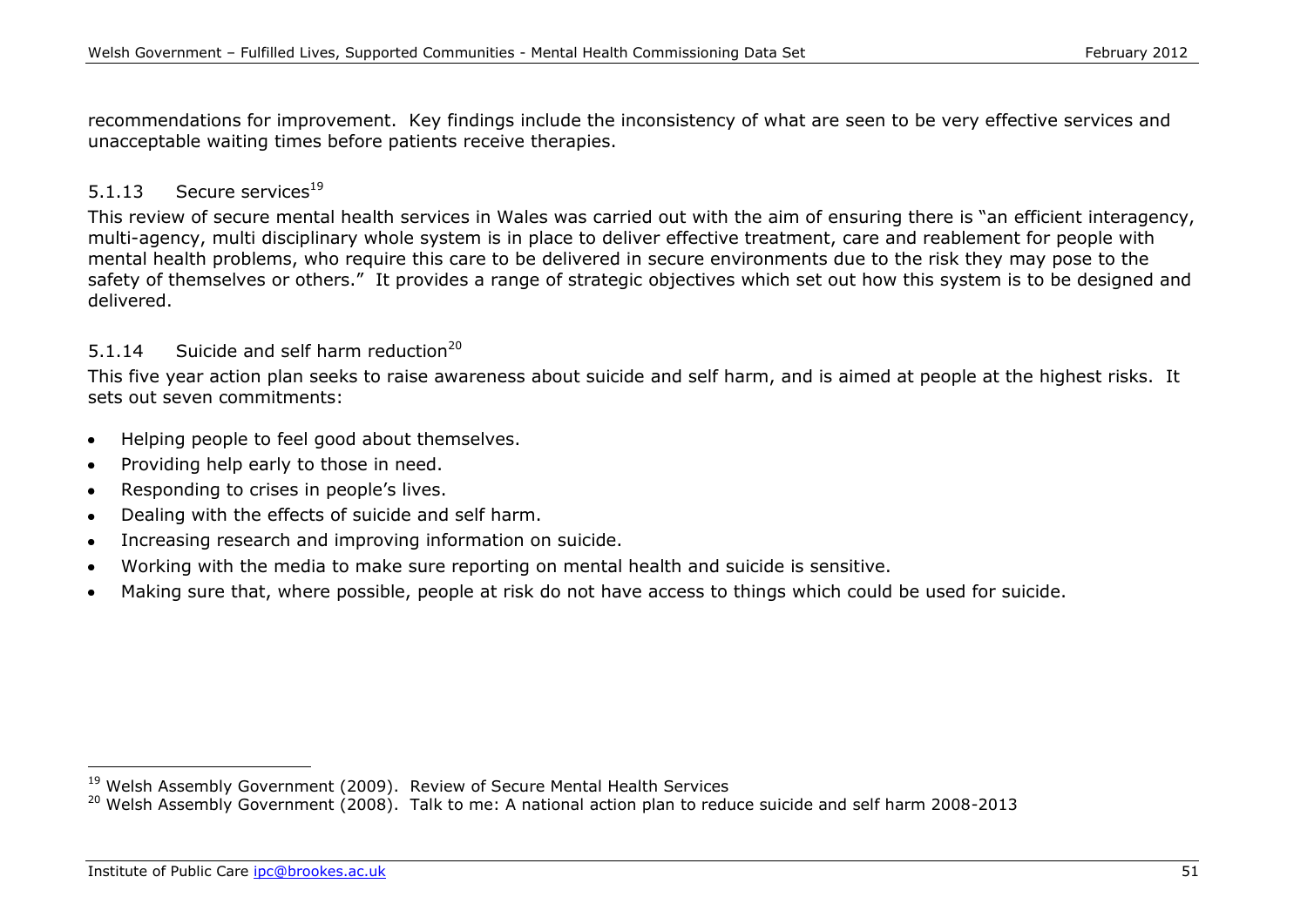# **6 APPENDIX TWO**

This section provides details of the sub-groups of people with mental health problems and recognises the potential contributing factors that may need services to be delivered differently. There will obviously be other ways of categorising (such as clinical diagnosis) which will also impact on the service or intervention provided. However, it was felt that these categories were most appropriate when considering service provision from a commissioning perspective. This section also provides detail of the services that could be provided.

### **6.1 Mental health sub-groups**

#### $6.1.1$  Older people<sup>21</sup>

Addressing the needs of older people with mental health problems is a significant challenge for public sector agencies in Wales. One of the key mental health problems faced by those aged over 65 years (though it can affect younger adults) is dementia. Functional illness such as depression also affects older people and is often poorly diagnosed. It is acknowledged that social isolation, loneliness and poverty experienced by older people contribute to the incidence of mental illness, particularly depression<sup>22</sup>. The Welsh Government Strategy for Older People in Wales emphasises the need for a universal approach to social inclusion and the promotion of good mental health.

A report by the Audit Commission in Wales identified key areas that need to be addressed:

- Getting early help and assessment.  $\bullet$
- Helping people to stay at home.  $\bullet$
- Services for people who can no longer stay at home.  $\bullet$
- Local commissioning and planning arrangements.  $\bullet$

# **Dementia**<sup>23</sup>

-

Over the next 20 years there will be a 31% increase in the numbers of people who have dementia in Wales. Joint solutions between health and social care will be needed to develop the skills and capacity of staff, and to develop an integrated,

<sup>&</sup>lt;sup>21</sup> Audit Commission in Wales (2004). Developing mental health services for older people in Wales: A follow up to Losing Time.

 $22$  WAG (2008). The Strategy for Older People in Wales: 2008-2013.

 $23$  WAG (2009). National dementia action plan for Wales.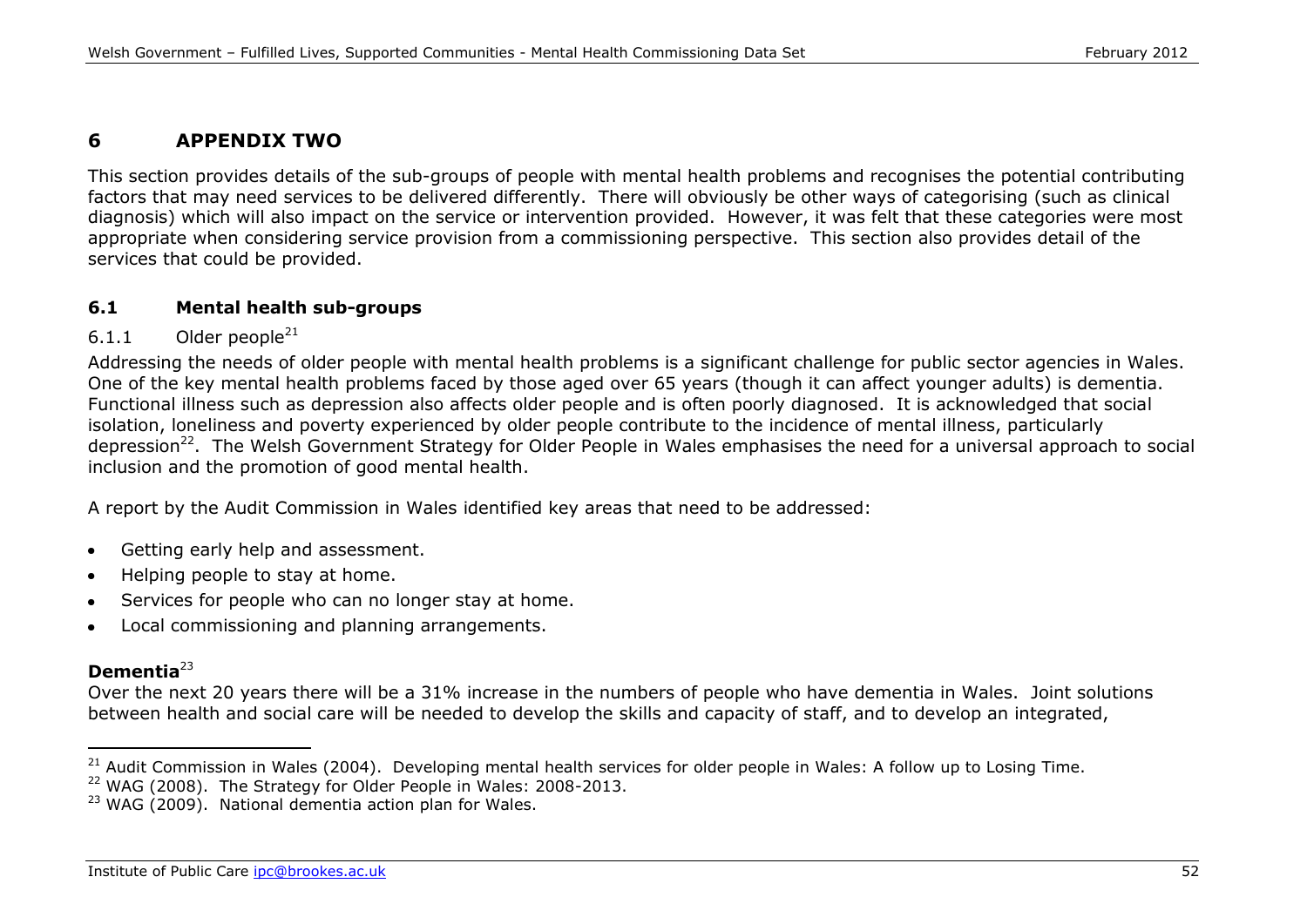comprehensive range of care to help maintain people's independence in their own homes. In order to meet the challenge the Welsh Government has developed a National Dementia Vision for Wales<sup>24</sup> which identifies a number of levels for action:

- Improved service provision through better joint working across health, social care, the third sector and other agencies.  $\bullet$
- Improved early diagnosis and timely interventions.
- Improved access to better information and support for people with the illness and their carers, including a greater awareness of the need for advocacy.
- Improved training for those delivering care, including research.  $\bullet$

Furthermore, the 1000 lives plus programme<sup>25</sup> has a specific aim to improve the quality of life and care for people with dementia and their care givers with associated targets:

- Target 1: Memory Assessment Services/First point of contact reduce time between onset of symptoms & diagnosis being  $\bullet$ communicated.
- Target 2: Improved quality of general hospital care for people with dementia and reduced length of stay.  $\bullet$
- Target 3: Reduced inappropriate use of anti-psychotic medications in accordance with NICE/SCIE guidelines.
- Target 4: Improved support for care givers.
- Target 5: Improved quality of care in NHS dementia inpatient units.

#### 6.1.2 Those in transition

-

Although the mental health measure reflects the need for mental health provision to be 'ageless' those in transition between children's services and adult services, and adult services and older people's services can experience problems. For children these problems include:

Adult mental health services (AMHS) usually focus on provision to people with specific and severe mental disorders. Child and Adolescent Mental Health Services (CAMHS) have a different approach with the result that young people who have been receiving CAMHS sometimes find that they are not eligible for AMHS:

 $24$  WG (2011). National Dementia Vision for Wales: Dementia Supportive Communities.

<sup>25</sup> <http://www.1000livesplus.wales.nhs.uk/>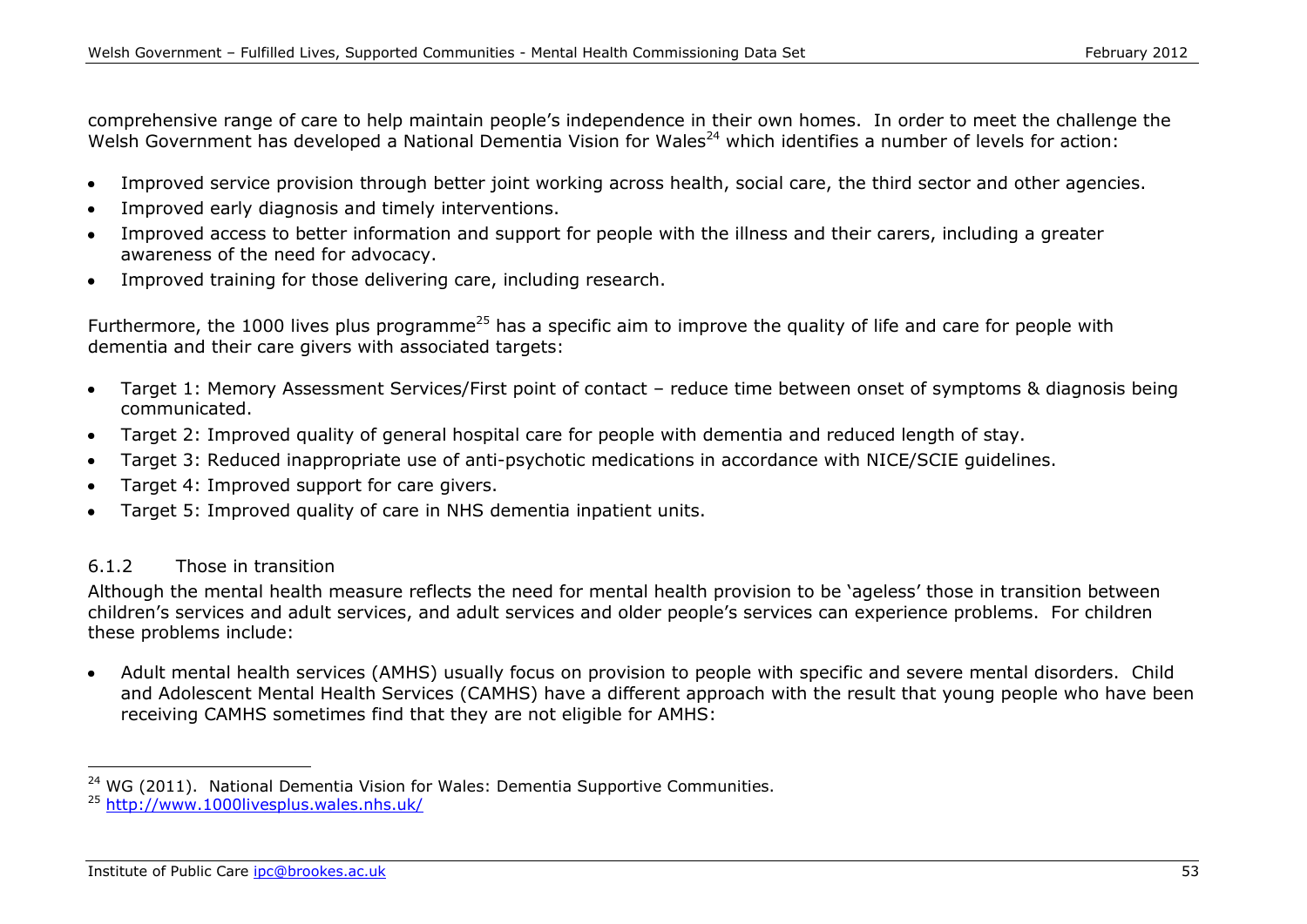*"... many young people who have received a service from CAMHS do not fit the criteria for ongoing care in AMH. Many service protocols imply that young people who have been treated by CAMHS, but do not fit the criteria for adult services ... should be discharged back to their GP when they reach 18." <sup>26</sup>*

*"I think what our thresholds would be for being involved in a young person's care and treatment and thresholds for Adult Services are very different." <sup>27</sup>*

- Lack of transition support and limited access to information about transition processes means that young people may Lose contact with statutory services.
- A publication by the British Medical Association suggests that a lack of support and confusion about what will happen next at  $\bullet$ point of transition may serve to actually compound young people's mental health problems.

Research on good practice suggests responding to the mental health needs of young people requires: <sup>28</sup>

- Provision of person-centred, holistic and inclusive services with access to services whatever the entry point.
- Services designed for 16 to 25 year olds to address need and transition issues.
- The participation of young people in service planning, training for professionals and peer support.

The evidence demonstrates that by making services accessible, user friendly and broad based in their information and service provision, it is possible to address the needs of those with serious mental health problems more effectively, but also to offer preventative work to young people.

<sup>&</sup>lt;sup>26</sup> DH (2006). Report on the Implementation of Standard 9 of the National Service Framework for Children, Young People and Maternity Services, Promoting the Mental Health and Psychological Well-being of Children and Young People.

<sup>&</sup>lt;sup>27</sup> National Institute for Health Research Service Delivery and Organisation programme (2010). Transition from CAMHS to Adult Mental Health Services (TRACK): A Study of Service Organisation, Policies, Process and User and Carer Perspectives.

<sup>&</sup>lt;sup>28</sup> Mental Health Promotion Wales, November 2008, Issue 4. [http://www.publicmentalhealth.org/Documents/749/Newsletter%20-](http://www.publicmentalhealth.org/Documents/749/Newsletter%20-%20Issue%204%20%28E%29.pdf) [%20Issue%204%20%28E%29.pdf](http://www.publicmentalhealth.org/Documents/749/Newsletter%20-%20Issue%204%20%28E%29.pdf)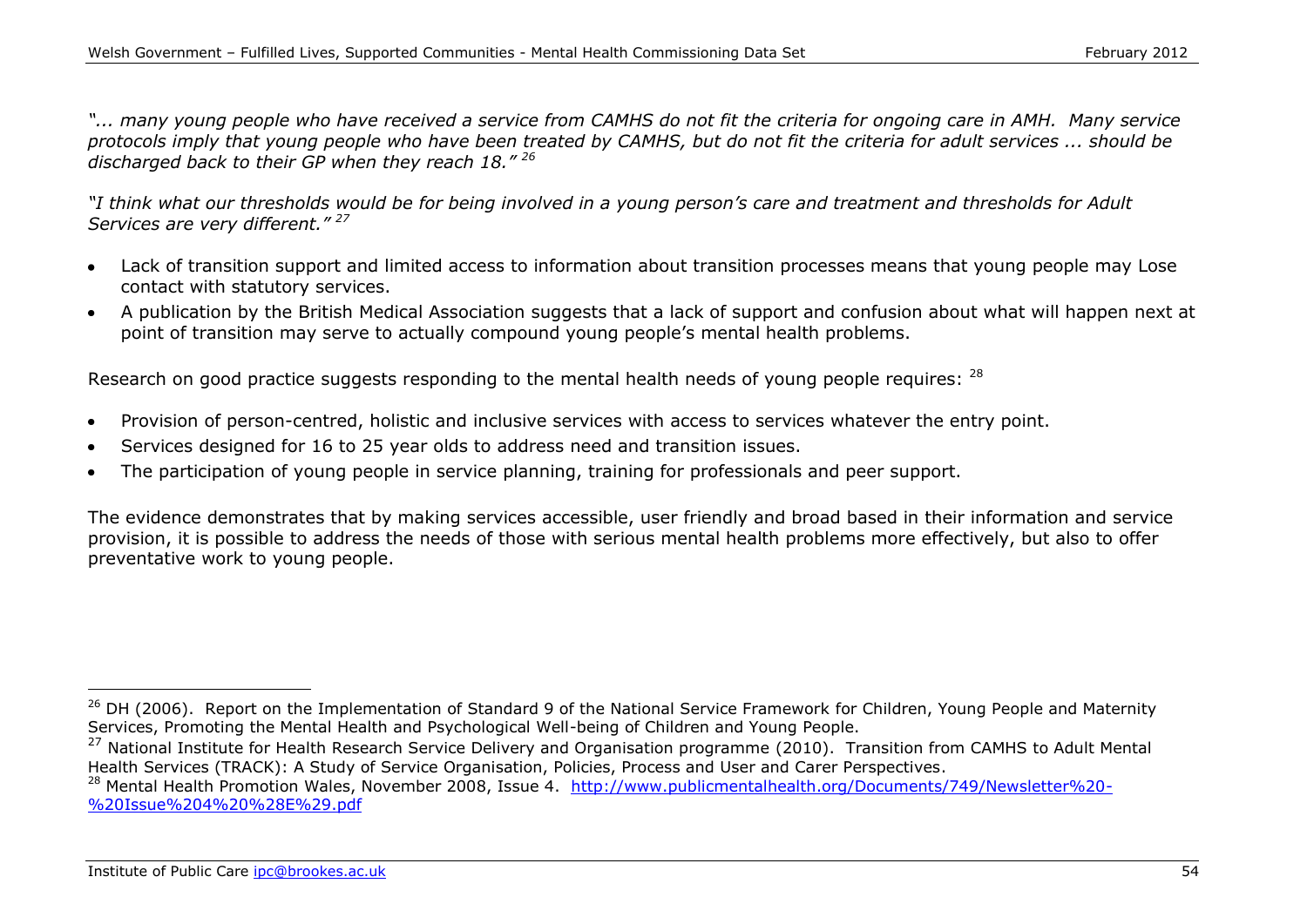### 6.1.3 Mental health services in Prison<sup>29 30 31</sup>

The quality of mental health care available in prisons is often poor. A report by the DH, HMPS and National Assembly for Wales states that "Prisoners should have access to the same range and quality of services appropriate to their needs as are available to the general population through the NHS". This is an enormous challenge. Most prisons in England and Wales have a mental health in-reach team to support those with the most serious mental health problems but those with less serious conditions who would otherwise be supported by primary care in the community are often disadvantaged.

A better mental health care service in prisons could be achieved with:

- The use of more effective and consistent models of diversion.  $\bullet$
- Developing primary care services in prison to treat and support common mental health problems.
- Co-ordinated services for prisoners with a 'dual diagnosis' of mental health problems and substance misuse.
- Policy guidelines and national standards for inreach teams.  $\bullet$
- Support and training for health care staff to develop specialist skills.  $\bullet$
- An improved process of transfers from prison to NHS care.  $\bullet$
- Better co-ordination and team work among the agencies in the prison and with the NHS outside prison.  $\bullet$
- Improved resettlement programmes to reduce the number of re-offenders.  $\bullet$
- The development of user involvement in prison mental health care.

## $6.1.4$  Substance misuse<sup>32</sup>

-

'Working Together to Reduce Harm' is the Welsh Government's 10 year strategy which aims to set out a clear national agenda for tackling and reducing the harm associated with substance misuse in Wales. The strategy describes how the actions we will take are underpinned by four key aims:

<sup>&</sup>lt;sup>29</sup> DH, HMPS and National Assembly for Wales (2001). Changing the Outlook: A strategy for developing and modernising mental health services in Prisons.

<sup>&</sup>lt;sup>30</sup> Royal College of Psychiatrists (2007). Prison Psychiatry: adult prisons in England and Wales. College Report: CR141.

<sup>&</sup>lt;sup>31</sup> Sainsbury Centre for Mental Health (2007). Mental Health care in Prisons: Briefing 32.

<sup>&</sup>lt;sup>32</sup> WAG (20?). Working together to reduce harm: The substance misuse strategy for Wales 2008-2018.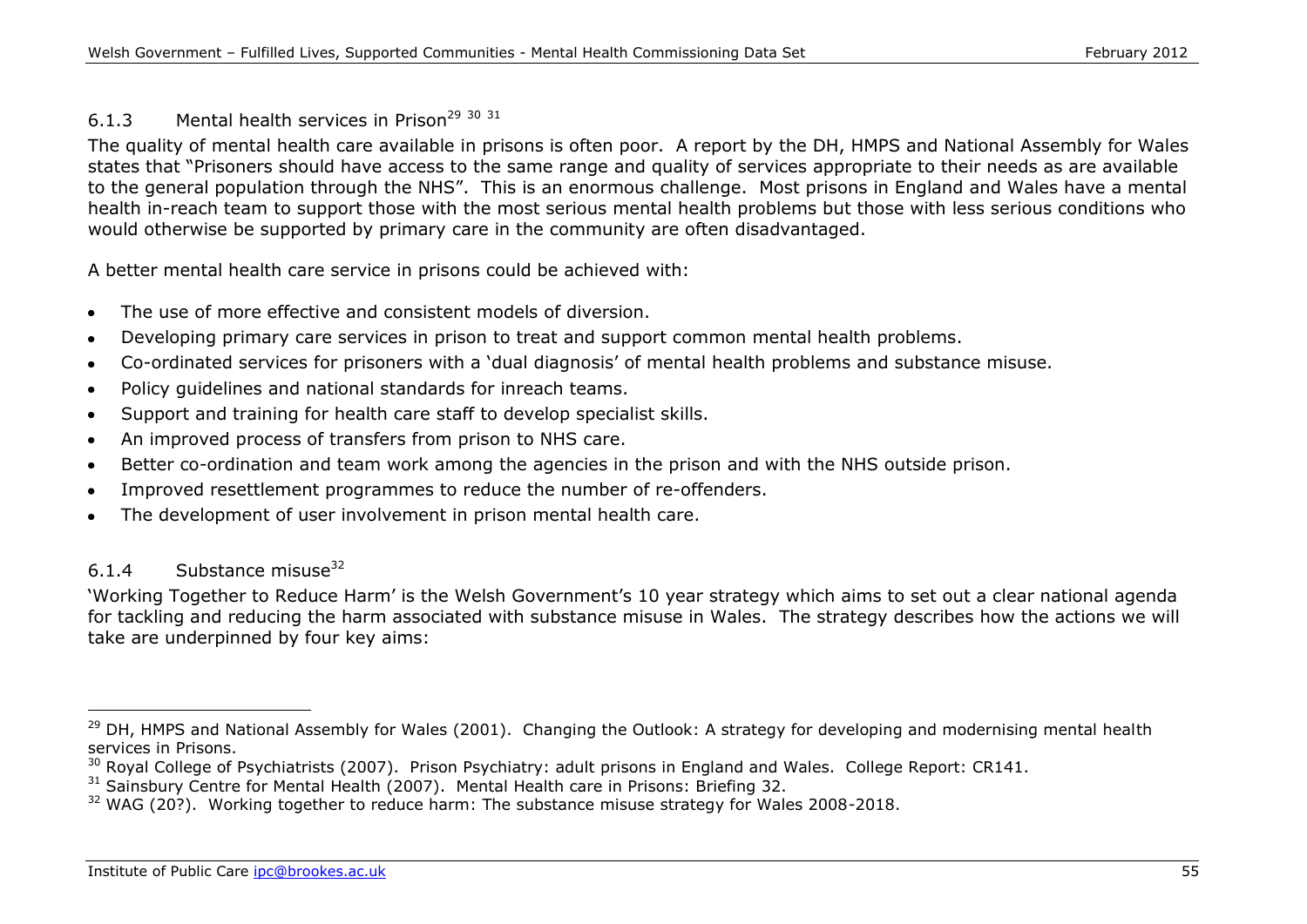- Reducing the harm to individuals (particularly children and young people), their families and wider communities from the  $\bullet$ misuse of drugs and alcohol, whilst not stigmatising substance misuse.
- Improving the availability and quality of education, prevention and treatment services and related support, with a greater  $\bullet$ priority given than under the previous strategy to those related to alcohol.
- Making better use of resources supporting evidenced based decision making, improving treatment outcomes, developing  $\bullet$ the skills base of partners and service providers by giving a greater focus to workforce development and joining up agencies and services more effectively in line with 'Making the Connections'.
- Embedding the core Welsh Assembly Government values of sustainability, equality and diversity, support for the Welsh language and developing user focused services and a rights basis for children and young people in both the development and delivery of the strategy.

There is increasing evidence of co-morbid substance misuse and mental illness.<sup>33</sup> For example, people with psychosis commonly use alcohol and illicit drugs in a problematic manner. Prevalence estimates for recent (e.g. last six months) problematic substance misuse range from 25-40% with rates among young men with schizophrenia often exceeding 50%. People with schizophrenia who also misuse substances generally have a worse prognosis. They respond less well to treatment and relapse more often. They adhere more poorly to treatment and have more frequent and longer hospitalisations and a more significant forensic history and exhibit more violent behaviour and they may however show fewer negative symptoms.

## 6.1.5 Improving the health and wellbeing of homeless and specific vulnerable groups<sup>34</sup>

People disadvantaged by homelessness or vulnerability may experience a wide-range of health problems and differing health needs. Homelessness may exacerbate and be a causal factor in mental health problems. If health issues are not treated effectively then a person's health will deteriorate, increasing the likelihood of continual homelessness or inability to move-on from homelessness or vulnerability.

The approach to tackling the health needs of homeless and vulnerable groups will involve:

Improved services and delivery.

<sup>&</sup>lt;sup>33</sup> MIDAS (Motivational Interventions for Drugs and Alcohol misuse in Schizophrenia) (2004-2007) Clinician's Management Handbook <http://www.midastrial.ac.uk/cmh.asp>

 $34$  WAG (2009). Improving the health and wellbeing of homeless and specific vulnerable groups: standards 2009/2014.